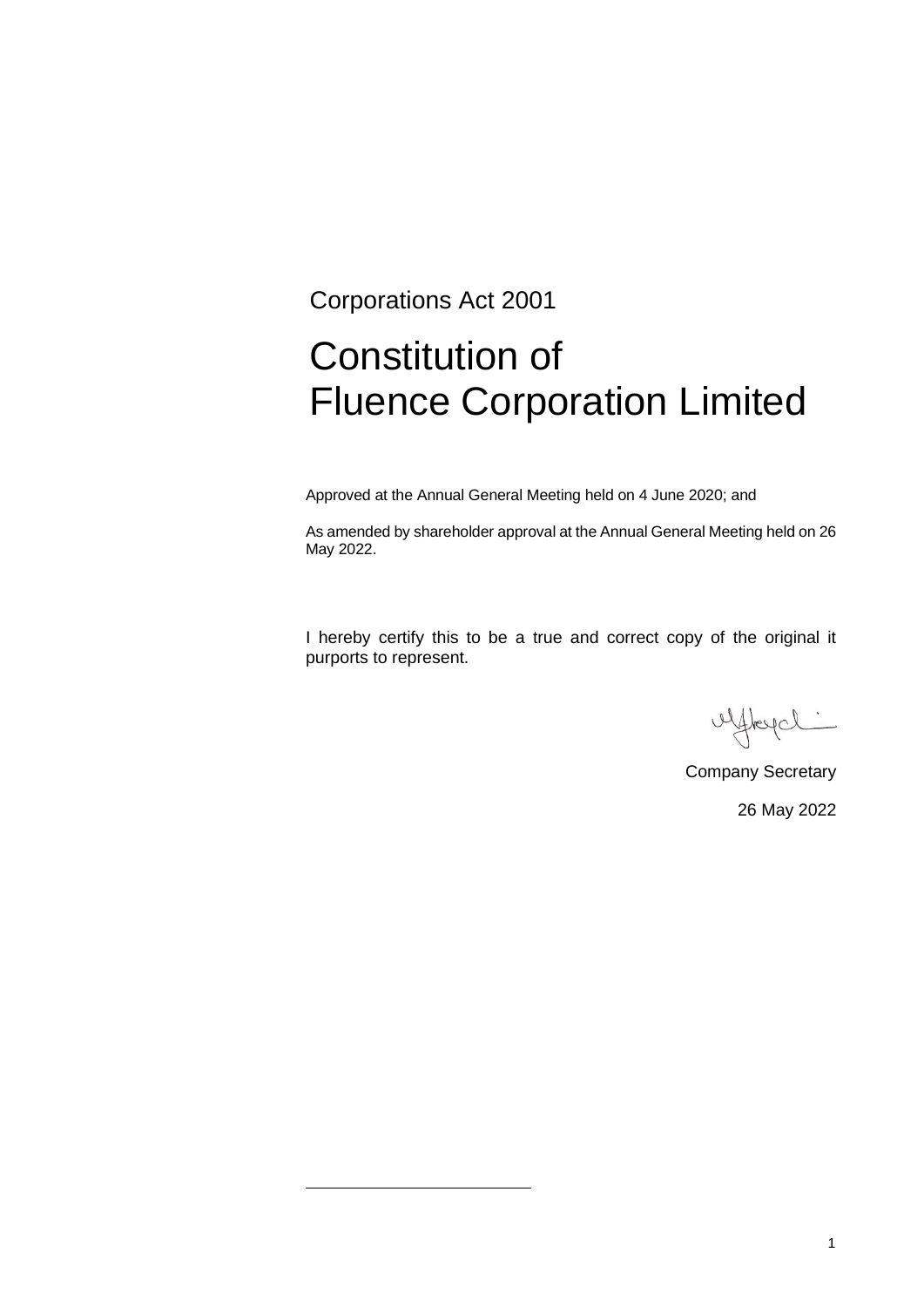# Constitution of Fluence Corporation Limited

# **Contents**

| 1              | Definitions and interpretation                        |                                                                   |             |  |
|----------------|-------------------------------------------------------|-------------------------------------------------------------------|-------------|--|
|                | 1.1                                                   | <b>Definitions</b>                                                | 1           |  |
|                | 1.2                                                   | Interpretation                                                    | $\mathbf 2$ |  |
|                | 1.3                                                   | <b>Transitional provisions</b>                                    | 3           |  |
| $\mathbf{2}$   |                                                       | <b>Nature of the Company</b>                                      | 4           |  |
| 3              |                                                       | 4<br>The internal management of the Company                       |             |  |
| 4              | <b>Directors</b>                                      |                                                                   |             |  |
|                | 4.1                                                   | Preliminary                                                       | 4           |  |
|                | 4.2                                                   | <b>Appointment of a Director</b>                                  | 5           |  |
|                | 4.3                                                   | Resignation, cessation and termination of a Director              | 5           |  |
|                | 4.4                                                   | <b>Executive Directors</b>                                        | 8           |  |
|                | 4.5                                                   | <b>Alternate Director</b>                                         | 8           |  |
|                | 4.6                                                   | <b>Remuneration of Directors</b>                                  | 9           |  |
|                | 4.7                                                   | <b>Conflicts of interest</b>                                      | 11          |  |
| 5              |                                                       | <b>Management of business by Directors</b>                        | 13          |  |
| 6              | <b>Board meetings</b>                                 |                                                                   |             |  |
| $\overline{7}$ |                                                       | <b>General meetings</b>                                           | 17          |  |
|                | 7.1                                                   | <b>Annual general meeting</b>                                     | 17          |  |
|                | 7.2                                                   | Right to call and attend general meetings                         | 18          |  |
|                | 7.3                                                   | Notice of general meetings                                        | 19          |  |
|                | 7.4                                                   | Cancellation or postponement of a general meeting                 | 20          |  |
|                | 7.5                                                   | <b>Conducting general meetings</b>                                | 21          |  |
|                | 7.6                                                   | Adjournment of general meetings                                   | 24          |  |
|                | 7.7                                                   | Resolutions, voting and polls at general meetings                 | 24          |  |
|                | 7.8                                                   | <b>Proxies and Representatives</b>                                | 27          |  |
|                | 7.9                                                   | Meetings of holders of a class of shares                          | 28          |  |
| 8              |                                                       | <b>Directors' and Members' minutes</b>                            | 28          |  |
| 9              | <b>Secretary</b>                                      |                                                                   | 29          |  |
| 10             | <b>Auditor</b>                                        |                                                                   | 29          |  |
| 11             | <b>Shares</b>                                         |                                                                   | 30          |  |
|                | 11.1                                                  | Share capital                                                     | 30          |  |
|                |                                                       | 11.2 Changes to shares and share capital                          | 34          |  |
|                | 11.3<br>Partly paid shares and calls                  |                                                                   |             |  |
|                | 11.4 Forfeiture                                       |                                                                   |             |  |
|                | <b>11.5 Liens</b>                                     |                                                                   |             |  |
|                | <b>11.6 Certificates</b>                              |                                                                   |             |  |
|                | <b>11.7 CHESS</b>                                     |                                                                   |             |  |
|                | 11.8 Transfer of shares                               |                                                                   |             |  |
|                |                                                       | 11.9 Transmission of shares - death, bankruptcy or lack of mental |             |  |
|                |                                                       | capacity                                                          | 42          |  |
|                |                                                       | 11.10 Restricted securities                                       | 43          |  |
|                |                                                       | 11.11 Non-marketable parcels                                      | 44          |  |
| 12             |                                                       | <b>Dividends and capital reserves</b>                             | 45          |  |
|                | 12.1                                                  | <b>Payment of dividend</b>                                        | 45          |  |
|                | 12.2                                                  | Determination of dividend particulars                             | 45          |  |
|                | 12.3                                                  | <b>Board's discretion</b>                                         | 46          |  |
|                | 12.4                                                  | No confirmation at general meeting                                | 46          |  |
|                | $12.5$                                                | Interest not payable                                              | 46          |  |
|                | 12.6                                                  | <b>Entitlement to receive dividends</b>                           | 46          |  |
|                | 12.7                                                  | Date dividend is payable                                          | 47          |  |
|                | 12.8                                                  | Dividends proportional to paid up capital                         | 47<br>47    |  |
|                | <b>12.9 Deductions from dividends</b>                 |                                                                   |             |  |
|                | 12.10 Unclaimed dividends                             |                                                                   |             |  |
|                | 12.11 Dividend plans                                  |                                                                   |             |  |
|                | 12.12 Payment of dividends using assets or securities |                                                                   |             |  |
|                | 12.13 Capitalisation of reserves and profits          |                                                                   |             |  |
|                | 12.14 Applying a sum for the benefit of Members       |                                                                   |             |  |
|                | 12.15 Implementing the resolution                     |                                                                   |             |  |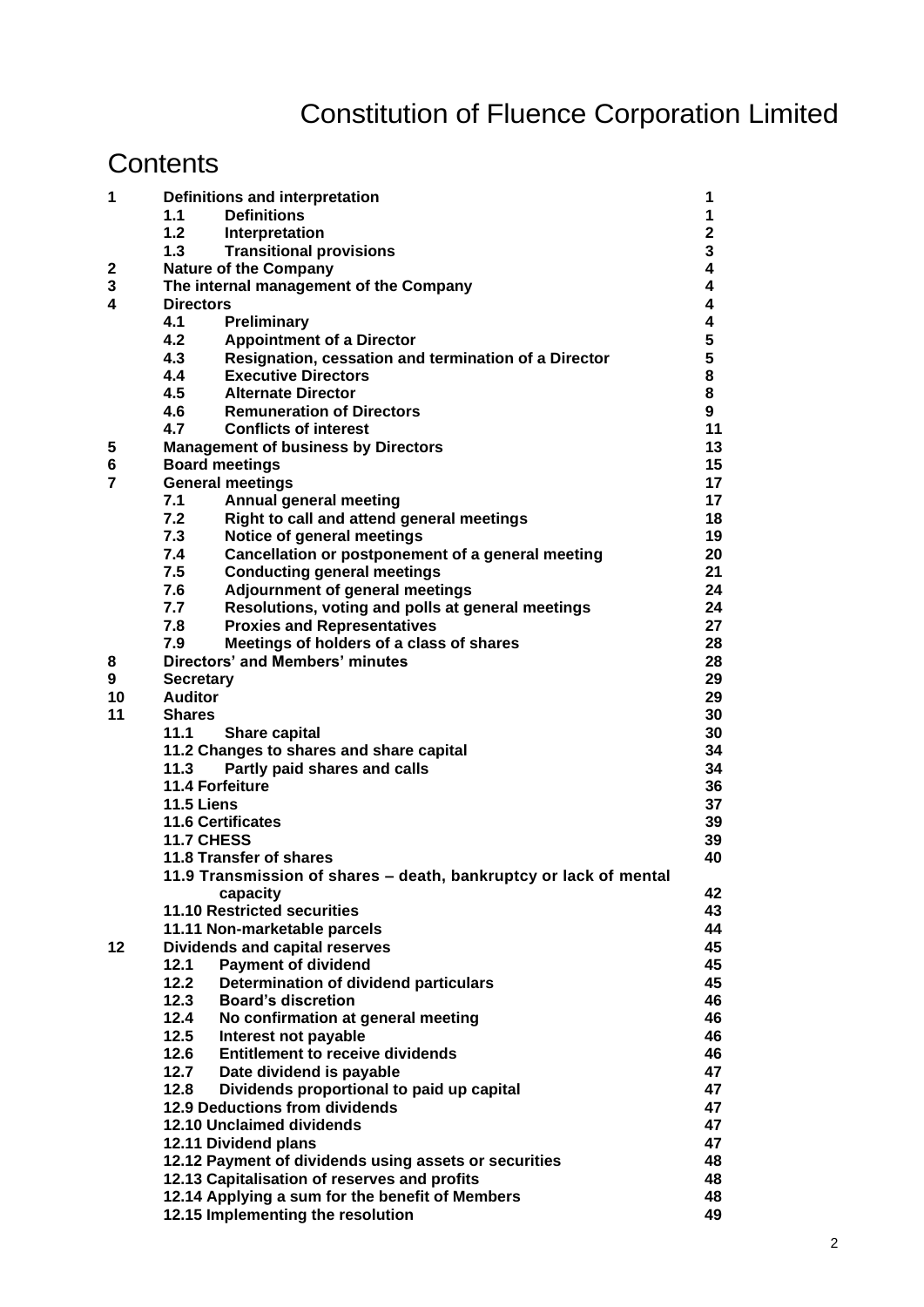| 13 | <b>Company books</b>                            | 49 |
|----|-------------------------------------------------|----|
|    | 13.1 Registers                                  | 49 |
|    | <b>Financial records and statements</b><br>13.2 | 50 |
|    | 13.3 Inspection                                 | 50 |
|    | 13.4 Audit                                      | 51 |
| 14 | Service and payments                            | 51 |
|    | 14.1 Service                                    | 51 |
|    | 14.2 Payments                                   | 53 |
| 15 | <b>Proceedings involving officers</b>           | 54 |
|    | 15.1 Indemnity                                  | 54 |
|    | 15.2 Payments and advances to officer           | 54 |
|    | 15.3 Insurance                                  | 55 |
| 16 | <b>Winding up</b>                               | 55 |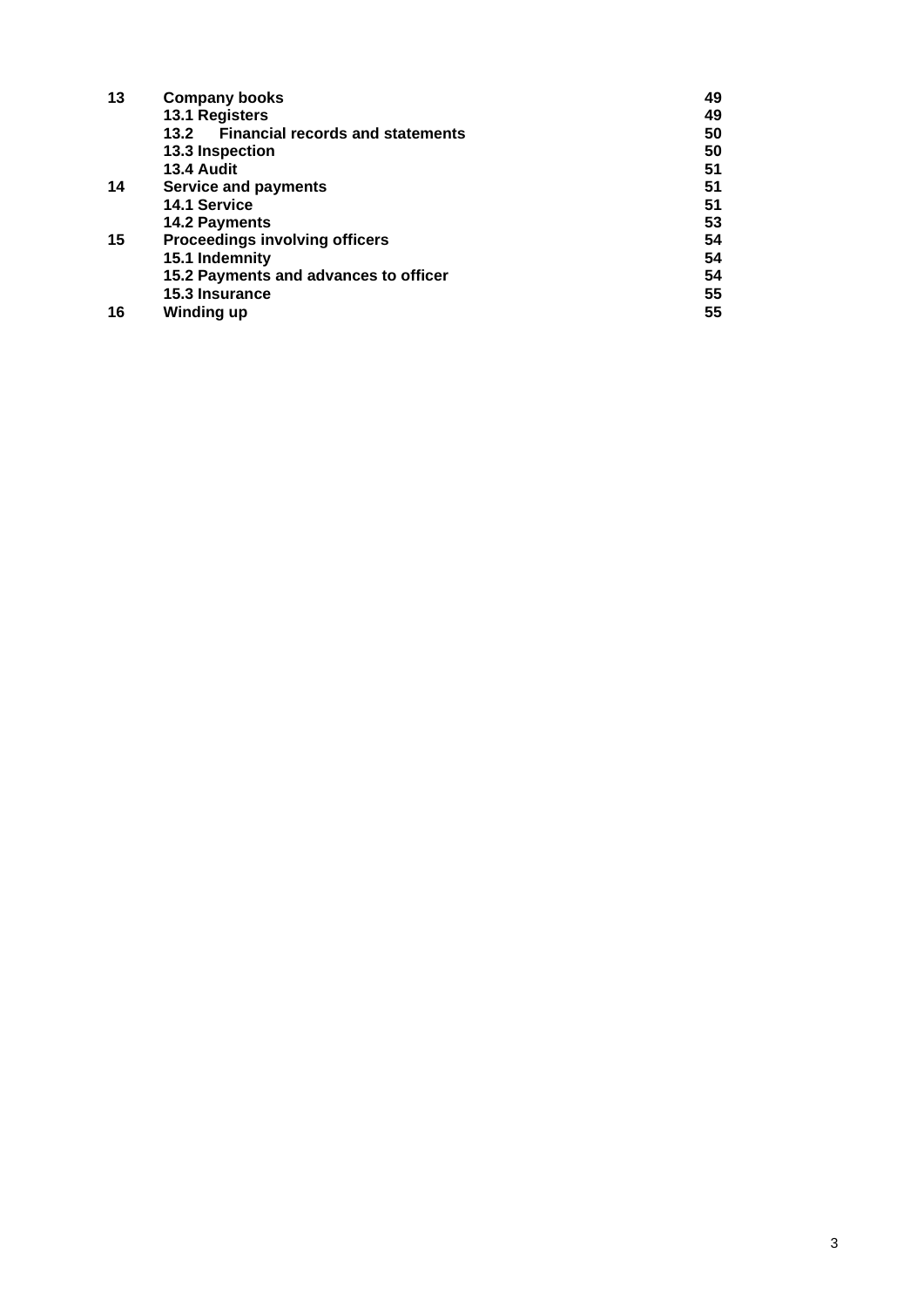# **CONSTITUTION**

# **OF**

# **FLUENCE CORPORATION LIMITED**

# **ACN 127 734 196**

# **(A PUBLIC COMPANY LIMITED BY SHARES)**

# **1 Definitions and interpretation**

#### **1.1 Definitions**

- (a) Unless the context otherwise requires and other than in the case of an expression defined in paragraph (b):
	- (i) while the Company is listed on the Official List, an expression in a clause that deals with a matter dealt with by a provision of the Listing Rules or the Settlement Rules has the same meaning as in that provision; and
	- (ii) subject to sub-paragraph (i), an expression in a clause that is used in the Act has the same meaning as in the Act.
- (b) In this Constitution:

**ASIC** means the Australian Securities and Investments Commission;

**ASX Settlement** means ASX Settlement Pty Ltd (ACN 008 504 532);

**ASX** means ASX Limited ACN 008 624 691;

**Act** means the *Corporations Act 2001* (Cth) and any regulations and instruments made under the Act together with any statutory modification, amendment or reenactment in force and any reference to any section, part or division is to that section, part or division as so modified, amended or reenacted;

**Alternate Director** means a person appointed as an alternate director of the Company in accordance with paragraph 4.5(a) who has not vacated their office;

**Auditor** means a person appointed as an auditor of the Company in accordance with paragraph 10(a) who has not vacated their office;

**Board** means the Directors acting as a board of Directors;

**Constitution** means this constitution as amended from time to time and a reference to a clause, sub-clause, paragraph, sub-paragraph or subsubparagraph is a reference to a clause, sub-clause, paragraph, sub-paragraph or sub-subparagraph of this constitution;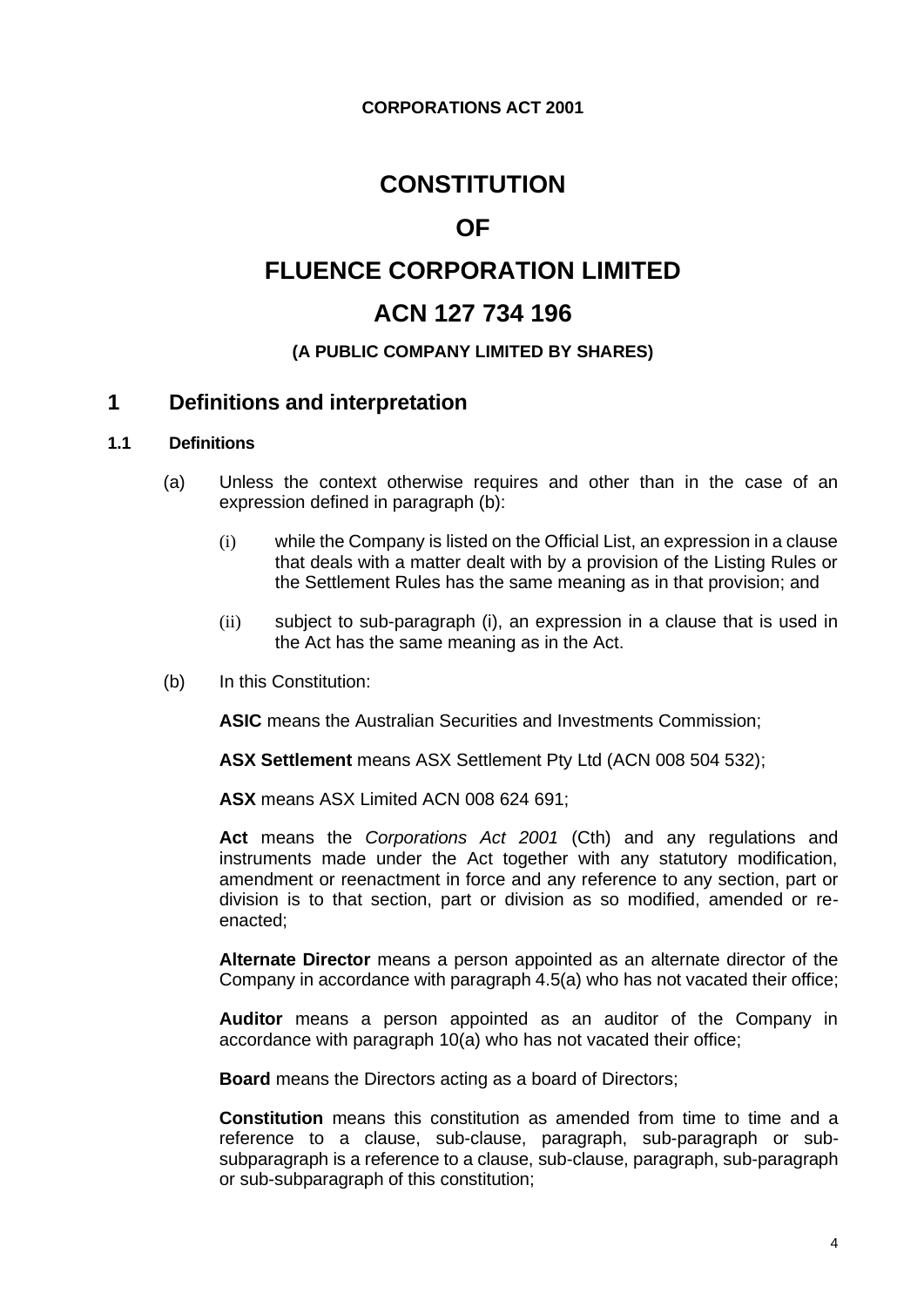**Certificate** means, in relation to a share, the certificate issued by the Company recording the name of the Member registered as owner of the share;

**Chair** means the person elected in accordance with sub-paragraph 6(e)(i);

**CHESS** means the Clearing House Electronic Subregister System established and operated by ASX Settlement for the clearing and settlement of transactions in CHESS approved securities, the transfer of securities and the registration of transfers;

**Company** means Fluence Corporation Limited ACN 127 734 196;

**Director** means a director of the Company from time to time;

**Listing Rules** means the listing rules of ASX and any other rules of ASX which are applicable while the Company is admitted to the Official List, each as amended or replaced from time to time, except to the extent of any express waiver by ASX;

**Managing Director** means a person appointed as managing director of the Company in accordance with paragraph 4.4(a);

**Member** means a person entered in the Register of Members as a holder of shares in the Company;

**Official List** means the official list of entities that ASX has admitted and not removed;

**Register of Members** means the register listing each person who is a holder or joint holder of a share which the Company maintains in accordance with the provisions of the Act;

**Registered Office** means the registered office of the Company;

**Representative** means a person appointed to represent a corporate Member or a corporate proxy at a general meeting of the Company in accordance with sub-clause 7.8 and the Act;

**Restricted Securities** has the same meaning given to "restricted securities" in the Listing Rules;

**Secretary** means a person appointed in accordance with clause 9 as a secretary of the Company and where appropriate includes an acting secretary and a person appointed by the Directors to perform all or any of the duties of a secretary of the Company; and

**Settlement Rules** means the settlement rules of ASX Settlement as amended or replaced from time to time.

**Virtual Meeting Technology** means, in terms of section 253Q of the Act, an instantaneous audio-visual communication device or similar form of technology which, by itself or in conjunction with other arrangements: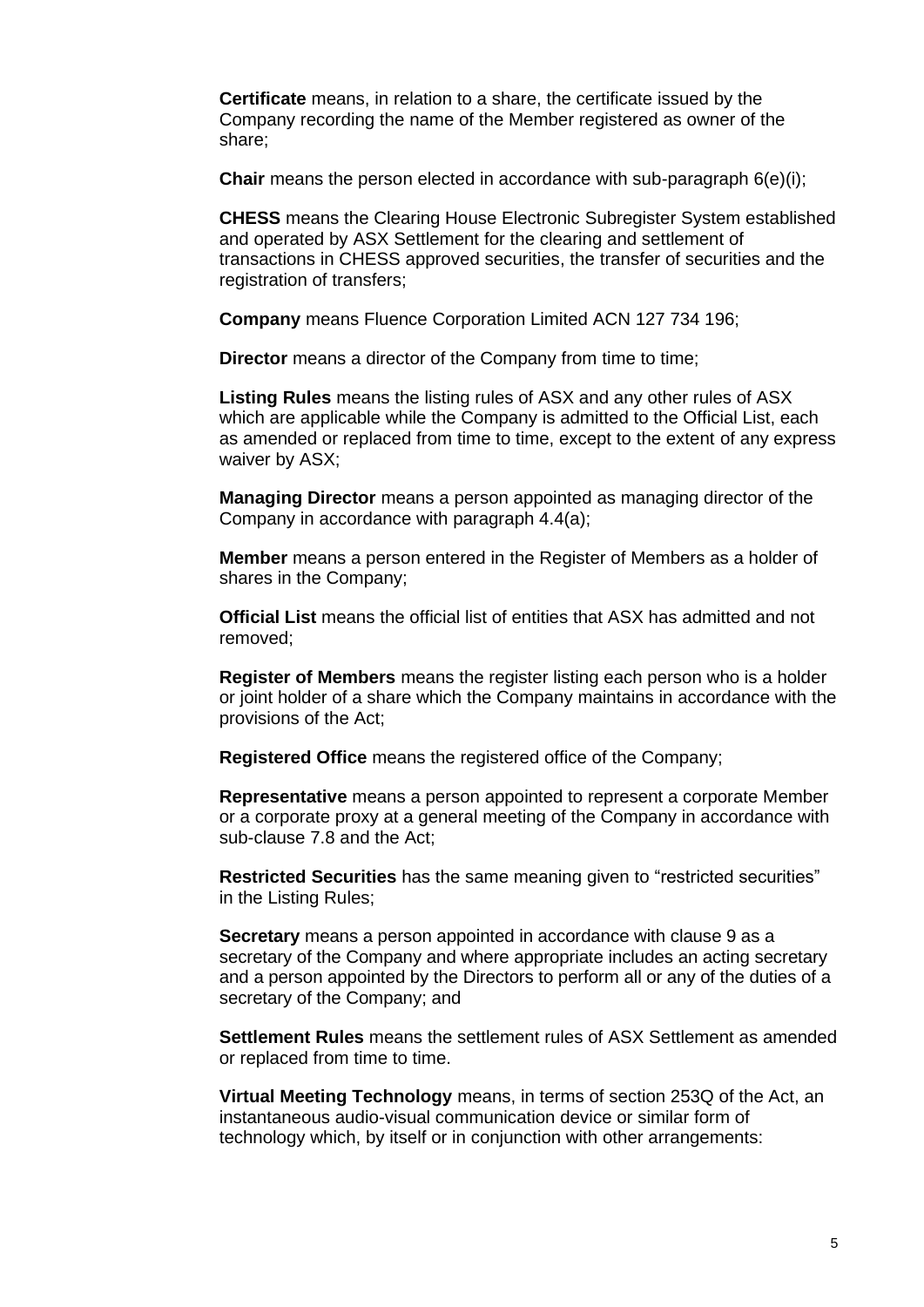- (a) gives the persons entitled to attend the meeting, as a whole, a reasonable opportunity to participate in proceedings in the main place without being physically present in the same place;
- (b) enables the Chair to be aware of proceedings in the other place(s); and
- (c) enables the Members in the separate meeting place(s) to vote on a show of hands or on a poll.

# **1.2 Interpretation**

- (a) In this Constitution unless the contrary intention appears:
	- (i) words importing any gender include all other genders;
	- (ii) person includes a firm, a body corporate, a partnership, a joint venture, an unincorporated body or association or an authority;
	- (iii) the singular includes the plural and vice versa;
	- (iv) a reference to an amount paid on a share includes an amount credited as paid on that share; and
	- (v) writing and written includes printing, typing and other modes of reproducing words in a visible form including, without limitation, any representation of words in a physical document or in an electronic communication or form or otherwise.
- (b) This Constitution is subject to the Act and where there is any inconsistency between a clause of this Constitution and the Act the Act prevails to the extent of the inconsistency.
- (c) To the maximum extent permitted by the Act, the provisions of the Act that apply as replaceable rules do not apply to the Company.
- (d) While the Company remains on the Official List, the following sub-paragraphs apply:
	- (i) despite anything contained in this Constitution, if the Listing Rules prohibit an act being done, the act must not be done;
	- (ii) nothing contained in this Constitution prevents an act being done that the Listing Rules require to be done;
	- (iii) if the Listing Rules require an act to be done or not to be done, authority is given for that act to be done or not to be done (as the case may be);
	- (iv) if the Listing Rules require this Constitution to contain a provision and it does not contain such a provision this Constitution must be treated as containing that provision;
	- (v) if the Listing Rules require this Constitution not to contain a provision and it contains such a provision, this Constitution must be treated as not containing that provision; and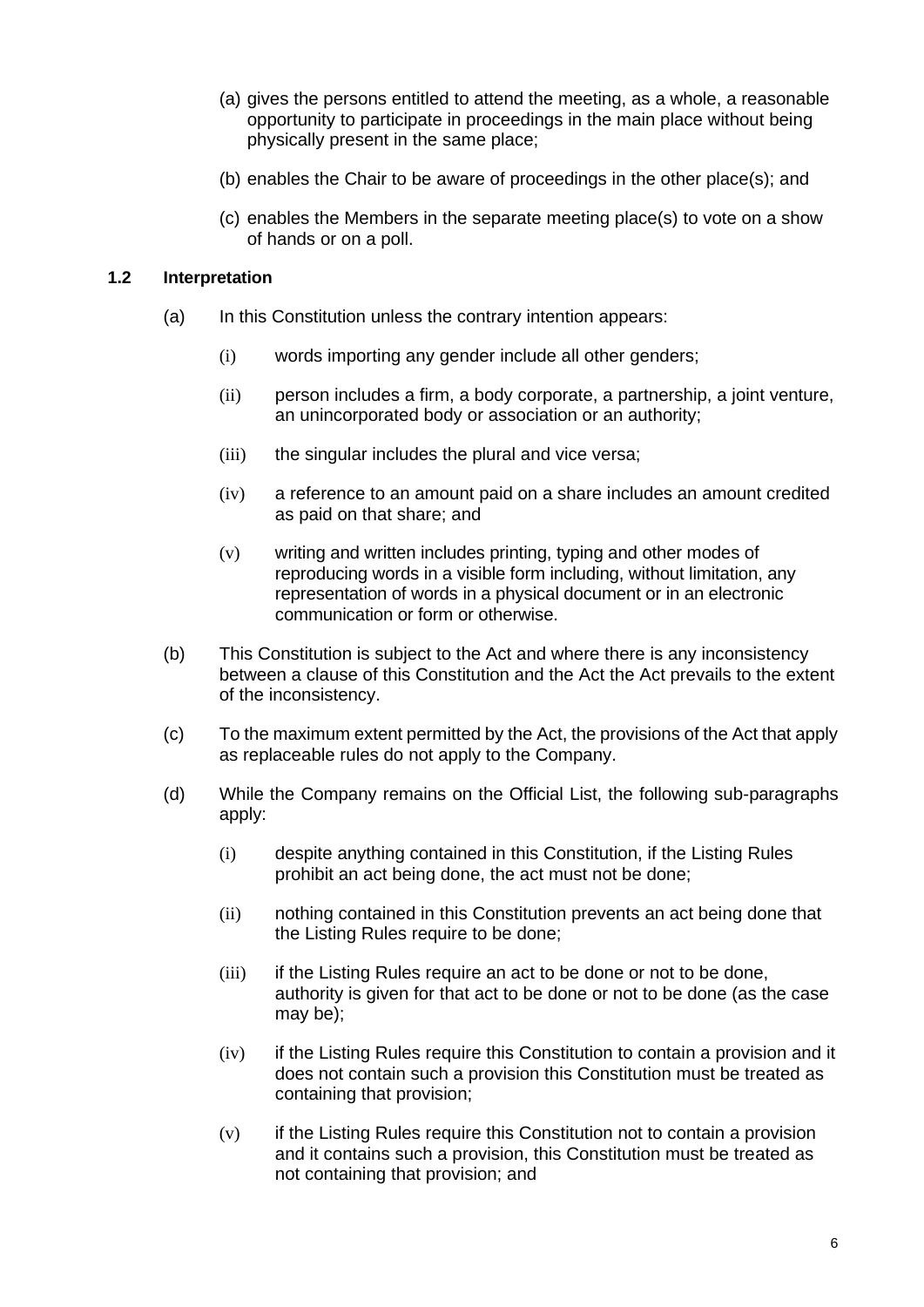- (vi) if any provision of this Constitution is or becomes inconsistent with the Listing Rules, this Constitution must be treated as not containing that provision to the extent of the inconsistency.
- (e) Where any clause, sub-clause, paragraph, sub-paragraph or subsubparagraph is expressed to be subject to the Listing Rules or requires compliance with the Listing Rules, or contains words to the same effect, that clause, sub-clause, paragraph, subparagraph or sub-subparagraph is subject to the provisions of the Listing Rules or requires compliance with the Listing Rules only while the Company remains on the Official List.

# **1.3 Transitional provisions**

This Constitution must be interpreted in such a way that:

- (a) every Director, Managing Director and Secretary in office in that capacity immediately before this Constitution is adopted continues in office subject to, and is taken to have been appointed or elected under, this Constitution; and
- (b) the Directors are taken, immediately after this Constitution is adopted, to have decided under sub-paragraph 4.1(a)(ii) that the maximum number of Directors is 12.

# **2 Nature of the Company**

The Company is a public company limited by shares.

# **3 The internal management of the Company**

The internal management of the Company will be governed by this Constitution.

# **4 Directors**

# **4.1 Preliminary**

# (a) **Number of Directors**

- (i) The Company must have at least three Directors.
- (ii) The maximum number of Directors is to be fixed by the Directors, but must not be more than 12 unless the Members in general meeting resolve otherwise.
- (iii) At least two Directors must reside in Australia.

# (b) **Eligibility for appointment as Director**

- (i) To be eligible to be elected or appointed as a Director a person must:
	- (A) be an individual;
	- (B) be at least 18 years old; and
	- (C) not be otherwise ineligible or disqualified from holding office by virtue of this Constitution or the Act.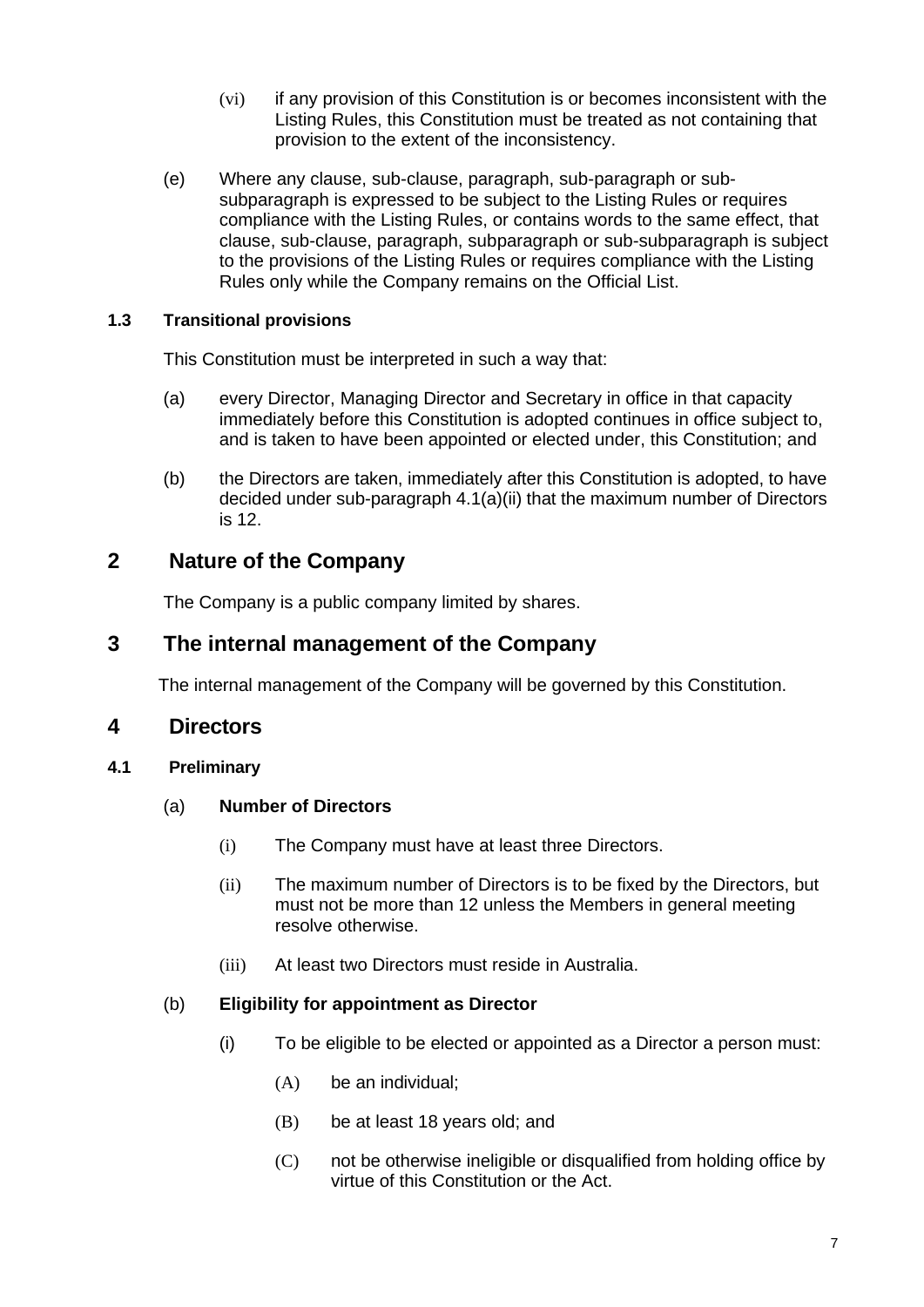(ii) To be eligible to be elected or appointed as a Director a person is not required to hold any shares in the Company.

# (c) **Non-eligibility of Auditor**

Any current or former Auditor of the Company, or partner or employee or employer of that Auditor, is ineligible to be elected or appointed as a Director.

#### (d) **Other offices held by Directors**

A Director may hold any other office or position of profit in the Company (other than as Auditor) together with the directorship on such conditions including additional remuneration as the Directors determine by resolution.

# (e) **Period of appointment of Directors**

Each Director will hold office until they die or vacate the office in accordance with paragraph 4.3(a).

# **4.2 Appointment of a Director**

# (a) **Directors may appoint other Directors**

- (i) Provided the total number of Directors does not exceed the maximum number for the time being fixed by or under this Constitution:
	- (A) the Directors may appoint a person as a Director, whether to fill a casual vacancy or as an additional Director; and
	- (B) the Directors may also appoint a person as a Director to make up a quorum for a Board meeting, even if the total number of Directors otherwise present is not enough to make up that quorum.
- (ii) Any Director, except the Managing Director, appointed under subparagraph (i) must retire from office at the conclusion of, and will be eligible for reelection at, the next annual general meeting following his or her appointment, but that Director will not be taken into account in determining the number of Directors who are to retire by rotation under sub-paragraph 4.3(c)(i).

#### (b) **Election of Directors**

- (i) Except where a Director retires under paragraph 4.3(b) or 4.3(c) or has been appointed by the Directors under paragraph (a) and stands for election, a person is only eligible for appointment as a Director by resolution of the Members in general meeting if the Company receives at least 35 days before the relevant general meeting (or 30 days in the case of a meeting requisitioned by Members under the Act) both:
	- $(A)$  a nomination of the person by a Member; and
	- (B) a consent to that nomination signed by the person nominated for election as a Director.

#### **4.3 Resignation, cessation and termination of a Director**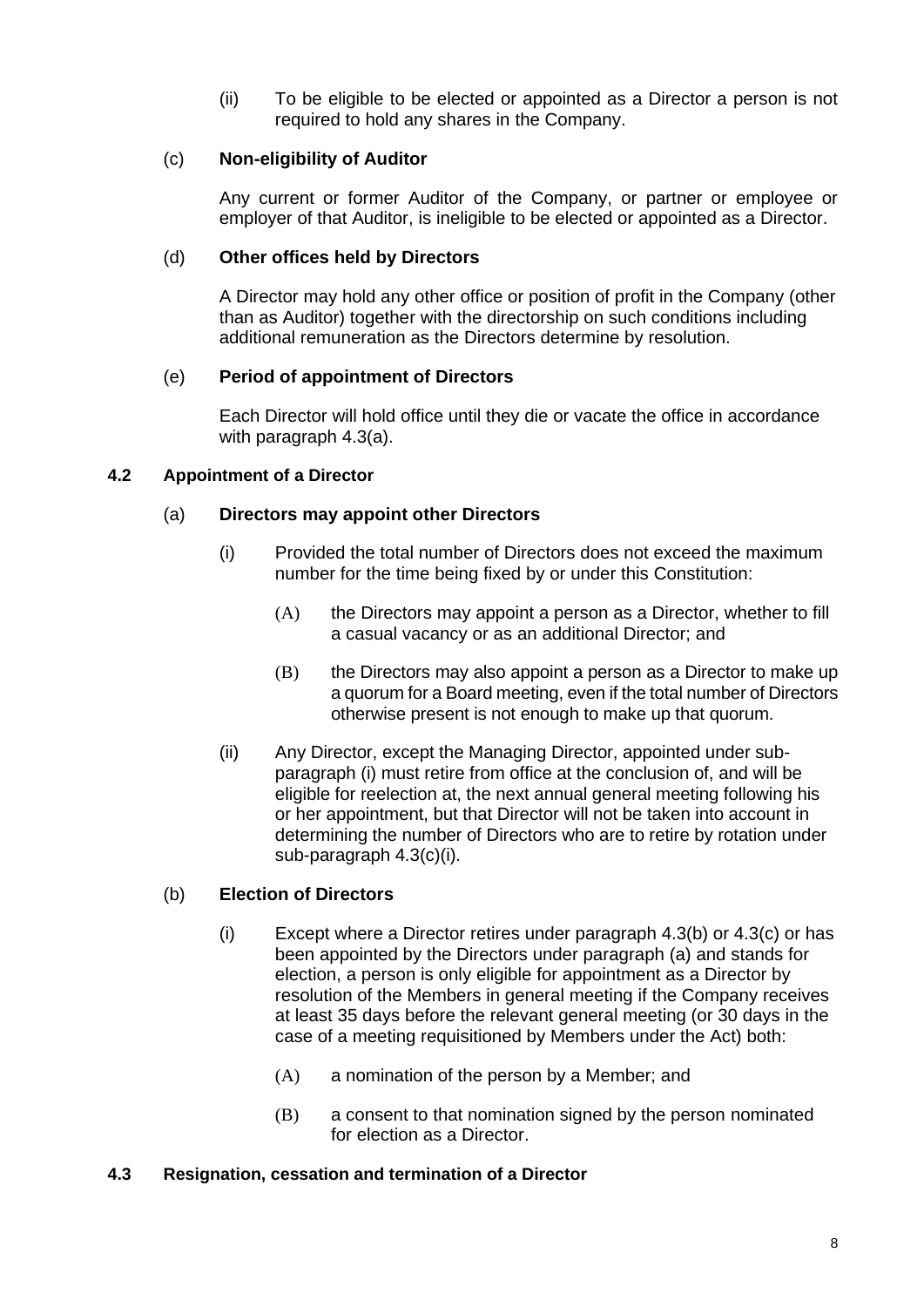# (a) **Vacation of office**

- (i) A Director vacates office if the Director:
	- (A) retires from office in accordance with paragraph (b) or (c);
	- (B) resigns their office by written notice to the Company in accordance with paragraph (d);
	- (C) is removed from the office of Director by a resolution of the Members in accordance with paragraph (e);
	- (D) fails to attend Board meetings for a continuous period of three months without leave of absence from the Board;
	- (E) becomes of unsound mind or a person who is, or whose estate is, liable to be dealt with in any way under the law relating to mental health;
	- (F) becomes bankrupt or insolvent or makes any arrangement or composition with his or her creditors generally;
	- (G) is convicted on an indictment of an offence and the directors do not within one month after that conviction resolve to confirm the director's appointment or election (as the case may be) to the office of director;
	- (H) is an executive Director under an employment or services agreement with the Company and that agreement terminates, unless the Board determines otherwise; or
	- (I) ceases to be a Director or becomes prohibited from being a Director by virtue of the Act or the Listing Rules.
- (ii) A Director whose office is vacated under sub-subparagraph (i)(I) is not eligible for re-election until the relevant prohibition no longer applies.

# (b) **Director must retire after three years**

- (i) Subject to the Act, the Listing Rules and this Constitution, a Director must retire from office or seek re-election by no later than the later of:
	- (A) the third annual general meeting following his or her appointment or election; or
	- (B) three years.
- (ii) This paragraph does not apply to a Managing Director, however, if more than one Managing Director has been appointed, this paragraph does apply to all but the first appointed Managing Director.

# (c) **Retirement by rotation**

(i) Unless otherwise determined by a resolution of the Members, while the Company is admitted to the Official List, one third of the Directors for the time being, or if their number is not a multiple of three, then the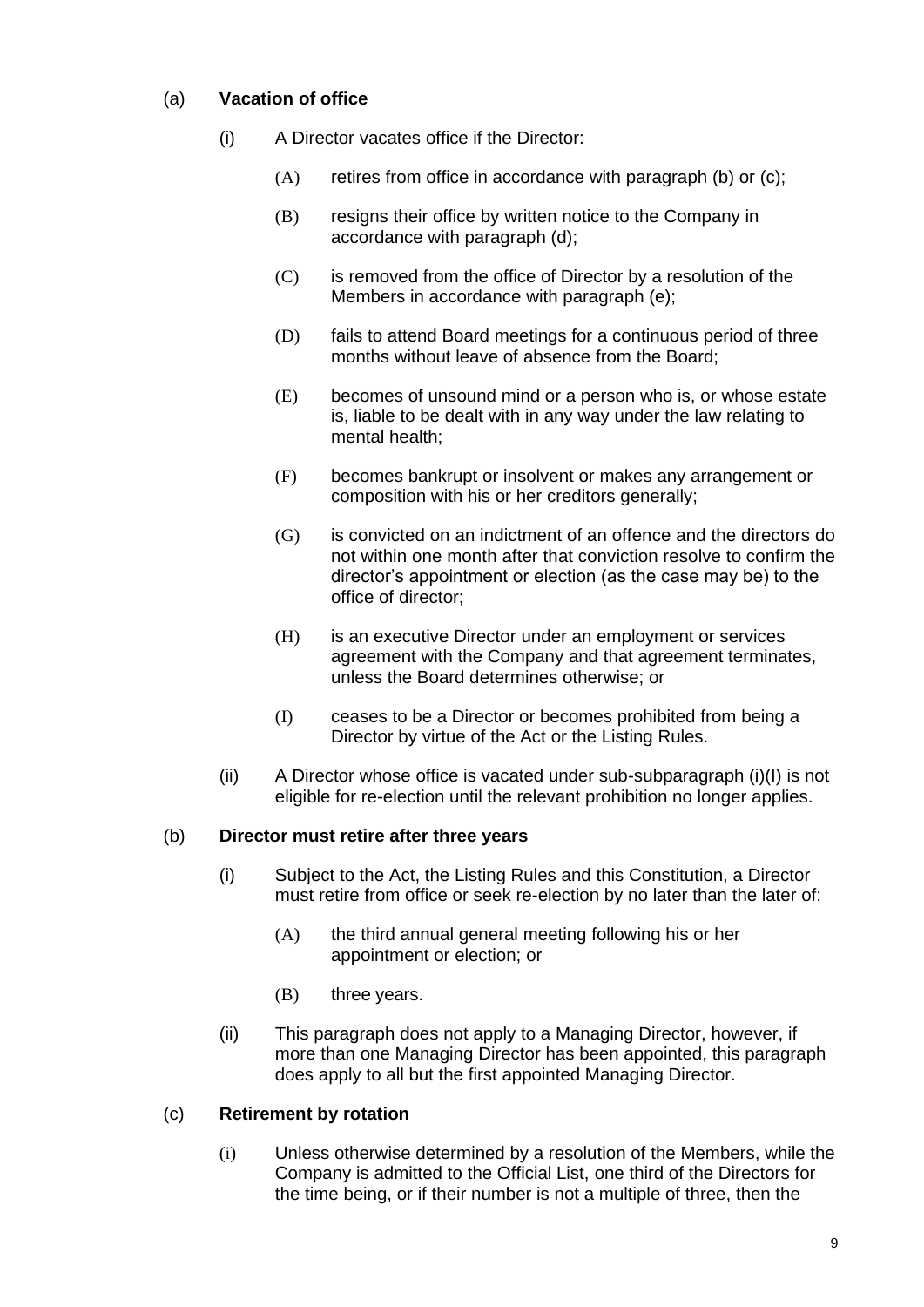whole number nearest one third, must retire from office at each annual general meeting.

- (ii) The Directors to retire under sub-paragraph (i) will be those who have been longest in office since their last election but as between persons who became Directors on the same day, those to retire will, unless they otherwise agree among themselves, be determined by drawing lots.
- (iii) A Director retiring under sub-paragraph (i) may act as a Director throughout the meeting at which he or she retires and at any adjournment.
- (iv) This paragraph does not apply to a Managing Director, however, if more than one Managing Director has been appointed, this paragraph does apply to all but the first appointed Managing Director.

# (d) **Director may resign**

- (i) A Director may resign as a Director of the Company by written notice to the Company.
- (ii) If the resignation of a Director under sub-paragraph (i) will cause the number of Directors to fall below the minimum number required by this Constitution or by the Act, the Director must not resign or otherwise vacate their office voluntarily until another Director has been appointed.

# (e) **Removal of a Director by Members**

- (i) The Company may, by resolution of the Members in general meeting:
	- (A) remove a Director from office; and
	- (B) appoint another person as a Director in that Director's place.
- (ii) If a Director was appointed to represent the interests of particular Members, their removal under sub-paragraph (i) has no effect until a replacement to represent the interests of those Members has been appointed.
- (iii) If the removal of a Director under this paragraph will cause the number of Directors to fall below the minimum required by this Constitution or the Act, the removal under sub-paragraph (i) has no effect until a replacement has been appointed.
- (iv) Notice of intention to move the resolution referred to in sub-paragraph (i) must be given to the Company at least two months before the meeting is to be held except if a general meeting is called after the notice of intention is given under this paragraph.
- (v) The Company must give the Director a copy of the notice as soon as practicable after it is received.
- (vi) The Director is entitled to put their case to Members by: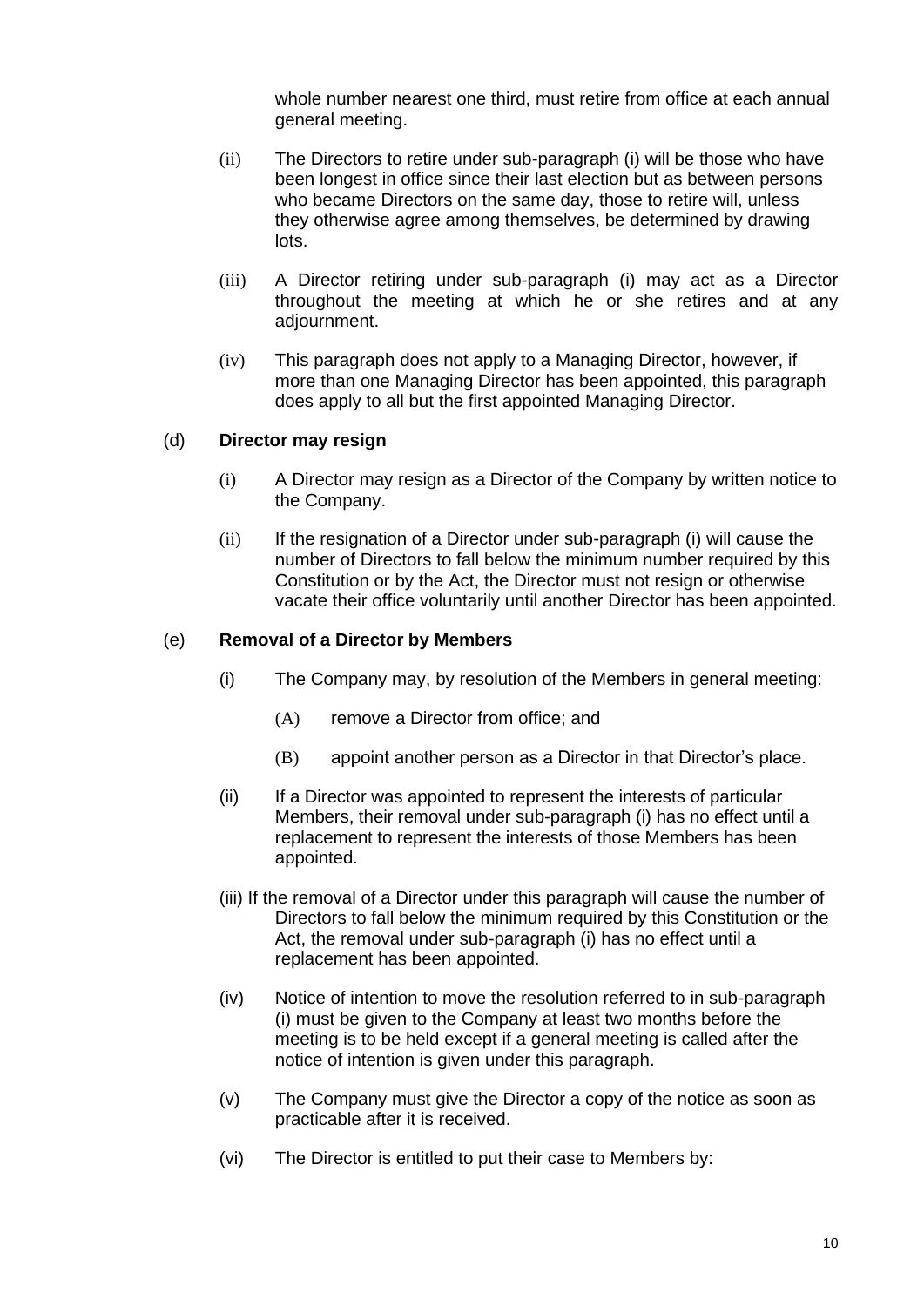- $(A)$  giving the Company a written statement for circulation to Members; and
- (B) speaking to the motion at the general meeting (whether or not the Director is a Member of the Company).
- (vii) The written statement in sub-paragraph (vi) is to be circulated by the Company to Members by:
	- (A) sending a copy to everyone to whom notice of the general meeting is sent if there is time to do so; or
	- (B) if there is not time to comply with sub-subparagraph (A), having the statement distributed to Members attending the general meeting and read out at the meeting before the resolution is voted on.
- (viii) The Director's statement does not have to be circulated to Members if it is more than 1,000 words long or defamatory.
- (ix) If a person is appointed to replace a Director removed under this paragraph, the time at which the replacement Director or any other Director is to retire is to be worked out as if the replacement Director had become Director on the day on which the replaced Director was last appointed a Director.

# **4.4 Executive Directors**

#### (a) **Appointment of Managing Director and other executive Directors**

The Directors:

- (i) may appoint one or more of themselves to the office of Managing Director or to any other executive office for a period and on the terms (including as to remuneration) as the Directors see fit;
- (ii) may confer on a Managing Director or other executive Director any of the powers that the Directors may exercise; and
- (iii) subject to the terms of appointment, may revoke or vary:
	- (A) the appointment of the Managing Director or other executive Director; or
	- (B) any of the powers conferred on the Managing Director or other executive Director.

#### (b) **Consequence of cessation as Director or executive Director**

- (i) A person ceases to be Managing Director or other executive Director if they cease to be a Director.
- (ii) A person ceases to be a Director if they cease to be the Managing Director or other executive Director unless the Board determines otherwise.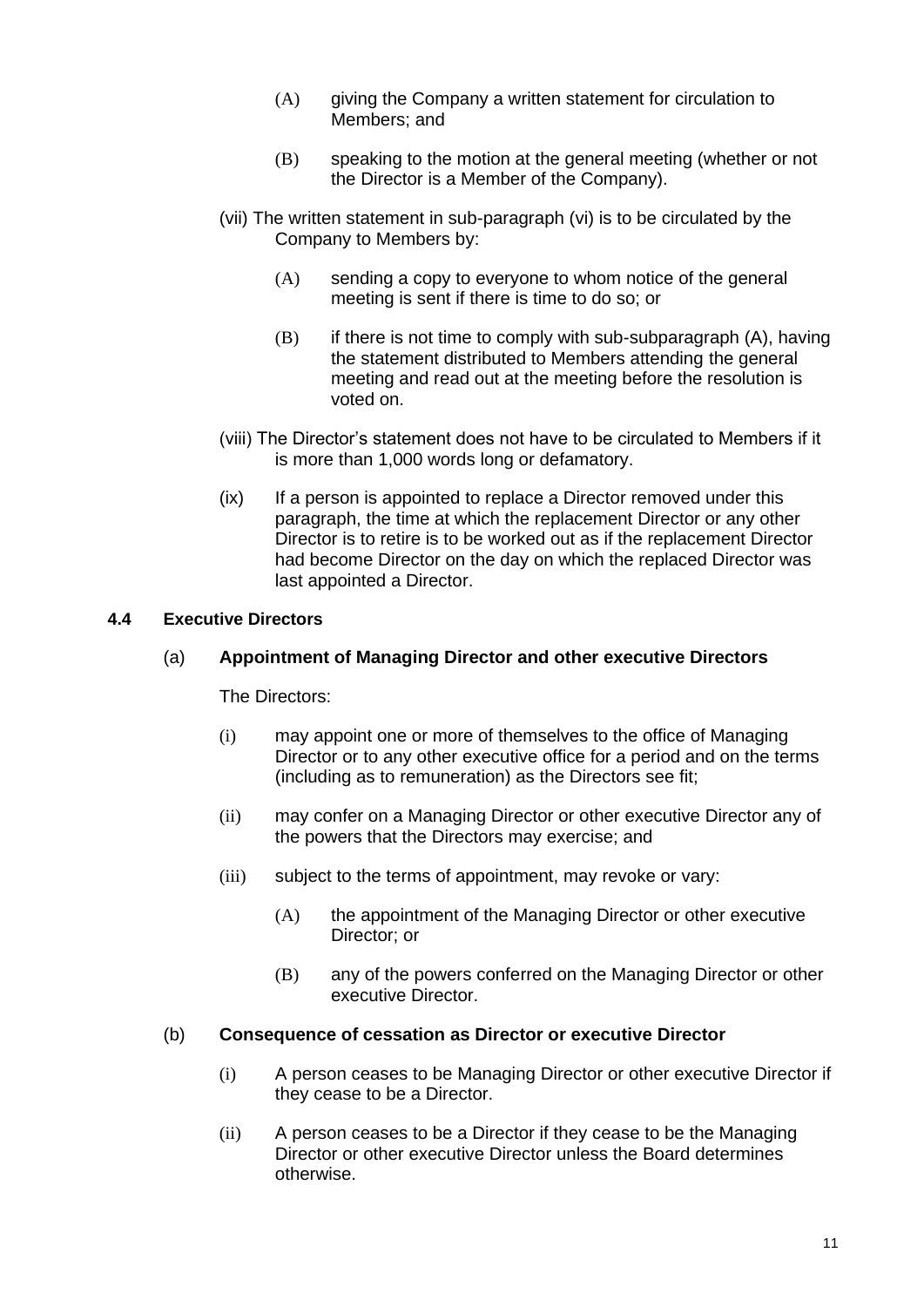#### **4.5 Alternate Director**

#### **(a) Power to appoint Alternate Director**

Each Director may at any time appoint any individual approved for that purpose by the Directors to act as an Alternate Director in the appointor's place and with such powers as are specified in the notice of appointment (being some or all of the appointor's powers as a Director).

# **(b) Suspension of appointment of Alternate Director**

The appointor may vary, suspend or terminate the appointment of his or her Alternate Director.

# **(c) Notice of appointment of Alternate Director**

Notice of each appointment, suspension or termination must be made in writing to the Alternate Director, signed by the appointor, and a copy served on the Company.

# **(d) Remuneration of Alternate Director**

An Alternate Director's only rights (if any) as to remuneration for ordinary service as a Director are against the appointor and not the Company.

# **(e) Multiple votes**

A Director or any other individual may act as Alternate Director to represent more than one Director, and have as many votes accordingly, but for the purpose of forming a quorum counts as only one Director.

# **(f) Termination of appointment**

The appointment of an Alternate Director will be terminated by any of the following events:

- (i) if the Alternate Director gives written notice to the Company that he or she resigns such appointment;
- (ii) if the appointment of the Alternate Director is terminated by the appointor in accordance with paragraph (c);
- (iii) if a majority of the remaining Directors withdraw the approval of the individual to act as an Alternate Director;
- (iv) if the appointment is to act as Alternate Director for one or more Directors and those Directors have vacated office as Directors; or
- (v) on the happening of any event which, if the Alternate Director were a Director, would cause the Alternate Director to vacate the office of Director.

#### **4.6 Remuneration of Directors**

# (a) **Remuneration to be in accordance with Listing Rules**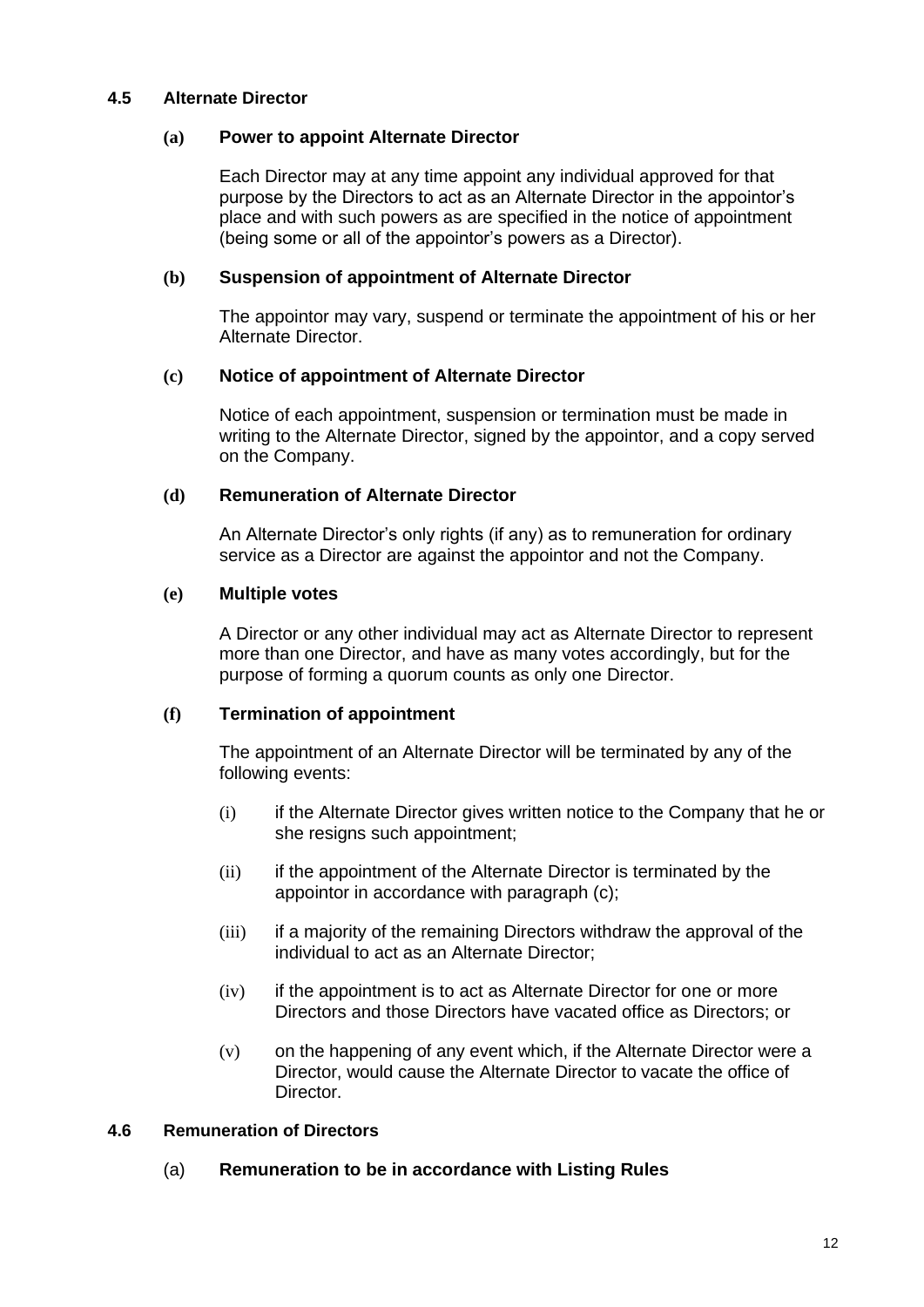Any remuneration that is payable to Directors must comply with the Act and the Listing Rules and in particular:

- (i) fees payable to non-executive Directors must be by way of a fixed sum and not by way of a commission on, or a percentage of, profits or operating revenue; and
- (ii) remuneration (including Director's fees and salary) payable to executive Directors must not include a commission on, or percentage of, operating revenue.

# (b) **Director fees**

- (i) Subject to paragraph 4.6(a)(i), the Company may pay to the nonexecutive Directors fees for carrying out the duties and responsibilities of the office of Director, the total amount or value of which must not exceed in aggregate the amount determined from time to time by the Members in general meeting. Until another amount is determined, the total amount of fees for the purpose of this clause 4.6(b)(i) is \$500,000 per annum.
- (ii) The Directors may determine how the total fees are divided among the non-executive Directors, and, if no determination is made, the total fees must be divided among them equally.
- (iii) The Company must not increase the total amount of fees to be paid to the non-executive Directors without the approval of the Members in general meeting.
- (iv) The notice convening the general meeting at which any increase is to be proposed must comply with the Act and the Listing Rules and include the amount of the increase and the maximum amount of fees that may be paid to the non-executive Directors as a whole.
- (v) The fees determined by the Members to be paid under sub-paragraph (i) or (iii) is a debt due to the Directors, which accrues from day to day.
- (vi) In determining the total fees paid or to be paid to non-executive Directors under sub-paragraph (i) or (iii), any remuneration paid or to be paid under paragraphs 4.4(a), 4.6(c), 4.6(d), 4.6(e), 4.6(f), clause 15 and any superannuation payments, are ignored.

#### (c) **Remuneration of Directors for extra services**

Subject to the Act, in addition to or substitution for the fees paid under paragraph (a), if the Directors or Members request a Director to perform services or undertake special exertions (such as living overseas) in addition to those required by the Act, the Directors may determine that the Company remunerate the Director for those services.

#### (d) **Remuneration for other offices held by a Director or Managing Director**

Subject to the Act, a Director may hold any other office or position of profit in the Company (other than Auditor) together with the directorship on such conditions including additional remuneration (in addition to or substitution for the fees paid under paragraph (a)) as the Directors determine by resolution.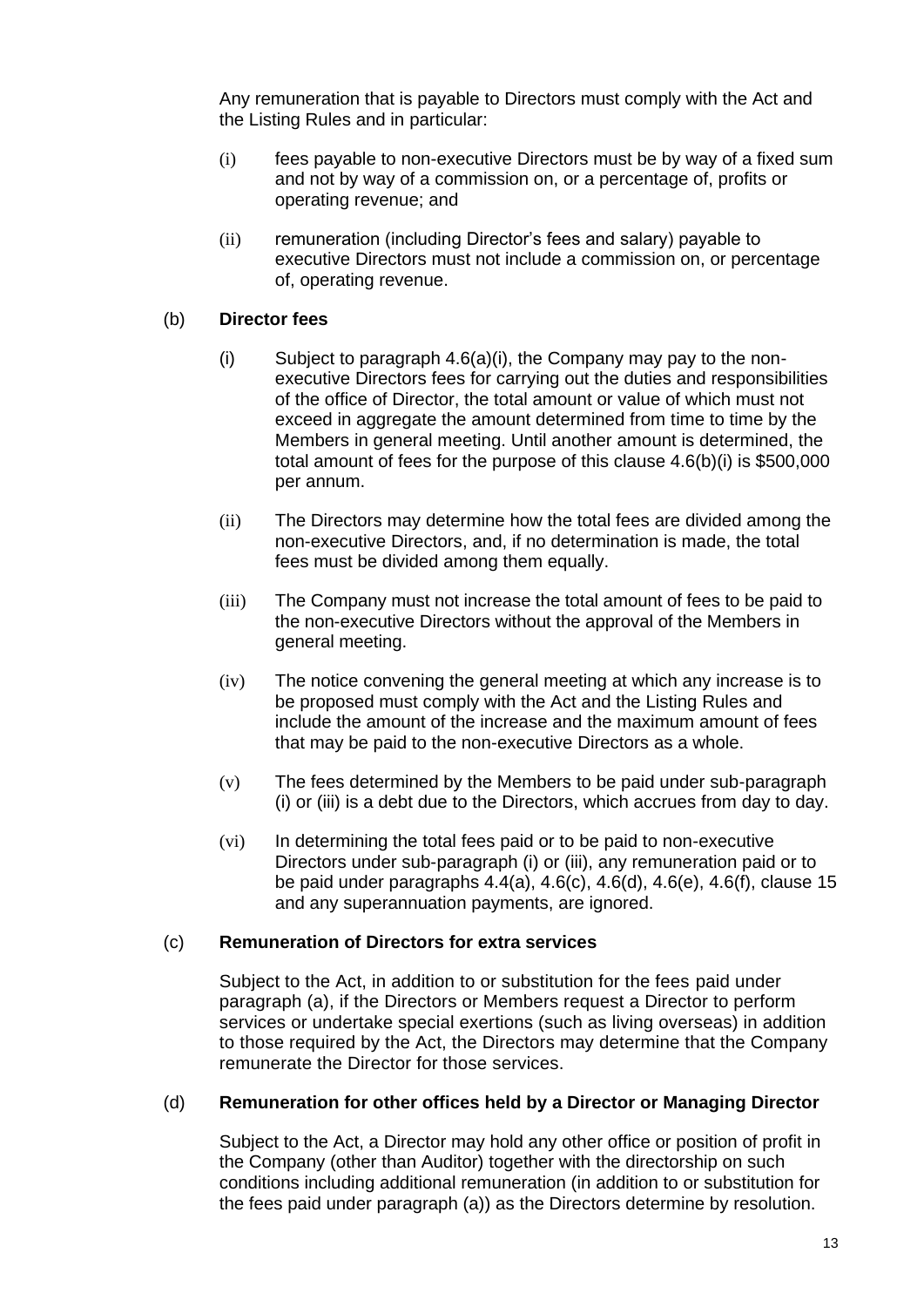# (e) **Reimbursement of expenses incurred by Director**

Subject to the Act, in addition to the fees set out in paragraph (a), a Director is entitled to reimbursement of the travelling and other expenses that the Director properly incurs:

- (i) in attending Board meetings or any meetings of a committee of Directors;
- (ii) in attending any general meeting of the Company;
- (iii) in connection with the Company's business; and
- (iv) in the case of a Managing Director, in connection with carrying out or managing the Company's business.

# (f) **Payment of retirement benefit to Director**

- (i) In addition to the fees set out in paragraph (a) and subject to the Act and the Listing Rules, the Company may pay a former Director, or the personal representative of a Director who dies in office, a retirement benefit in recognition of past services of an amount determined by the Directors.
- (ii) The Directors may also resolve that the Company enter into a contract with a Director providing for payment of a retirement benefit.

# (g) **Financial benefit**

- (i) A Director must ensure that the requirements of the Act are complied with in relation to any financial benefit given by the Company to the Director or to any other related party of the Director.
- (ii) The Company must not make loans to Directors or provide guarantees or security for obligations undertaken by Directors except as may be permitted by the Act.

#### **4.7 Conflicts of interest**

#### (a) **Prohibition on being present or voting**

Except where permitted by the Act, a Director who has a material personal interest in a matter that is being considered at a Board meeting:

- (i) must not be counted in a quorum;
- (ii) must not vote on the matter; and
- (iii) must not be present while the matter is being considered at the meeting.

#### (b) **Directors' interests**

Subject to this Constitution, the Act and the Listing Rules: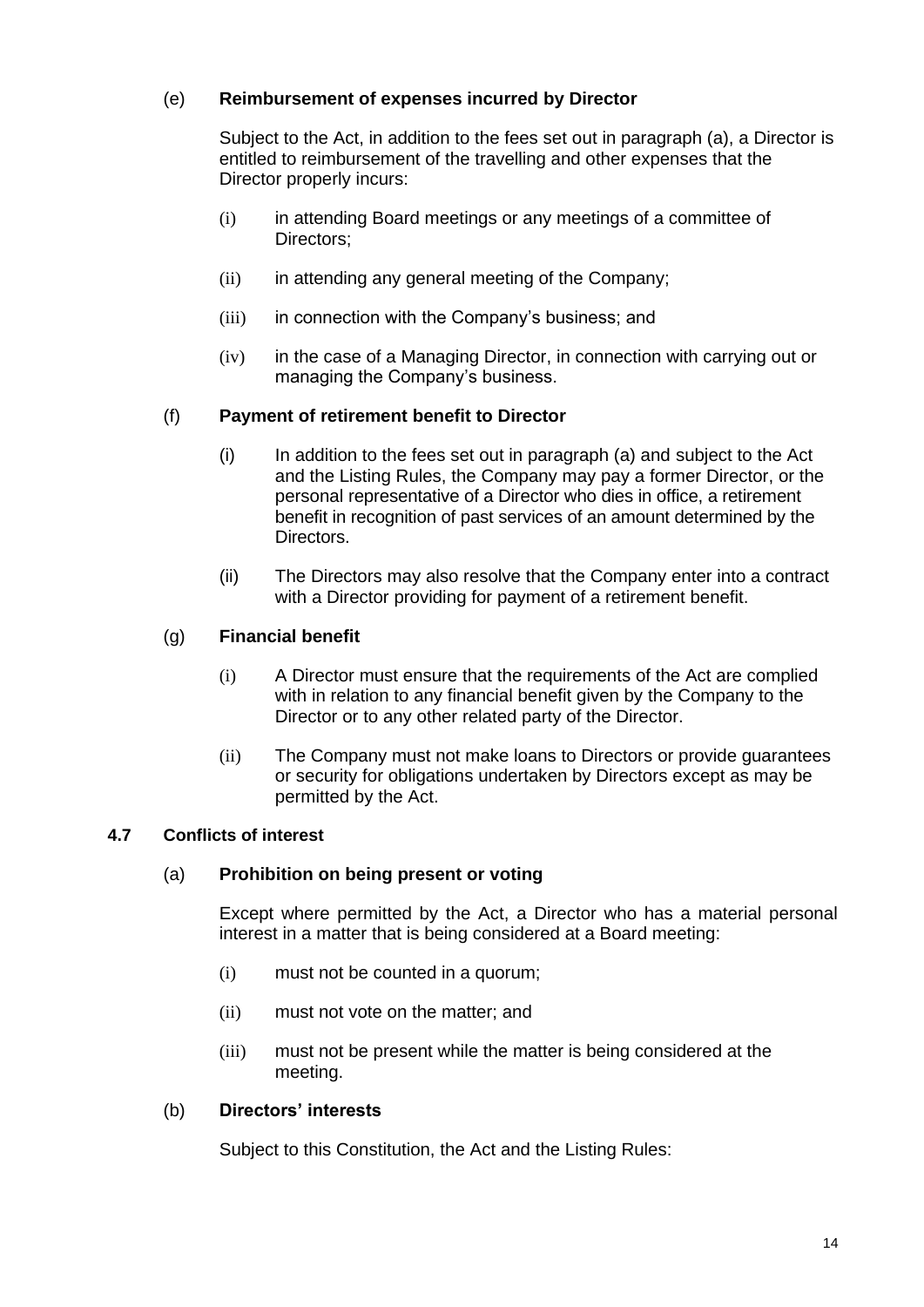- (i) a Director or a body or entity in which a Director has a direct or indirect interest may:
	- (A) enter into any agreement or arrangement with the Company;
	- (B) hold any office or place of profit (other than Auditor) in the Company; and
	- (C) act in a professional capacity (other than as Auditor) for the Company,

and the Director or the body or entity may receive and keep beneficially any remuneration, profits or benefits under any agreement or arrangement with the Company or from holding an office or place of profit in or acting in a professional capacity with the Company;

- (ii) the fact that a Director holds office as a director and has fiduciary obligations arising out of that office:
	- (A) does not void or render voidable a contract made by the Director with the Company;
	- (B) does not void or render voidable a contract or arrangement entered into by or on behalf of the Company and in which the Director may have an interest; and
	- (C) does not require the Director to account to the Company for any profit realised by or under any contract or arrangement entered into by or on behalf of the Company and in which the Director may have an interest;
- (iii) a Director may be or become a director or other officer of, or otherwise be interested in:
	- (A) any related body corporate of the Company; or
	- (B) any other body corporate promoted by the Company or in which the Company may be interested as a shareholder or otherwise, and
	- (C) is not accountable to the Company for any remuneration or other benefits received by the Director from having an interest in that body corporate; and
- (iv) any Director:
	- (A) may exercise the voting power conferred by the shares or other interest held by the Company in another company in favour of a resolution appointing themselves or any Director as a director or other officer of the other company;
	- (B) may vote at a Board meeting in favour of a resolution that the Company exercises its voting power conferred by the shares or other interest held by the Company in the other company to appoint that Director as a director or other officer of the other company;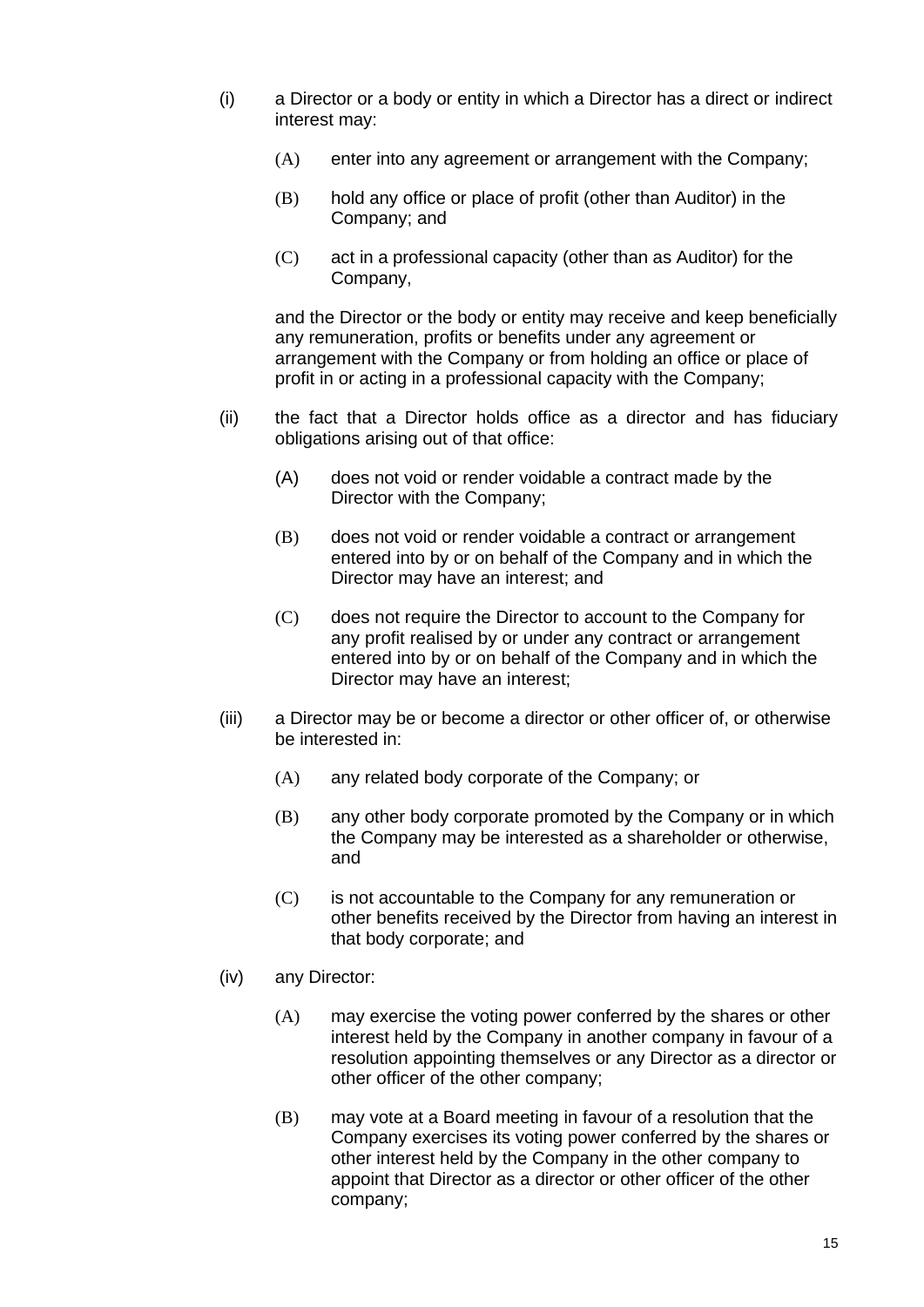- (C) may be appointed as representative of the Company and may vote at a general meeting of the other company in favour of a resolution appointing that Director as a director or other officer of the other company; and
- (D) if also a director of the other company, may vote as a director of the other company in whatever manner he or she sees fit, including voting in favour of a resolution appointing the Director to any other office in the other company and a resolution appointing any other Directors as directors or other officers of the other company.

# (c) **Material personal interest - Director's duty to disclose**

- (i) If a Director has a material personal interest in a matter that relates to the affairs of the Company, the Director must give the other Directors notice of the interest unless an exception in the Act applies.
- (ii) A notice required by sub-paragraph (i) must:
	- (A) include details of:
		- (1) the nature and extent of the interest; and
		- (2) the relation of the interest to the affairs of the Company; and
	- (B) be given at a Board meeting as soon as practicable after the Director becomes aware of their interest in the matter.

# (d) **Director may give standing notice about a material personal interest**

- (i) A Director required to give notice under paragraph (c) may give standing notice of the nature and extent of the interest in the matter.
- (ii) The notice may be given at any time and whether or not the matter relates to the affairs of the Company at the time the notice is given.
- (iii) A notice under sub-paragraph (i) may be given:
	- (A) at a Board meeting either orally or in writing; or
	- (B) to the other Directors individually in writing.

(iv) If the standing notice is given to the other Directors individually in writing:

(A) the notice is effective when it has been given to every Director; and

(B) the notice must be tabled at the next Board meeting after it is given.

(v) The Director must ensure that the nature and extent of the interest is recorded in the minutes of the meeting at which the standing notice is given or tabled.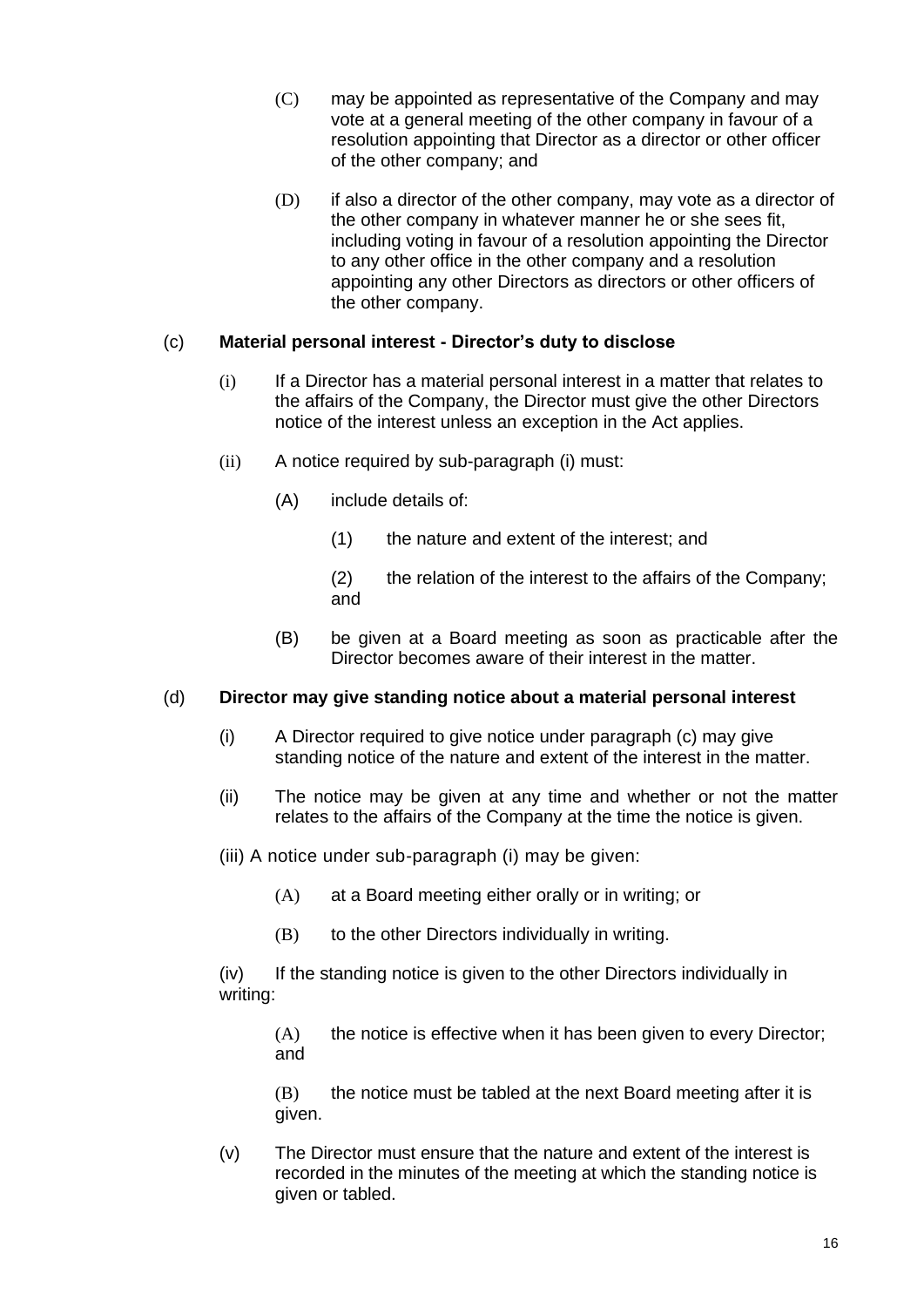# **5 Management of business by Directors**

# (a) **Powers of Directors**

- (i) The business of the Company is to be managed by or under the direction of the Directors.
- (ii) The Directors may exercise all of the powers of the Company except any powers that any provision of the Act or this Constitution require the Company to exercise in general meeting.
- (iii) Without limiting the generality of sub-paragraph (ii), the Directors may exercise all the powers of the Company to borrow money, to charge any property or business of the Company or all or any of its uncalled capital and to issue debentures or give any other security for a debt, liability or obligation of the Company or of any other person.
- (iv) If the Directors enter into an agreement on behalf of the Company which will cause a significant change, either directly or indirectly, to the nature or scale of the Company's activities, or involves the Company disposing of its main undertaking, the Directors must first obtain the Members' approval by ordinary resolution at a general meeting, or must enter into the agreement subject to that approval.

# (b) **Directors must keep transactions secret**

Every Director and other agent or officer of the Company must:

- (i) keep secret all aspects of all transactions of the Company, except:
	- (A) to the extent necessary to enable the person to perform his or her duties to the Company;
	- (B) as required by law; or
	- (C) when requested by the Directors to disclose information to the Auditor or a general meeting; and
- (ii) if requested by the Directors, sign and make a declaration that he or she will not disclose or publish any aspect of any transaction of the Company.

# (c) **Appointment of attorney for Company**

The Directors may, by power of attorney, appoint any company, firm, person or body of persons to be the attorney or representative of the Company for:

- (i) any period; and
- (ii) for the purposes and with the powers, authorities and discretions vested in or exercisable by the Directors under this Constitution.

# (d) **Delegation by the Directors**

(i) Subject to the Act, the Directors may delegate any of their powers to: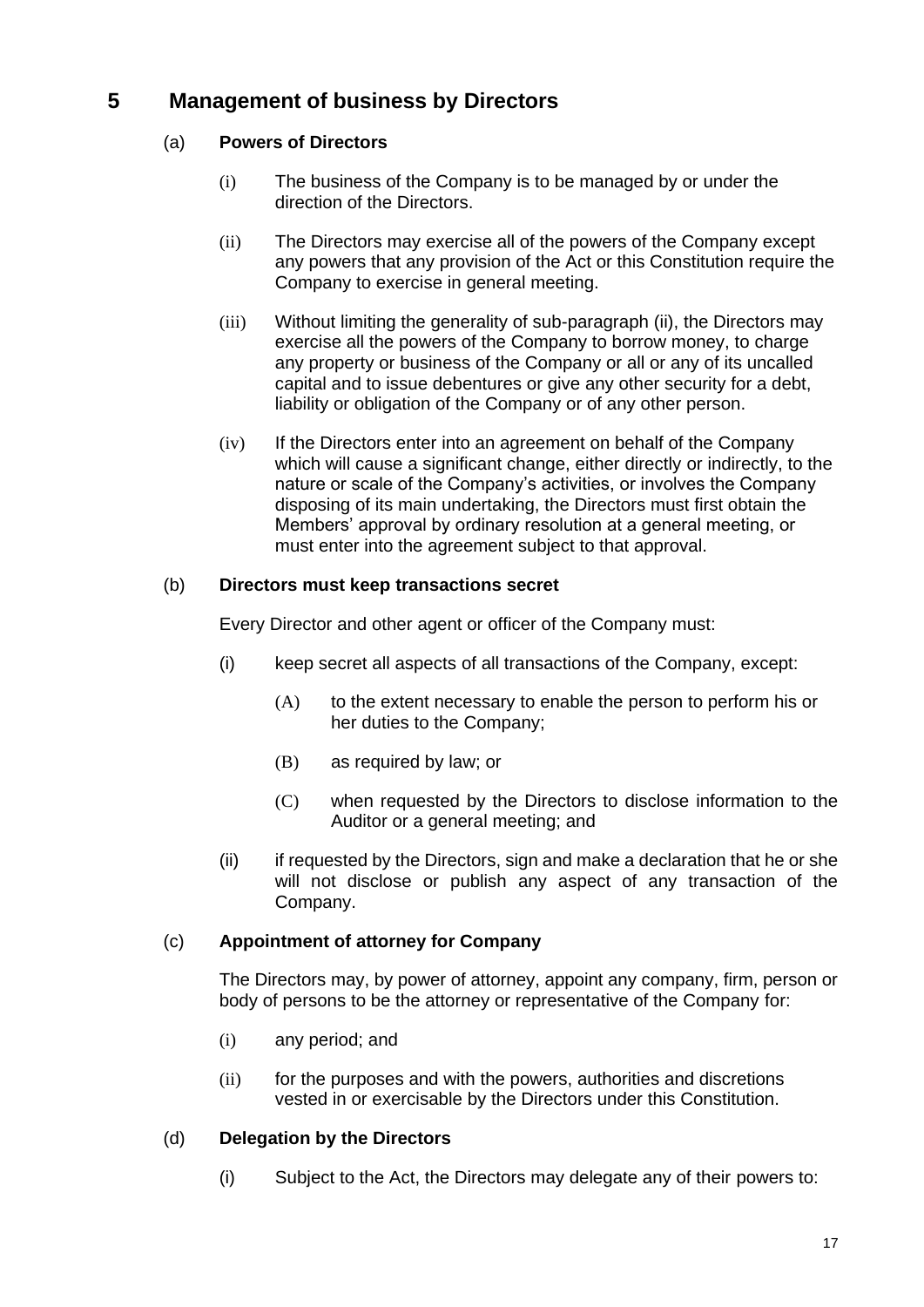- (A) a committee of Directors;
- (B) a Director;
- (C) an employee of the Company; or
- (D) any other person.
- (ii) The delegate must exercise the powers delegated to it in accordance with any directions of the Directors.
- (iii) The effect of the delegate so exercising a power is the same as if the Directors exercised it.
- (iv) The Directors may at any time revoke or vary any delegation to a person or committee.

#### (e) **Seals**

- (i) The Directors must provide for the safe custody of any seal of the Company.
- (ii) If the Company has a common seal or duplicate common seal:
	- $(A)$  it must be used only by the authority of the Directors, or of a committee of the Directors authorised by the Directors to authorise its use; and
	- (B) every document to which it is affixed must be signed by a Director and be countersigned by another Director, a Secretary or another person appointed by the Directors to countersign that document or a class of documents in which that document is included.

# (f) **Negotiable instruments**

- (i) Any two Directors may sign, draw, accept, endorse or otherwise execute a negotiable instrument.
- (ii) The Directors may determine that a negotiable instrument may be signed, drawn, accepted, endorsed or otherwise executed in a different way.

# **6 Board meetings**

#### (a) **Directors' resolution without a meeting**

- (i) The Directors may pass a resolution without a Board meeting being held if all of the Directors entitled to vote on the resolution sign a document (which may include a facsimile transmission) containing a statement that they are in favour of the resolution set out in the document.
- (ii) Separate copies of a document may be used for signing by Directors if the wording of the resolution and statement is identical in each copy.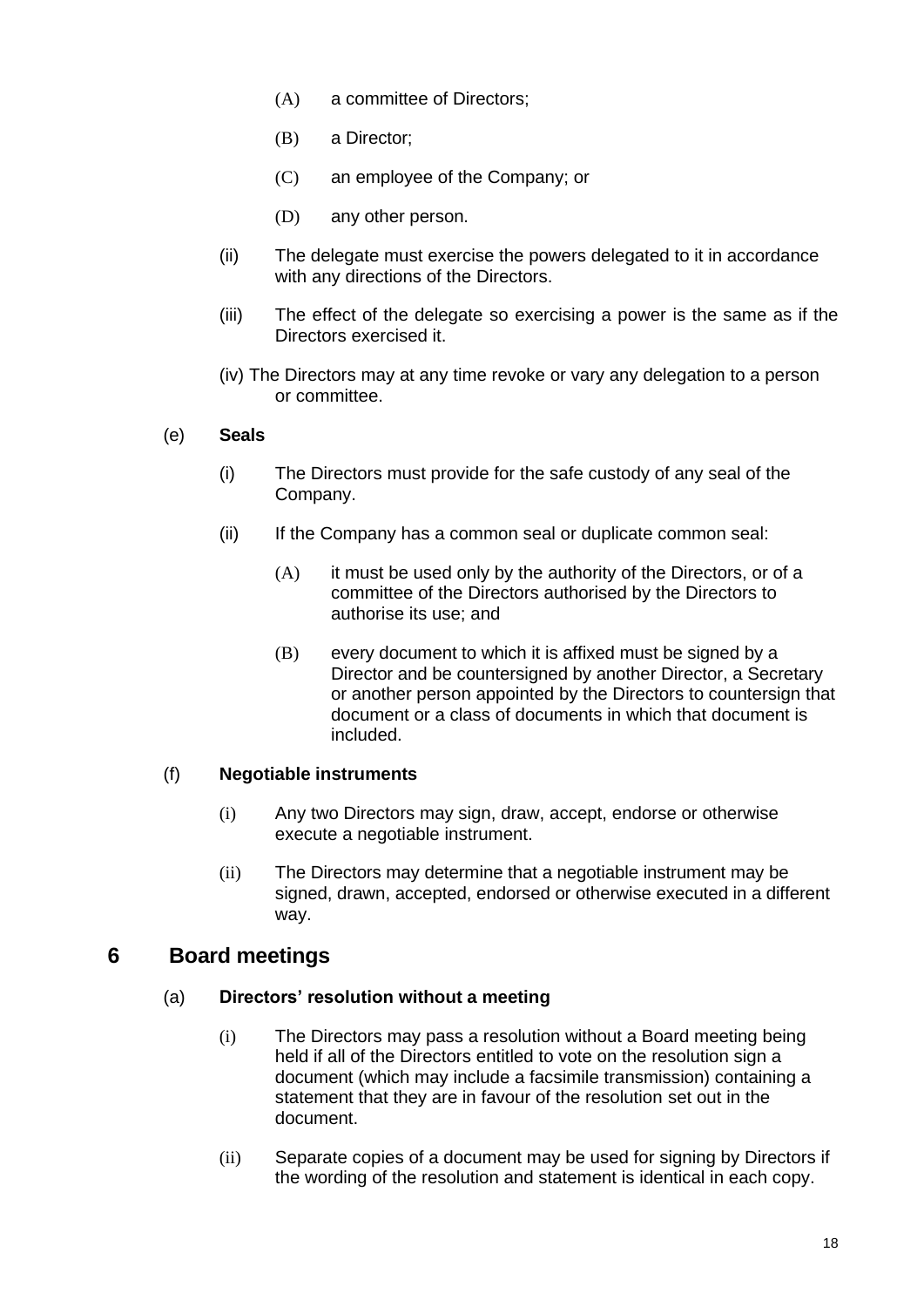(iii) The resolution is passed when the last Director signs.

# (b) **Calling Board meetings**

A Director may at any time, and the Secretary on the request of a Director must, convene a meeting of the Board.

# (c) **Notice of meeting**

Notice of every Board meeting must be given to each Director, but failure to give or receive that notice will not invalidate anything done or any resolution passed at the meeting provided the failure occurred by accident or inadvertent error, or the Director who failed to receive notice attended the meeting or waived notice of the meeting either before or after the meeting.

# (d) **Conduct of Board meetings**

- (i) A Board meeting may be called and held:
	- (A) in person;
	- (B) by telephone;
	- (C) by audiovisual linkup; or
	- (D) using any technology consented to by a majority of the Directors before or during the relevant meeting.

(ii) Any consent under sub-subparagraph (i)(D) may be a standing consent.

- $(iii)$  If a Director gives their consent under sub-subparagraph  $(i)(D)$  they may only withdraw their consent within a reasonable period before the meeting commences.
- (iv) A Director is regarded as present at a meeting where the meeting is conducted by telephone, audiovisual linkup or other technology if the Director is able to hear, and to be heard by, all others attending the meeting.
- (v) A meeting conducted by telephone, audiovisual linkup or other technology will be deemed to be held at the place agreed on by the Directors attending that meeting provided at least one of the Directors present at the meeting was at that place for the duration of the meeting.
- (vi) Subject to the Act, and provided a majority of the Directors agree, a Board meeting may be held outside Australia.
- (vii) An original document, or a photocopy, facsimile or electronic copy of that document, which is in the possession of, or has been seen by, all Directors attending the Directors' meeting before, or at the time of, that meeting, is deemed to be a document tabled at that meeting.
- (viii) Subject to this paragraph, the Directors may adjourn and otherwise regulate Board meetings as they think fit.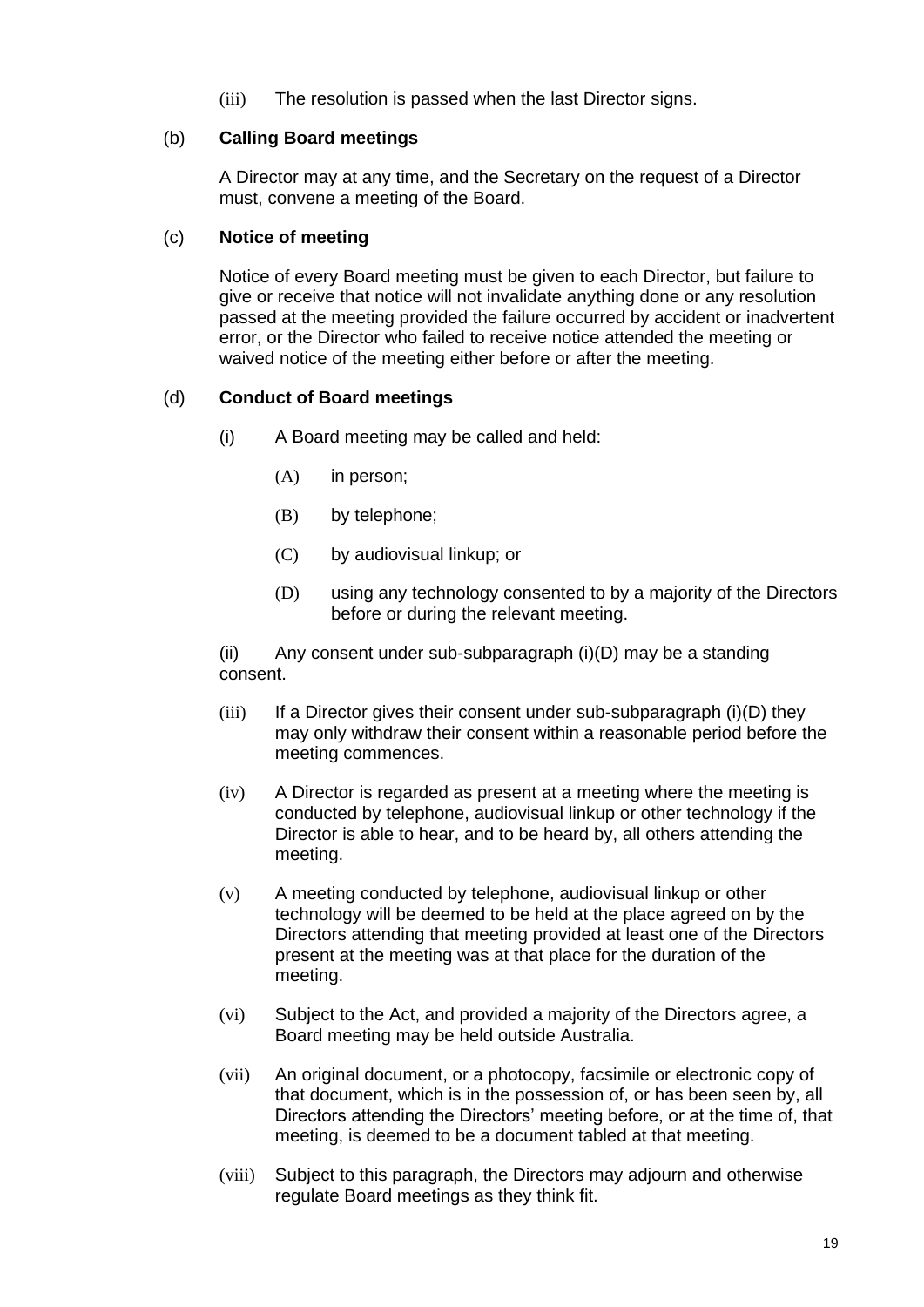# (e) **Chairing Board meetings**

- (i) The Directors may elect a Director to the office of Chair of the Board.
- (ii) The Directors may determine the period for which the Chair is to hold office.
- (iii) The Directors present at a Board meeting may elect one of the Directors present to chair that meeting, or part of it, if:
	- (A) no Chair has been elected; or
	- $(B)$  the Chair is not available or declines to act as Chair for the meeting or part of it.

# (f) **Voting by Chair at Board meetings**

In case of an equality of votes on a resolution at a Board meeting, the Chair will have a second or casting vote on that resolution in addition to any vote the Chair has in his or her capacity as a Director in respect of that resolution, other than in the case where there are only two Directors competent to vote on the question at issue.

# (g) **Quorum at Board meetings**

- (i) Unless the Directors determine otherwise, the quorum for a Board meeting is two Directors and the quorum must exist at all times during the meeting.
- (ii) Subject to paragraph 4.5(e), in determining whether a quorum is present at a Board meeting, an Alternate Director is to be counted.
- (iii) If, and so long as, a quorum does not exist for the consideration of a particular matter at a Board meeting because one or more of the Directors is prohibited from voting under paragraph 4.7(a), the Directors, including the Director or Directors so prohibited, are entitled to vote on a resolution to call, and put the matter before, a general meeting.

#### (h) **Meeting competent to exercise all powers**

A Directors' meeting at which a quorum is present will be competent to exercise all or any of the powers and discretions vested in or exercisable by the Directors generally.

#### (i) **Passing of Directors' resolutions**

A resolution of the Directors will be passed if a majority of votes cast by Directors entitled to vote on the resolution are in favour of the resolution.

#### (j) **Resolution passed deemed to be a determination of the Board**

Any resolution properly passed at a duly convened Directors' meeting at which a quorum is present will be deemed to be a determination by all the Directors or the Board for the purposes of this Constitution.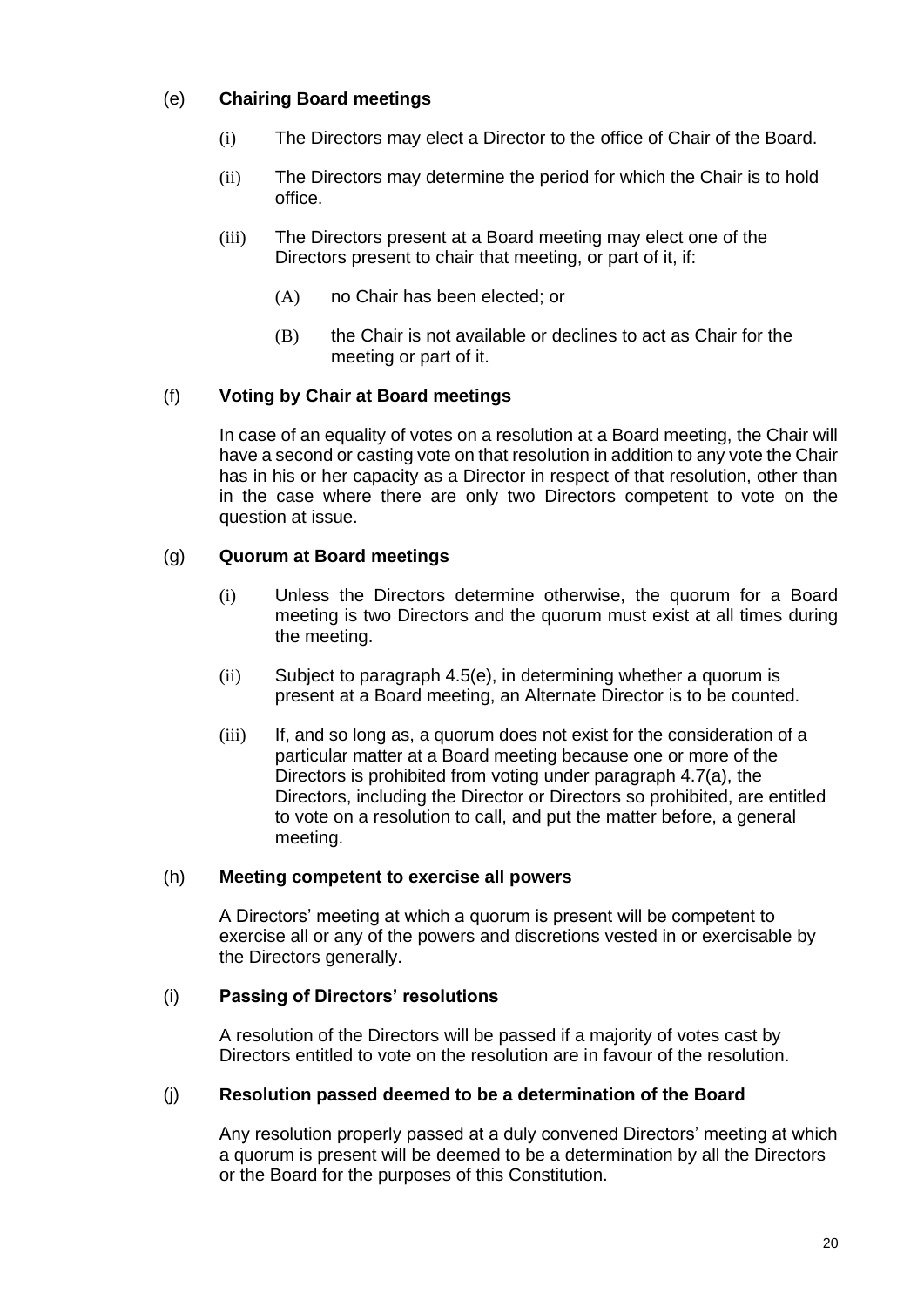# (k) **Committee powers and meetings**

- (i) Any committee of Directors may exercise the powers delegated to it in accordance with any directions that may from time to time be imposed on it by the Board.
- (ii) The meetings and proceedings of any committee consisting of two or more Directors will be governed by the provisions of this Constitution regulating the meetings and proceedings of the Directors so far as they are applicable except to the extent they are superseded by any direction made by the Board under this paragraph.

# (l) **Validity of acts of Directors**

If it is discovered that:

- (i) there was a defect in the appointment of a person as a Director or member of the Board or committee of Directors; or
- (ii) a person appointed to one of those positions or acting as a Director was disqualified or had vacated office or was otherwise not entitled to vote or act,

all acts of the Director, the Board or the committee of Directors (as the case may be) before the discovery was made are as valid as if the person had been duly appointed and was not disqualified and was entitled to vote or act.

# **7 General meetings**

# **7.1 Annual general meeting**

# (a) **Company must hold annual general meeting**

The Company must hold a general meeting, to be called the annual general meeting, once a year and in accordance with the Act.

# (b) **Business of the annual general meeting**

- (i) Whether or not stated in the notice of the annual general meeting, the business of the annual general meeting may include:
	- (A) receiving and considering the statement of financial performance, statement of financial position, reports of the Directors, reports of the Auditors, and the statement of the Directors;
	- (B) electing Directors;
	- (C) appointing the Auditor; and
	- (D) fixing the remuneration of the Auditor.
- (ii) The business of the annual general meeting must include putting to vote a resolution that the remuneration report be adopted.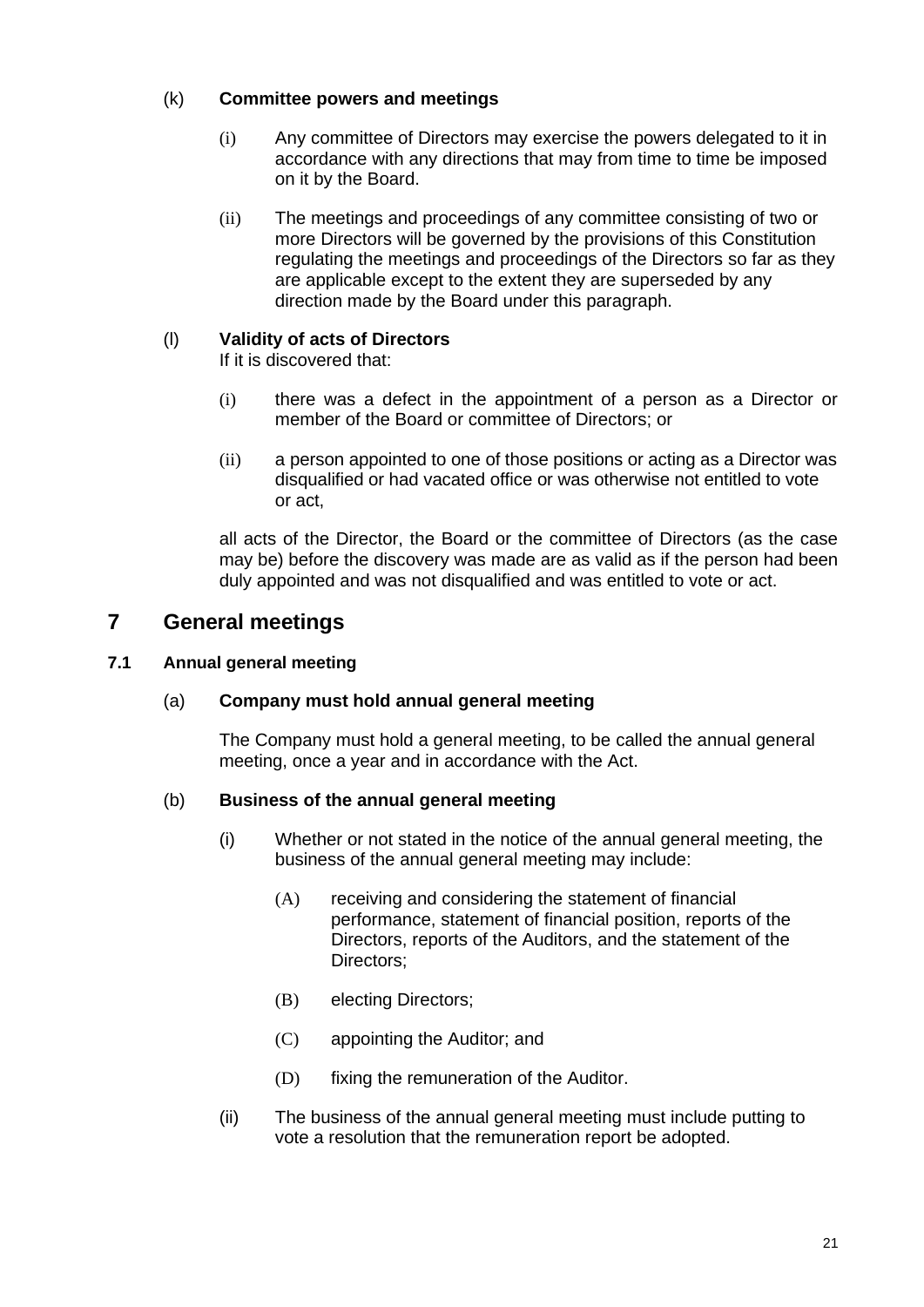(iii) The business of the annual general meeting may also include any other business which under this Constitution or the Act ought to be transacted at an annual general meeting.

# (c) **Members' opportunity to ask questions**

- (i) The Chair of the annual general meeting must allow a reasonable opportunity for the Members as a whole at the meeting to ask questions about or make comments on:
	- (A) the management of the Company; or
	- (B) the remuneration report.
- (ii) If the Auditor is at the meeting, the Chair of the annual general meeting must allow a reasonable opportunity for the Members as a whole at the Meeting to ask the Auditor questions relevant to the conduct of the audit and the preparation and content of the Auditor's report.

# **7.2 Right to call and attend general meetings**

# (a) **Calling a general meeting**

- (i) A Director or the Directors may, by written notice, call a general meeting at a time and place as the Director or the Directors resolve.
- (ii) Members may requisition the holding of a general meeting only in accordance with the Act and the Directors must convene a general meeting as soon as practicable after receiving that requisition.
- (iii) Members may call and arrange to hold a general meeting only in accordance with the Act.

# (b) **Right to attend general meetings**

- (i) Each Member and any Auditor is entitled to attend a general meeting.
- (ii) Each Director is entitled to attend and speak at a general meeting.
- (iii) The Auditor is entitled to speak on any part of the business of the general meeting that concerns the Auditor in their capacity as Auditor.
- (iv) A Member's proxy or a Representative may attend a general meeting only as provided by this Constitution and the Act.

#### **7.3 Notice of general meetings**

#### (a) **Amount of notice of general meetings**

At least 28 days' notice must be given of a general meeting.

#### (b) **Calculation of period of notice**

In computing the period of notice under paragraph (a), both the day on which the notice is given or taken to be given and the day of the general meeting convened by it are to be disregarded.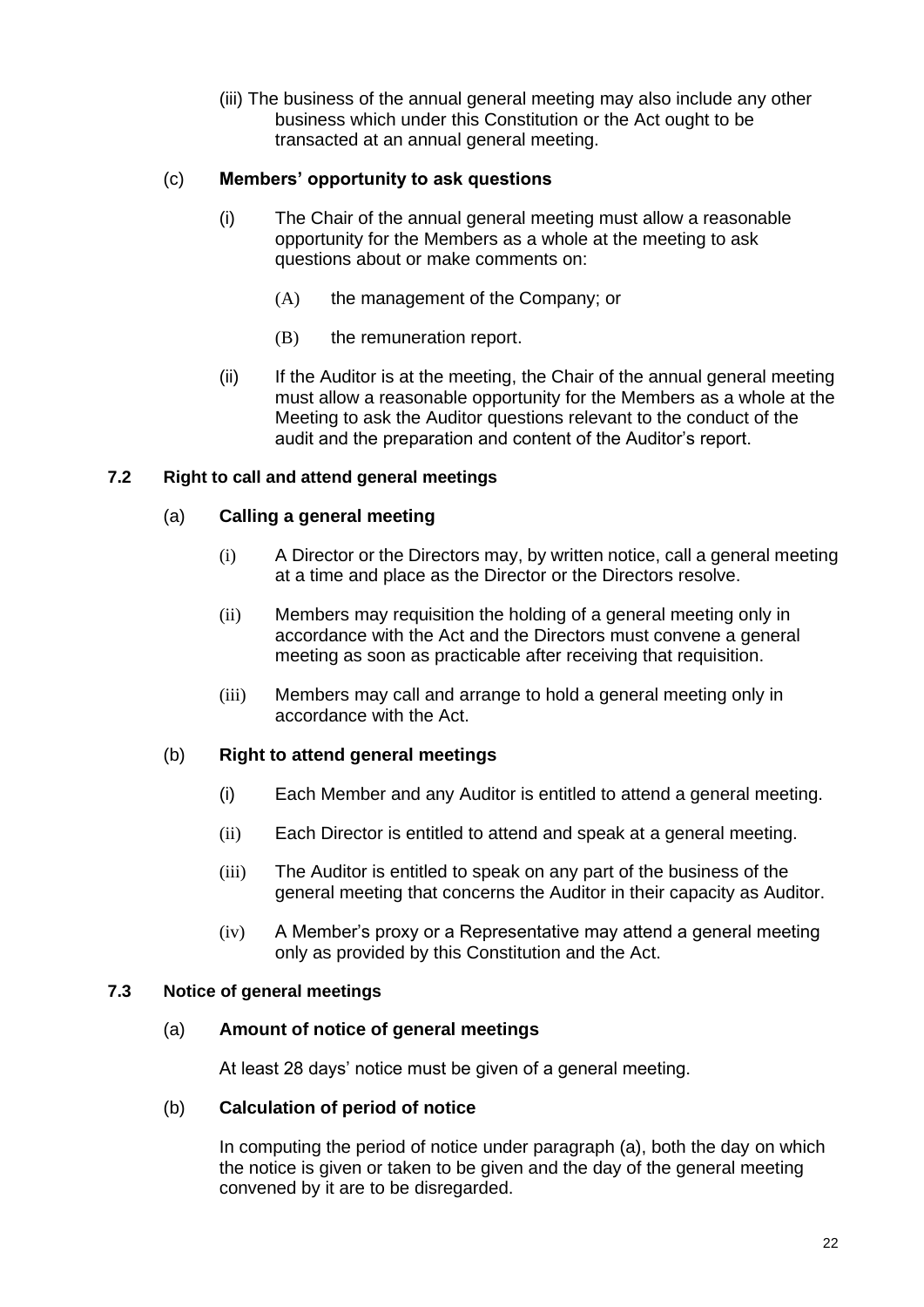# (c) **Right to notice of general meeting**

Written notice of the general meeting must be given to any person entitled to receive notice under the Act including:

- (i) each Member entitled to vote at the meeting;
- (ii) each Director; and
- (iii) the Auditor (if any) of the Company.

#### (d) **Content of notice**

Subject to clause 7.3(f) below, a notice calling a general meeting must comply with the Act and the Listing Rules and must:

- (i) set out the place, date and time for the general meeting (and if the general meeting is to be held in two or more places, the technology that will be used to facilitate the general meeting);
- (ii) state the general nature of the business to be considered at the general meeting;
- (iii) if a special resolution is to be proposed at the general meeting, set out an intention to propose a special resolution and state the resolution;
- (iv) if a Member is entitled to appoint a proxy, contain a statement setting out the following information:
	- $(A)$  that the Member has a right to appoint a proxy and that the proxy does not need to be a Member of the Company; and
	- (B) that a Member who is entitled to cast two or more votes may appoint two proxies and may specify the proportional number of votes each proxy is appointed to exercise;
- (v) be accompanied by an instrument of proxy in the form required by the Listing Rules or otherwise in any other form as the Directors may from time to time prescribe or accept;
- (vi) if required by the Listing Rules, include a voting exclusion statement;
- (vii) for a notice of the annual general meeting, contain a statement that the resolution on the remuneration report required by the Act will be put at the annual general meeting; and
- (viii) contain information that is worded and presented in a clear, concise and effective manner.

# (e) **Notice of general meeting to ASX**

If at the time notice of a general meeting is given the Company is admitted to the Official List, the Directors must notify ASX of: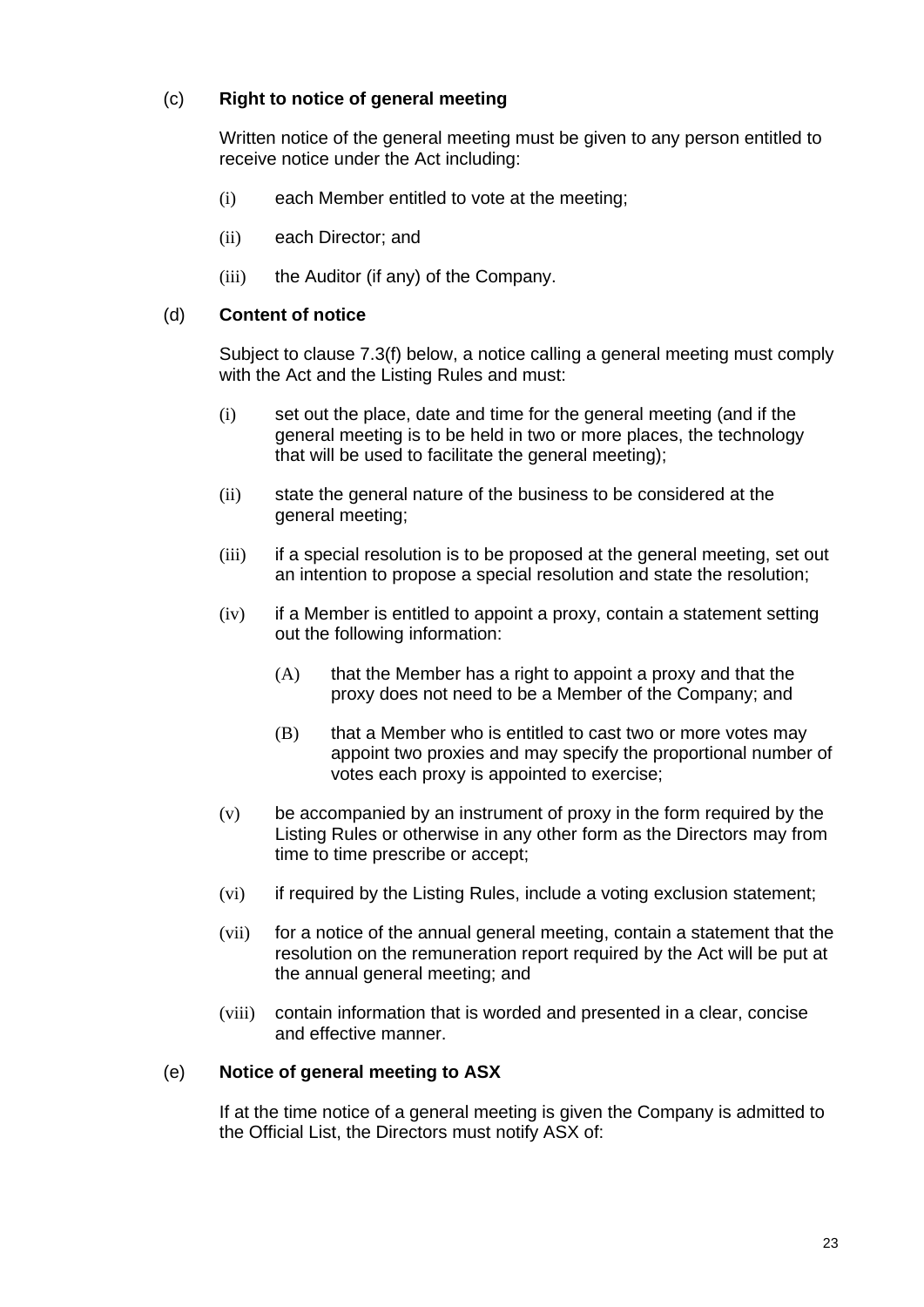- (i) the date of a meeting at which Directors are to be elected, at least five business days before the closing date for receipt of nominations for election to the office of Director; and
- (ii) the contents of any prepared announcement to be delivered at the general meeting, by no later than the start of the general meeting.

# (f) **Form of notice of meeting**

Unless the law provides otherwise:

- (i) a notice of a general meeting and instrument of proxy need not be provided physically in writing;
- (ii) a notice of a general meeting and instrument of proxy may be provided to Members using one or more technologies to communicate the contents; and
- (iii) a notice of a general meeting and instrument of proxy may be provided to Members using one or more technologies to communicate details of an online location where they can be viewed or downloaded.

# **7.4 Cancellation or postponement of a general meeting**

# (a) **Directors may cancel or postpone a general meeting**

- (i) The Directors may cancel or postpone a general meeting by giving notice not less than three business days before the time at which the meeting was to be held to each person entitled to be given notice of a general meeting.
- (ii) Sub-paragraph (i) does not apply to general meetings convened by court order or in accordance with the Act:
	- (A) by the Directors on the request of Members, unless the Members who requested the meeting consent to the postponement or cancellation; or
	- (B) by Members, unless the Members who called the meeting consent to the postponement or cancellation.

# (b) **Contents of notice postponing or cancelling a general meeting**

A notice of postponement or cancellation of a general meeting must specify:

- (i) the reasons for the postponement or cancellation; and
- (ii) if the general meeting is postponed:
	- (A) the postponed date and time for the holding of the general meeting;
	- (B) a place for the holding of the general meeting which may be either the same as or different from the place specified in the notice convening the general meeting; and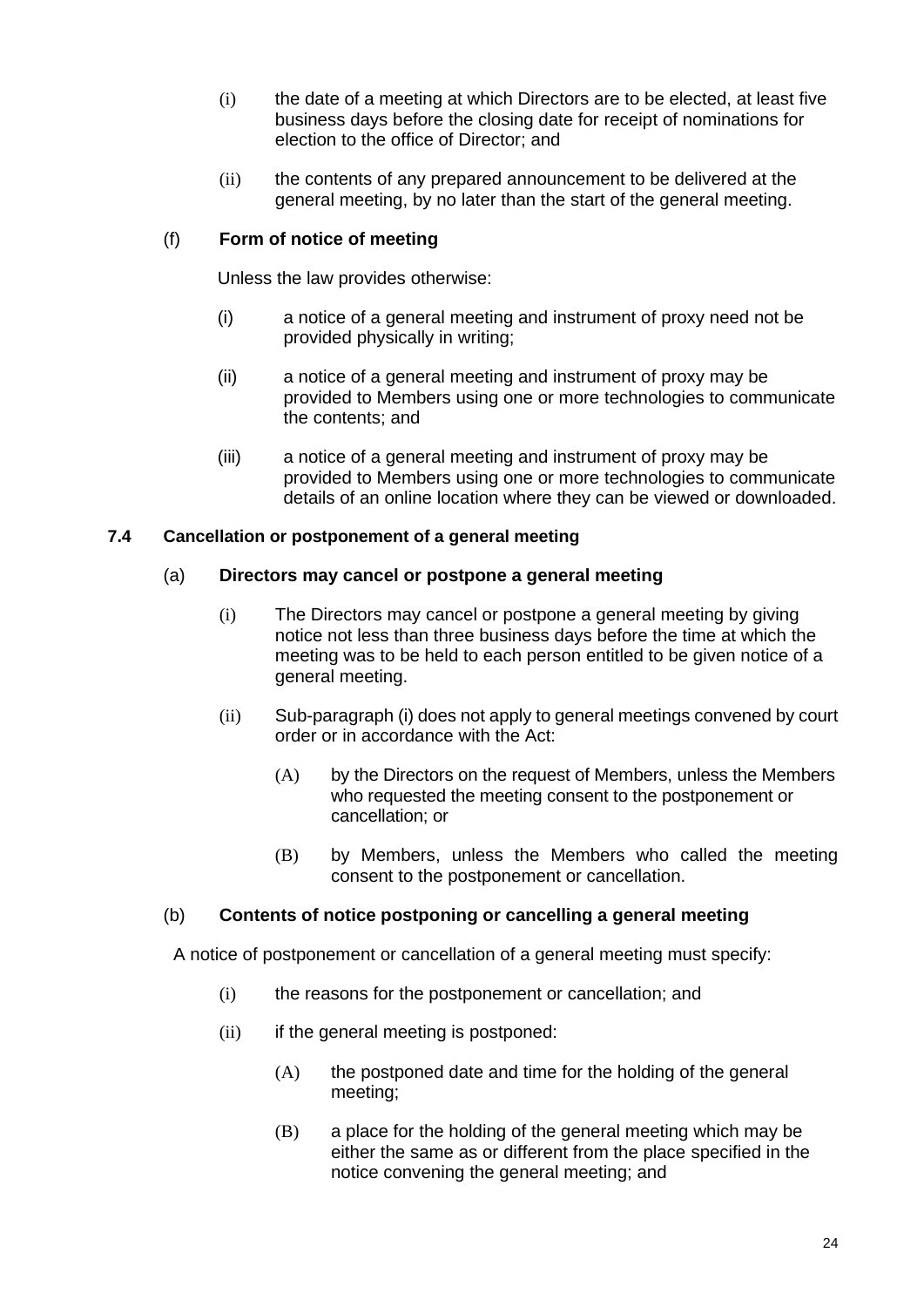(C) if the general meeting is to be held in two or more places, the technology that will be used to facilitate the holding of the general meeting in that manner.

# (c) **Number of clear days for postponement of general meeting**

The number of clear days from the giving of a notice postponing the holding of a general meeting to the date specified in that notice for the holding of the postponed general meeting must not be less than the number of clear days notice of the general meeting required to be given by this Constitution or the Act.

# (d) **Business at postponed general meeting**

Subject to sub-paragraph 7.1(b), the only business that may be transacted at a general meeting the holding of which is postponed is the business specified in the original notice convening the general meeting.

#### (e) **Proxy or Representative at postponed general meeting**  Where:

- (i) an instrument of proxy or power of appointment authorises a proxy or Representative to attend and vote at a general meeting to be held on a specified date or at a general meeting or general meetings to be held on or before a specified date; and
- (ii) the date for holding the general meeting is postponed to a date later than the date specified in the instrument of proxy or appointment of Representative,

then that later date is substituted for and applies to the exclusion of the date specified in the instrument of proxy or appointment of Representative unless the Member appointing the proxy or Representative gives notice to the Company to the contrary not less than 48 hours before the time to which the holding of the general meeting has been postponed.

# (f) **Validity of resolutions**

The non-receipt of notice of a general meeting or cancellation or postponement of a general meeting by, or the accidental omission to give notice of a general meeting or cancellation or postponement of a general meeting to, a person entitled to receive notice does not invalidate any resolution passed at the general meeting or at a postponed meeting or the cancellation or postponement of a meeting.

# **7.5 Conducting general meetings**

# **(a) Time and place for general meetings**

A general meeting must be held at a reasonable time and place.

#### **(b) Hybrid and Virtual Meetings**

(i) Virtual Meeting Technology may be used in holding a general meeting either on its own without a main place of attendance (virtual meeting)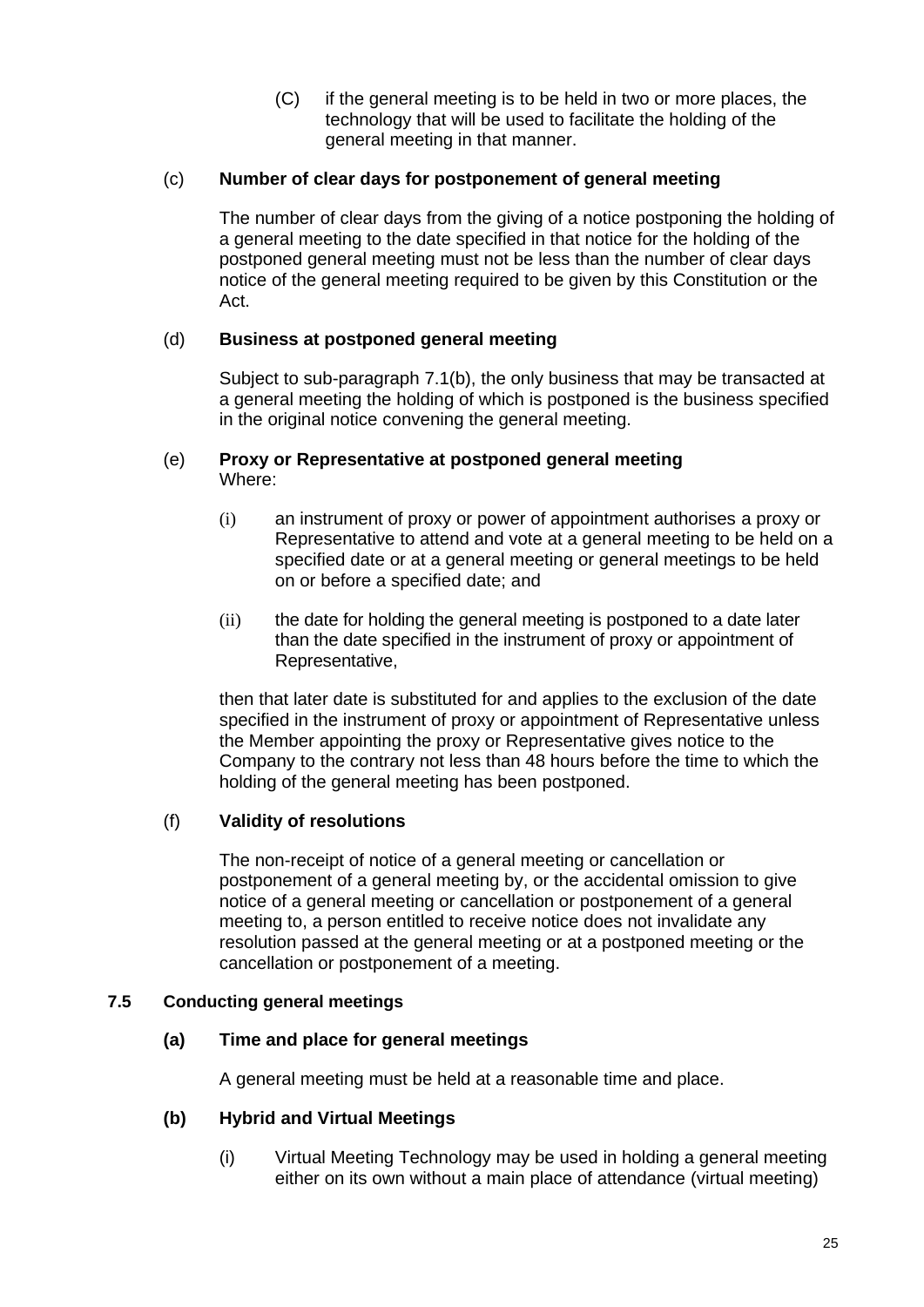or by linking several meeting places to the main place of the general meeting (hybrid meeting).

- (ii) The Chair may arrange for any persons attending the general meeting (including persons whom the Chair considers cannot be accommodated in the place where the meeting is notified to take place) to attend the meeting from one or more separate places using any Virtual Meeting Technology.
- (iii) If a separate place is linked to the notified place of a general meeting by Virtual Meeting Technology, a Member present at the separate place is taken to be present at the general meeting and entitled to exercise all rights as if he or she was present at the notified place.
- (iv) Where the general meeting is held by Virtual Meeting Technology without a main place of attendance, the place of meeting is deemed to be the registered office of the Company and the time of meeting is taken to be time at the registered office of the Company.
- (v) If, before or during the general meeting, any technical difficulty occurs affecting Virtual Meeting Technology and impairing Members' rights under section 253Q of the Act, the Chair may adjourn the general meeting until the difficulty is remedied.
- (vi) Where the general meeting is held by Virtual Meeting Technology, a [resolution](http://www8.austlii.edu.au/au/legis/cth/consol_act/ca2001172/s9.html#resolution) put to the vote at the general meeting must be decided on a poll.
- (vii) Nothing in this clause is to be construed to limit the powers conferred on the Chair by law.

# (c) **Quorum for a general meeting**

The quorum for a general meeting or an adjourned general meeting is three Members and the quorum must be present at all times during the meeting.

#### (d) **Determination of quorum at general meeting**

In determining whether a quorum is present at a general meeting:

- (i) Representatives and persons attending as proxies (in the case of an individual attending as proxy, that individual and in the case of a body corporate attending as proxy, that body corporate's Representative) are to be counted.
- (ii) if a Member has appointed more than one proxy or Representative, only one of them is to be counted.
- (iii) if an individual is attending both as a Member and as a proxy or Representative, they are to be counted only once.
- (iv) if an individual is attending as a proxy or Representative for more than one Member, they are to be counted only once.

#### (e) **Absence of quorum at a general meeting**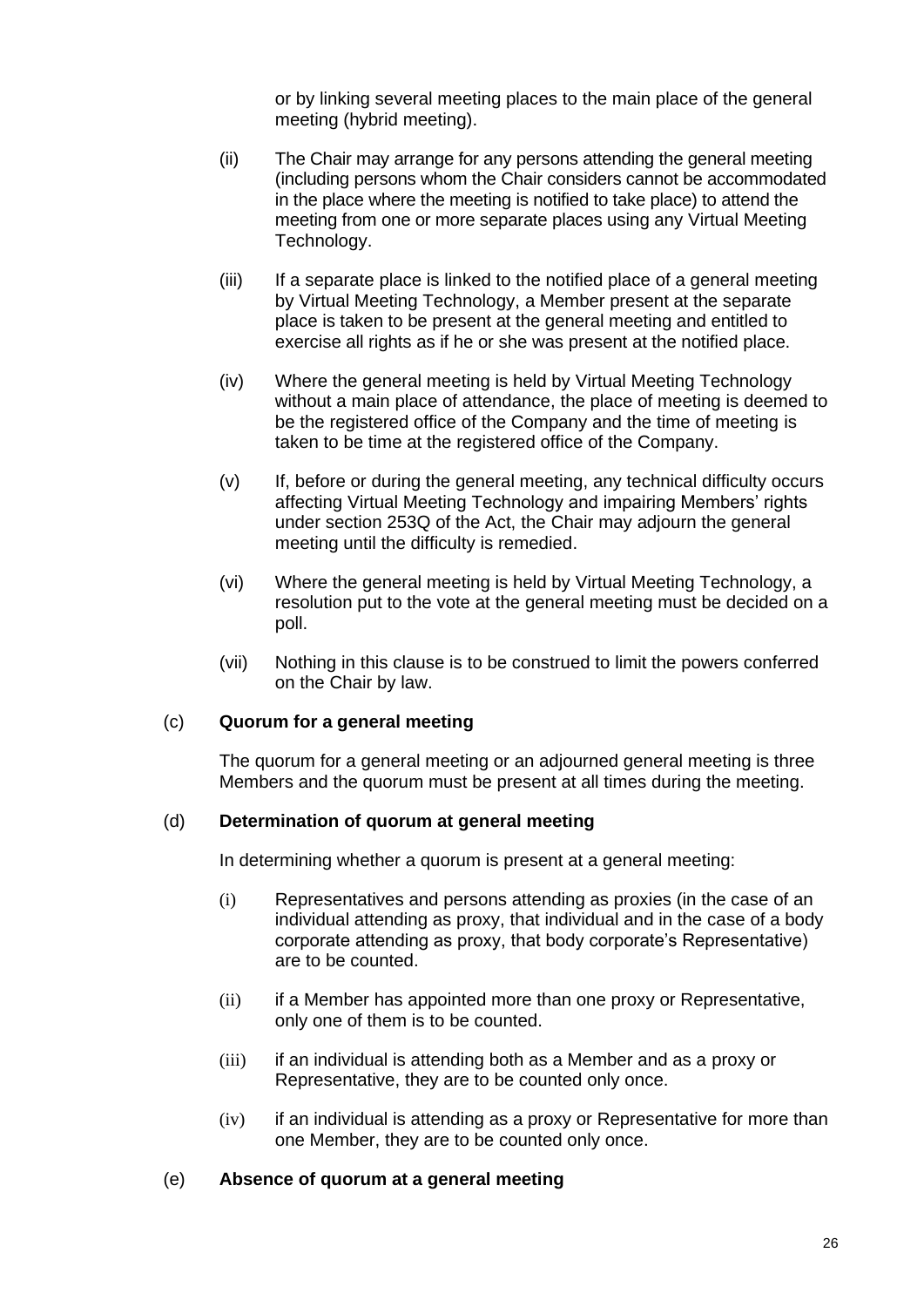- (i) If within 30 minutes after the time for the general meeting set out in the notice of general meeting a quorum is not present, the general meeting:
	- (A) if convened in accordance with the Act by a Director at the request of Members or by Members, is dissolved; and
	- $(B)$  in any other case, is to be adjourned to a date, time and place as specified by the Directors.
- (ii) If the Directors do not specify one or more of the requirements in sub-

subparagraph (i)(B), the general meeting is adjourned to:

- (B) (A) if the date is not specified, the same day of the following week;if the time is not specified, the same time; and
- $(C)$  if the place is not specified, the same place.

# (f) **Adjourned meeting (quorum)**

If no quorum is present at the general meeting adjourned under paragraph 0 within 30 minutes after the time for the general meeting, the Directors' may, in their absolute discretion, declare the meeting dissolved or deem that those Members present in person form a quorum and may transact the business for which the meeting was called.

# (g) **Appointment and powers of Chair of general meeting**

- (i) The Chair will be entitled to take the chair at general meetings.
- (ii) The Chair is granted the power and is responsible for the general conduct of general meetings and for the procedures to be adopted at general meetings.
- (iii) The Chair may at any time that the Chair thinks necessary or desirable for the proper and orderly conduct of the meeting:
	- (A) impose a limit on the time that a person may speak on each motion or other item of business to be put to a vote of the members present;
	- (B) terminate debate or discussion on any business, question, motion or resolution being considered by the meeting and require the business, question, motion or resolution to be put to a vote of the members present;
	- (C) determine any dispute concerning the admission, validity or rejection of a vote at a general meeting; and
	- (D) adopt any procedures for casting or recording votes at the meeting, whether on a show of hands or a poll, including the appointment of scrutineers.
- (iv) Any decision by the Chair under clause  $7.5(g)(iii)$  will be final.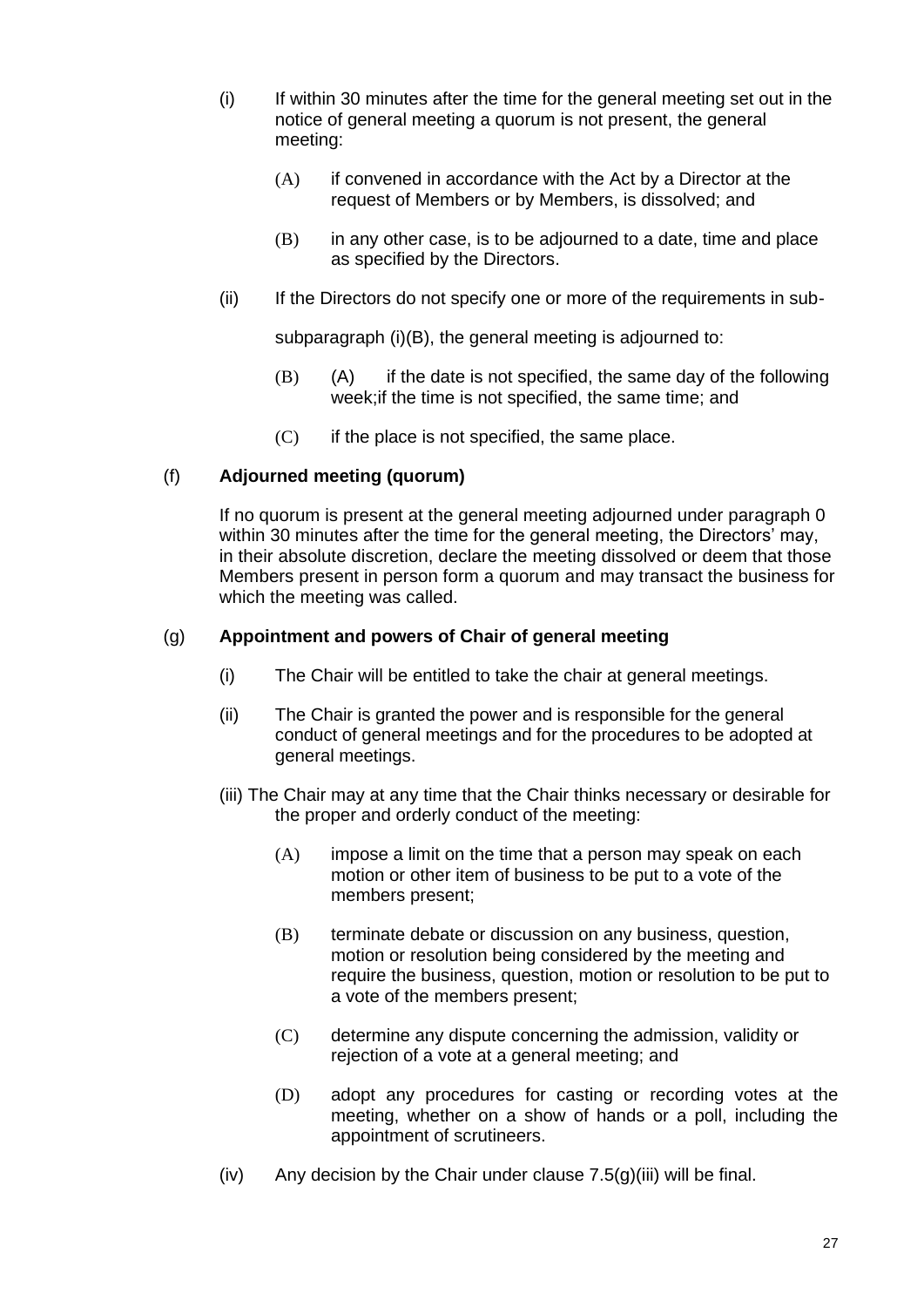(v) The Chair may delegate any power conferred by this clause 7.5(g) to any person.

# (h) **Absence of Chair at general meeting**

- (i) If there is no Chair, or if the Chair is unable or unwilling to chair a general meeting, the Directors may at any time prior to the commencement of that general meeting elect a Director to take the chair at that general meeting.
- (ii) If a general meeting is held and the Chair, or the person elected under subparagraph (i), is not present within 30 minutes after the time appointed for the holding of the meeting or is unable or unwilling to act, the following may take the chair of the meeting (in order of precedence):
	- (A) the deputy chair (if any);
	- (B) a Director chosen by a majority of the Directors present;
	- (C) the only Director present; or
	- (D) a Member chosen by a majority of the Members present in person or by proxy or Representative who are entitled to vote at the meeting.
- (iii) If an acting chair becomes unwilling or unable to act during the general meeting, the above-mentioned persons may take the chair, in the same order of precedence, until such time (if any) as the previous acting chair becomes willing and able to take the chair at that meeting.
- (iv) Any person taking the chair of the general meeting under this paragraph will have all the powers and responsibilities of the Chair in respect of the general meeting as are set out in this Constitution.

# **7.6 Adjournment of general meetings**

# (a) **Adjournment of general meeting by Chair**

- (i) The Chair may, during the general meeting, adjourn the meeting or any business, motion, resolution or discussion being considered or remaining to be considered by the meeting either to a later time at the same meeting or to an adjourned meeting at any time and any place.
- (ii) The Chair must adjourn a general meeting if the Members present in person or by proxy or Representative with a majority of votes at the meeting agree or direct that the Chair must do so.
- (iii) If any general meeting is adjourned for more than one month, a notice of the adjournment must be given to the Members in the same manner as notice was or ought to have been given of the original meeting.

# (b) **Resumption of adjourned general meeting**

(i) Only unfinished business is to be transacted at a meeting resumed after an adjournment under paragraph (a).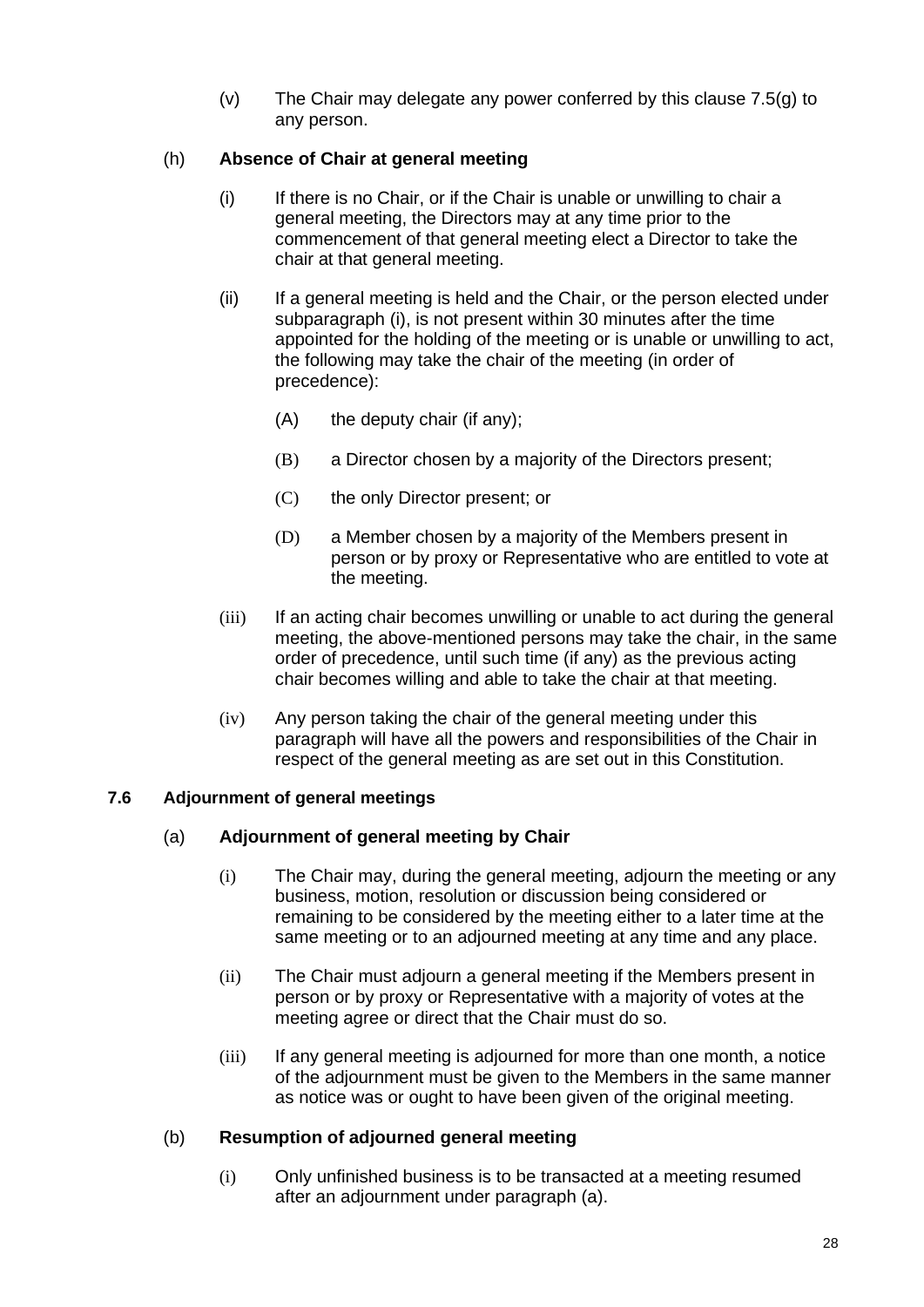(ii) The resumed meeting may only be adjourned by the Chair.

#### **7.7 Resolutions, voting and polls at general meetings**

#### **(a) Members' resolutions**

The Members may propose a resolution to be moved at a general meeting only in accordance with the provisions of Division 4 of Part 2G.2 of the Act.

#### **(b) Resolution determined by majority**

At a general meeting, all resolutions submitted to the meeting will be decided by a simple majority of votes except where a greater majority is required by this Constitution, the Act or the Listing Rules.

#### **(c) Voting by Chair at general meetings**

In case of an equality of votes on a resolution at a general meeting the Chair of that meeting does not have a second or casting vote on that resolution in addition to any vote the Chair has in his or her other capacity.

#### (d) **How voting is carried out**

- (i) A resolution put to the vote at a general meeting must be decided on a show of hands unless a poll is demanded in accordance with paragraph (f) or the Act either before, on or immediately after the declaration of the result of the vote on a show of hands.
- (ii) On a show of hands, a declaration by the Chair that a resolution has been carried or carried by a particular majority or not carried and an entry to that effect in the minutes is conclusive evidence of the result.
- (iii) Neither the Chair nor the minutes need to state the number or proportion of the votes recorded in favour or against a resolution.

#### (e) **Matters on which a poll may be demanded at a general meeting**

A poll may be demanded on any resolution other than resolutions concerning:

- (i) the election of the Chair; or
- (ii) the adjournment of the general meeting.

#### (f) **Demand for poll**

Subject to paragraph (e) and clause 7.5(b)(vi), a poll may be demanded on any resolution by:

- (i) the Chair;
- (ii) at least five Members present in person or by proxy or by representative; or
- (iii) any one or more Members holding shares conferring not less than five percent of the total voting rights of all Members having the right to vote on the resolution.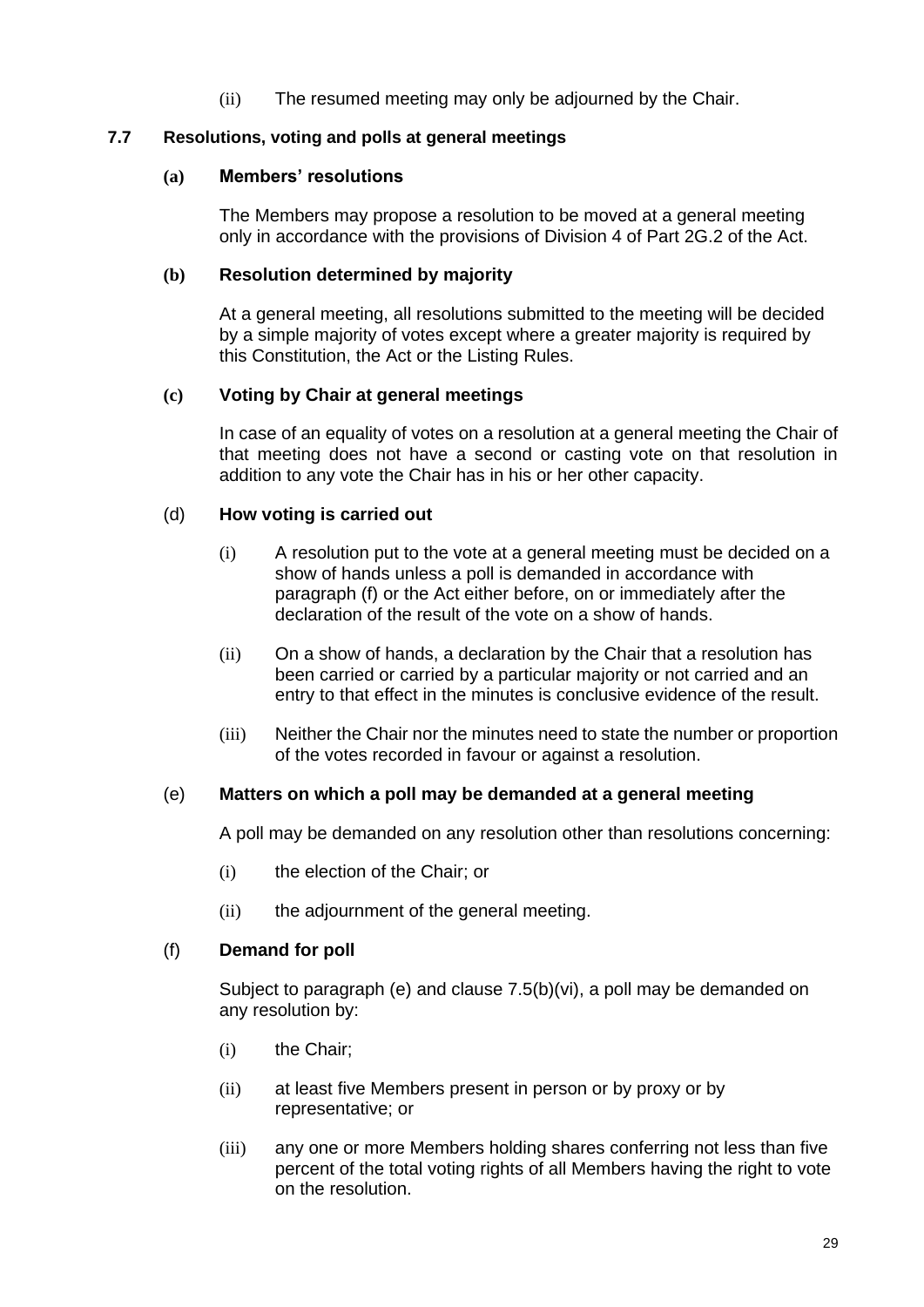# (g) **Conduct of poll**

The Chair may decide in each case the manner in which a poll is taken.

# (h) **Right to vote at general meetings**

Subject to this Constitution, the Act, the Listing Rules and any rights or restrictions attached to any class of shares, at a general meeting:

- (i) on a show of hands, each Member (including each holder of preference shares who has a right to vote) present in person or by proxy or Representative has one vote; and
- (ii) on a poll, each Member present in person or by proxy or Representative has one vote for each fully-paid share they hold and a fraction of a vote (equivalent to the proportion which the amount paid (not credited) is of the

total amounts paid and payable (excluding amounts credited) for that share, ignoring any amounts paid in advance of a call) for each partly paid share.

# (i) **Right to vote of joint holder**

If a share is held jointly, only the Member whose name appears first in the Register of Members is entitled to vote at a general meeting.

# (j) **Right to vote if call unpaid on shares**

A Member is not entitled to vote on a show of hands or on a poll at any general meeting in respect of shares held by the Member for which calls or other monies are due and payable to the Company at the time of the meeting.

#### (k) **Right to vote on death, bankruptcy or mental incapacity of Member**

A person entitled to exercise the rights attached to a share as a consequence of paragraphs 11.9(a), 11.9(b), 11.9(d) or 11.9(e) who, at least 48 hours before the time notified for a general meeting (or an adjourned meeting), satisfied the Board of that entitlement, may vote at that general meeting in respect of that share as if the person was registered as the holder of the share.

# (l) **Voting exclusions**

If, in accordance with the requirements of the Listing Rules or to ensure that a resolution on which the Act requires that particular persons do not cast a vote so that the resolution has a specified effect under the Act, a notice of general meeting includes a voting exclusion statement specifying that, in relation to particular business to be considered at that general meeting, votes cast by particular persons are to be disregarded by the Company, then the Company must take no account, in determining the votes cast on a resolution relating to that business, of any vote cast or purported to be cast by or on behalf of any of those persons (whether on a show of hands or on a poll) in relation to that resolution except to the extent permitted by the Listing Rules.

#### (m) **Objections to right to vote**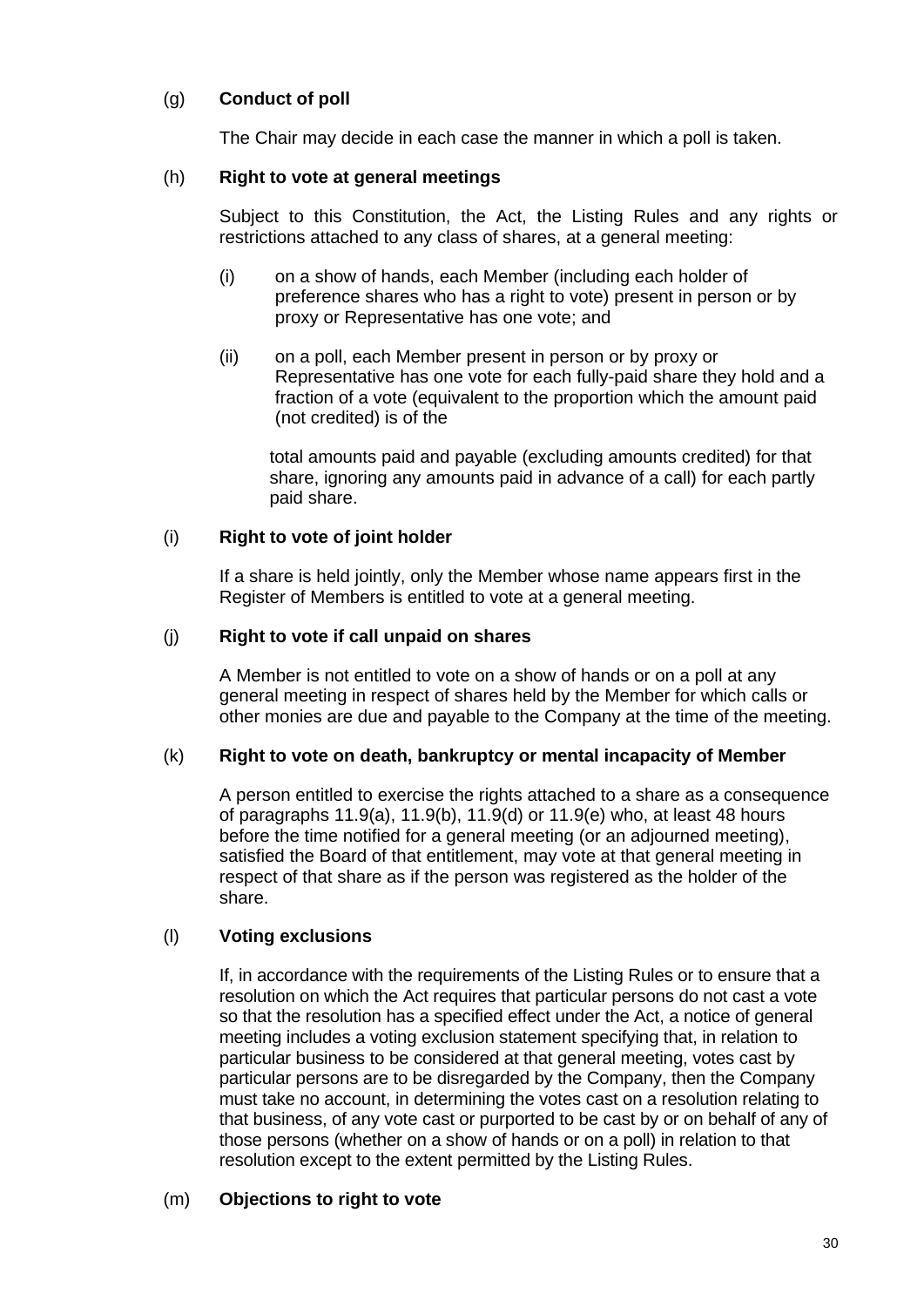A challenge to a right to vote at a general meeting:

- (i) may only be made at the meeting or adjourned meeting; and
- (ii) must be determined by the Chair whose decision if made in good faith is final.

# (n) **Direct Voting**

Despite anything to the contrary to this Constitution, the Directors may decide that, at any general meeting, a Member who is entitled to attend and vote on a resolution at that meeting is entitled to a direct vote in respect of that resolution. A "direct vote" includes a vote delivered to the Company by post, fax or other electronic means approved by the Directors.

The Directors may prescribe regulations, rules and procedures in relation to direct voting, including specifying the form, method and timing of giving a direct vote at a meeting in order for the vote to be valid. If a member casts a vote as a direct vote in accordance with this Constitution and any regulations, rules and procedures determined by the Directors from time to time, the Member casting the direct vote will be deemed to have been present at the meeting and have cast the vote at the meeting in person.

# **7.8 Proxies and Representatives**

# (a) **Appointment of proxies and Representatives**

- (i) A Member who is entitled to attend and cast a vote at a general meeting may appoint a proxy or, if the Member is a body corporate, a Representative to attend and cast a vote at that meeting.
- (ii) If a proxy appointed to attend and cast a vote at a general meeting under subparagraph (i) is a body corporate, the proxy may appoint a Representative to attend and cast a vote at that meeting.
- (iii) Neither the proxy nor the Representative need be a Member.
- (iv) Unless the instrument or resolution appointing a proxy or Representative provides differently, the proxy or Representative has the same rights to speak, demand a poll, join in demanding a poll or act generally at the meeting as the Member would have had if the Member was present.
- (v) An instrument appointing a proxy shall be valid if it contained the following information:
	- (A) the Member's name and address;
	- (B) the company's name;
	- $(C)$  the proxy's name or the office held by the proxy; and
	- (D) the meetings at which the proxy may be used.
- (vi) A proxy or Representative may not vote at a general meeting or adjourned meeting or on a poll unless the instrument appointing the proxy or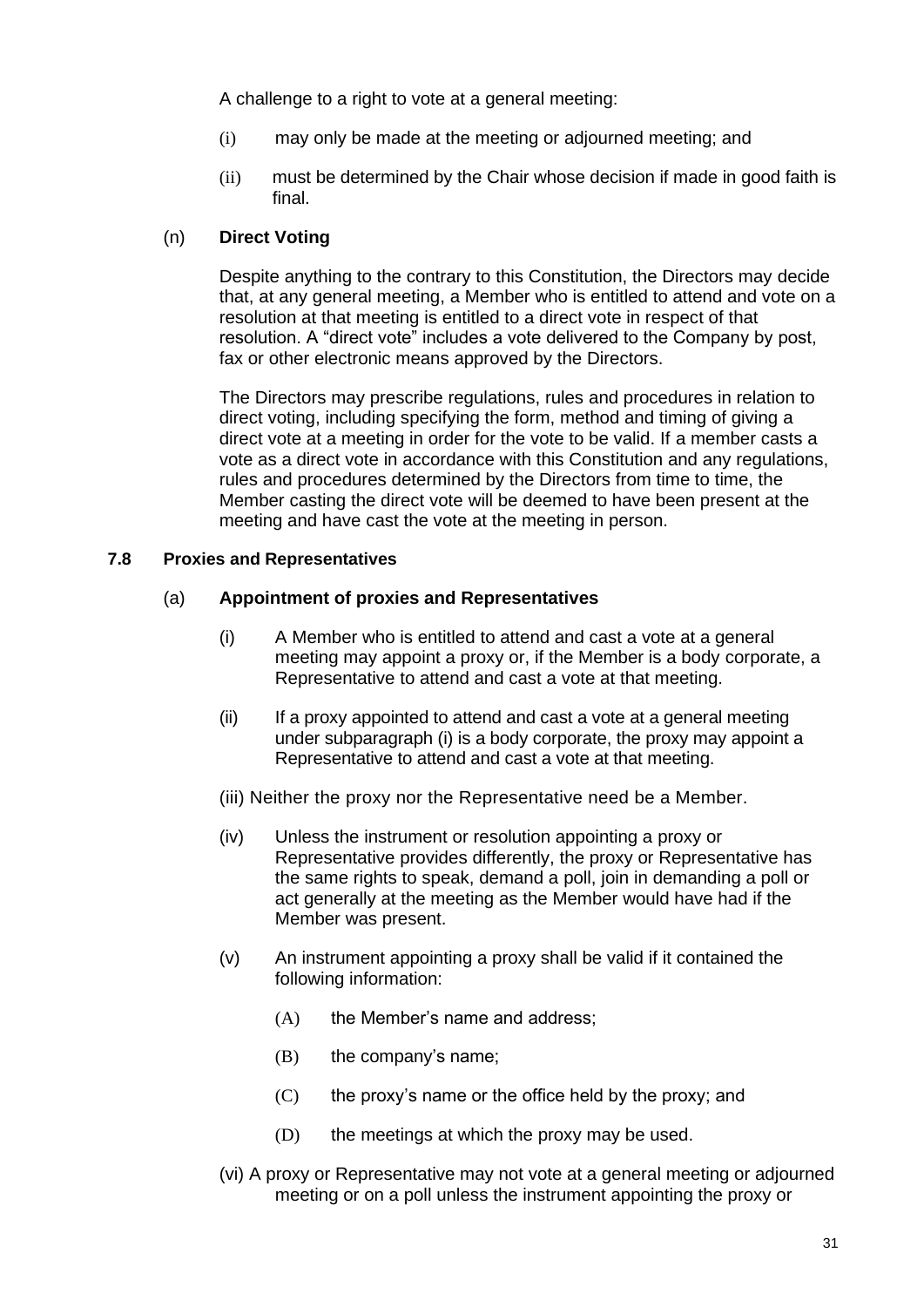Representative, and the authority under which the instrument is signed or a certified copy of the authority, are received by the Company:

- (A) at least 48 hours (or in the case of an adjournment or postponement of a meeting, including an adjourned meeting, any lesser time that the directors or the Chair decides) before the time for holding the meeting or adjourned meeting or taking the poll, as applicable; or
- (B) if (vii) applies, such shorter period before the time for holding the meeting or adjourned meeting or taking the poll, as applicable, as the Company determined in its discretion.
- (vii) Where an instrument appointing a proxy or Representative has been received by the Company within the period specified in paragraph (vi)(A) and the Company considers that the instrument has not been duly executed, the Company, in its discretion, may:
	- (A) return the instrument appointing the proxy or Representative to the appointing Member; and
	- (B) request that the Member duly execute the appointment and return it to the Company within the period determined by the Company under paragraph (vi)(B).
- (viii) Any proxy or Representative appointed under this paragraph must be appointed in accordance with Division 6 of Part 2G.2 of the Act, and will have the rights set out in that Division.

#### (b) **Appointment received at electronic address**

For the purposes of paragraph (a), an appointment received at an electronic address will be taken to be signed by the Member or proxy as applicable if the appointment has been authenticated in accordance with the Act.

#### **7.9 Meetings of holders of a class of shares**

#### (a) **General meeting provisions apply**

The provisions of this Constitution relating to general meetings apply so far as they are capable of application and with any necessary changes to every separate meeting of the holders of a class of shares except that:

- (i) a quorum is constituted by at least two persons who, between them, hold or represent one-third of the issued shares of the class (unless only one person holds all the shares of the class, in which case that person constitutes a quorum);
- (ii) any holder of shares of the class, present in person or by proxy or by Representative, may demand a poll; and
- (iii) the Auditor is not entitled to notice of the meeting or to attend or speak at the meeting.

#### (b) **Director entitled to notice of class meetings**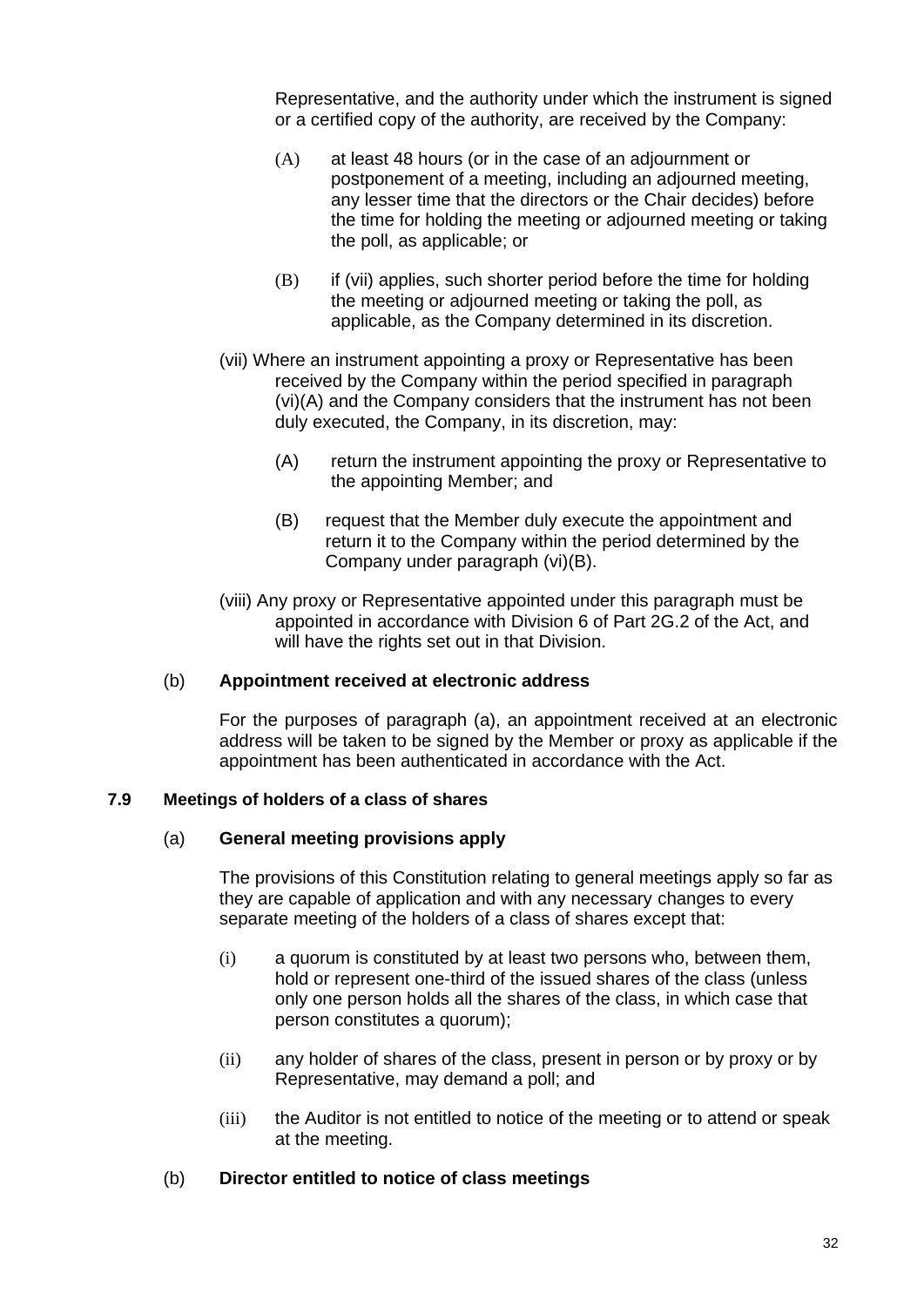A Director is entitled to receive notice of and to attend all separate meetings of the holders of any class of shares in the capital of the Company and is entitled to speak at those meetings.

# **8 Directors' and Members' minutes**

# (a) **Minutes**

The Directors must cause to be entered in minute books of the Company within one month of the relevant meeting, minutes containing details of:

- (i) the names of the Directors present at each meeting of the Directors and of any committee of Directors;
- (ii) all declarations made or notices given by any Director (either generally or specifically) of its interest in any contract or proposed contract or of its holding of any office or property whereby any conflict of duty or interest may arise; and
- (iii) all resolutions and proceedings of general meetings of the Company, meetings of the Directors and meetings of any committee of the Directors.

# **(b) Minutes to be signed by chair**

Any minutes of any general meetings of the Company, meetings of the Directors or meetings of any committee of the Directors must be signed by the chair of the meeting or by the chair of the next succeeding meeting and once signed will constitute prima facie evidence of the matters stated in the minutes.

# **(c) Members' access to minutes**

- (i) The Directors must ensure that the minute books for general meetings are open for inspection by Members free of charge.
- (ii) If requested by a Member in writing, the Directors must ensure the Company sends a copy of any minutes or extract of minutes requested within 14 days after the request or, if the Directors determine that payment should be made for the copies, within 14 days after the Company receives the payment.

# **9 Secretary**

# (a) **Appointment of Secretary**

The Directors must appoint one or more persons to the office of secretary to the Company.

# (b) **Notification to ASIC**

(i) If a Secretary is appointed, the Secretary must notify ASIC of the appointment.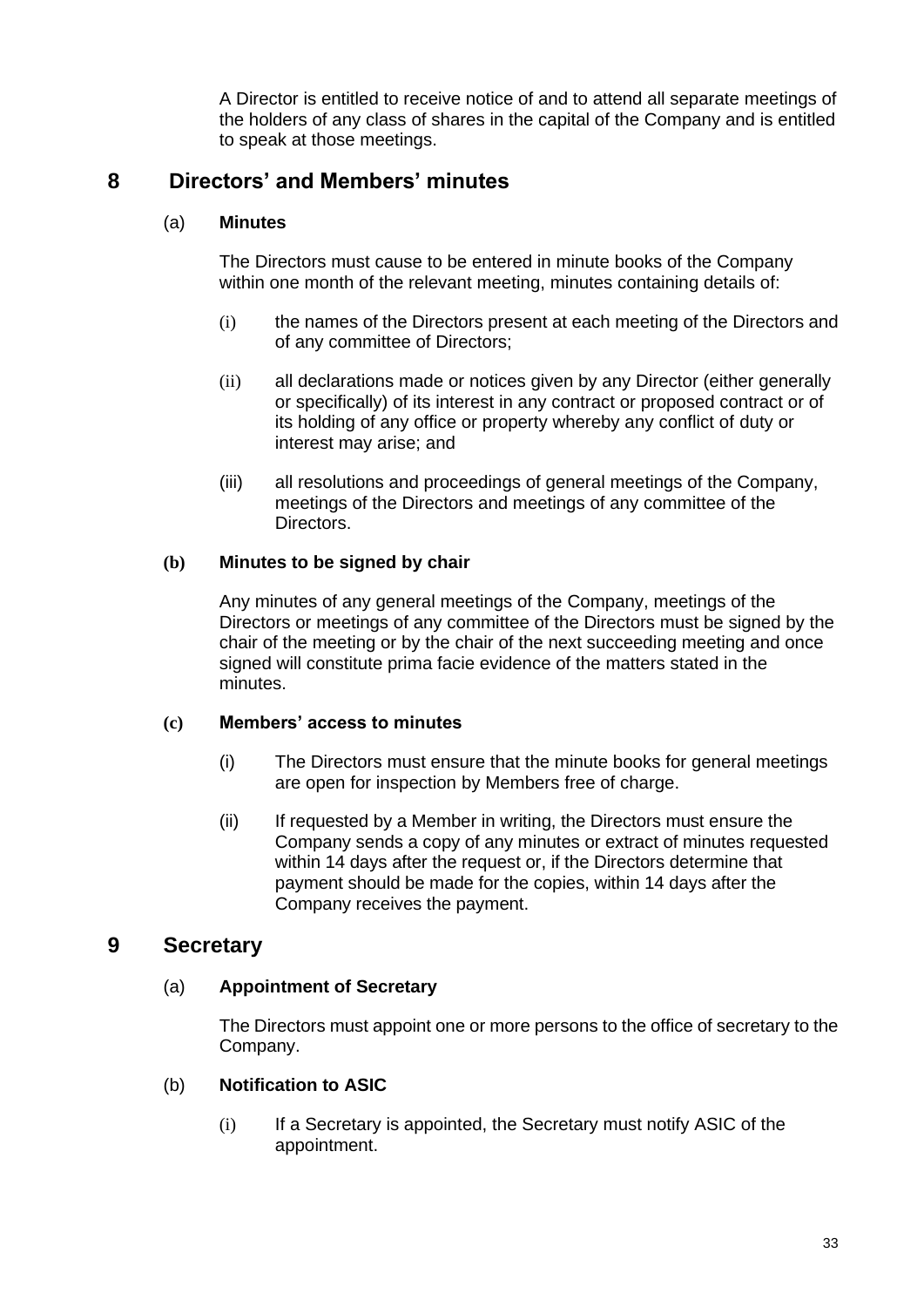(ii) The Directors may suspend, remove or dismiss a Secretary from that office, subject to any agreement between the Company and the Secretary.

# (c) **Terms and conditions of appointment**

- (i) A Secretary holds office on the terms and conditions (including as to remuneration) and with the powers, duties and authority as the Directors determine.
- (ii) The exercise of those powers and authorities and the performance of those duties by a Secretary is subject at all times to the control of the Directors.

# **10 Auditor**

# **(a) Appointment of Auditor**

The Directors must appoint one or more persons to the office of Auditor to the Company unless the Members at general meeting have appointed an Auditor.

# **(b) Auditor and meetings of Members**

- (i) The Auditor is ineligible to be elected or appointed as a Director.
- (ii) The Auditor is entitled to receive notice of, attend, and be heard at general meetings.

# **11 Shares**

# **11.1 Share capital**

# (a) **Directors to issue shares**

- (i) Subject to this Constitution, the Act, the Listing Rules and any special rights conferred on the holders of any shares or class of shares, the Directors:
	- (A) may issue or dispose of shares to any person at any time and on any terms and conditions and having attached to them any preferred, deferred or other special rights or restrictions, whether with regard to dividend, voting, return of capital or otherwise, as the Directors think fit;
	- (B) may grant to any person an option over shares or pre-emptive rights at any time and for any consideration as they think fit; and
	- (C) have the right to settle the manner in which fractions of a share, however arising, are to be dealt with.
- (ii) The Directors must ensure that the issue of securities following the exercise, conversion or paying up of any security of the Company quoted by ASX is not in any way prevented, delayed or interfered with by the Company except as permitted by the Listing Rules.

# (b) **Preference shares**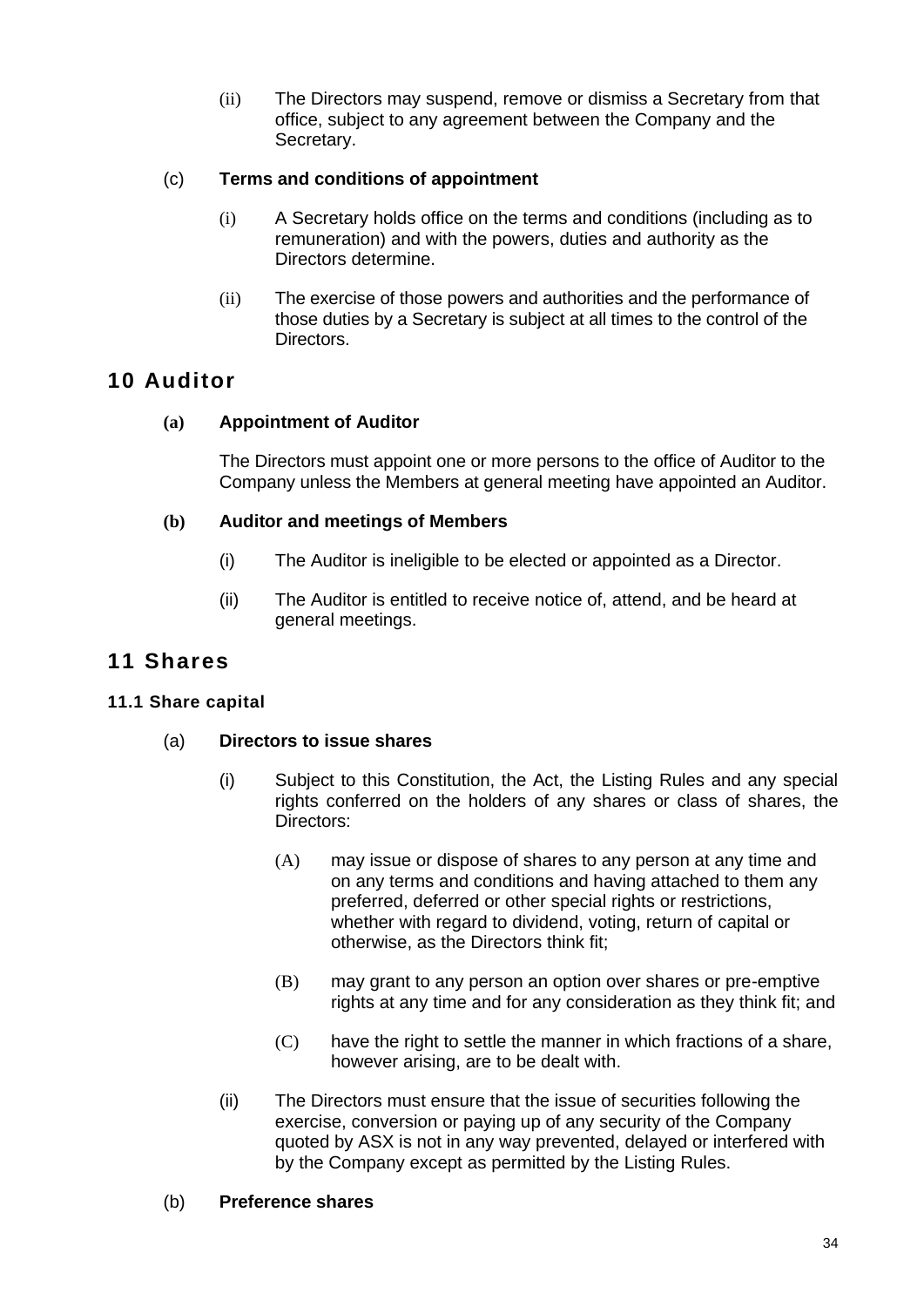- (i) The Company may issue preference shares, including preference shares which are, or at the option of either or both the Company and the holder are, liable to be redeemed or convertible into ordinary shares, provided that the rights and restrictions of the holders of the preference shares are as set out in this Constitution or as approved by a resolution of the Company in accordance with the Act.
- (ii) Each preference share confers on the holder a right to receive a preferential dividend, in priority to the payment of any dividend on the ordinary shares, at the rate and on the basis decided by the Directors under the terms of issue unless, and to the extent that, the Directors decide under the terms of issue that there is no right to receive a dividend.
- (iii) Any dividend:
	- (A) is non-cumulative unless, and to the extent that, the Directors decide otherwise under the terms of issue;
	- (B) will rank for payment in priority to ordinary shares unless, and to the extent that, the Directors resolve otherwise under the terms of issue; and
	- (C) will rank for payment in relation to shares in any other class of shares as the Directors resolve under the terms of issue.
- (iv) In addition to any rights to receive a dividend and rights on winding up, each preference share may participate equally with the ordinary shares in the profits and assets of the Company if, and to the extent that, the Directors decide under the terms of issue.
- (v) Each preference share confers on its holder:
	- $(A)$  if, and to the extent that, the dividend is cumulative, the right in a winding up or on redemption to payment of the amount of any dividend accrued by unpaid on the share at the commencement of the winding up or the date of redemption, whether earned or determined or not; and
	- (B) if, and to the extent that, the dividend is non-cumulative, and if, and to the extent that, the Directors decide under the terms of issue, the right in a winding up or on redemption to payment of the amount of any dividend accrued but unpaid for the period commencing on the dividend payment date which has then most recently occurred and ending on the commencement of the winding up or the date of redemption, whether earned or determined or not,

with the same priority in relation to each other class of shares as the priority that applies in relation to the payment of the dividend.

(vi) Each preference share confers on its holder the right in a winding up or on reduction of capital, and on redemption in the case of a redeemable preference share, to payment of any amount (which may include the amount paid or agreed to be considered as paid on the preference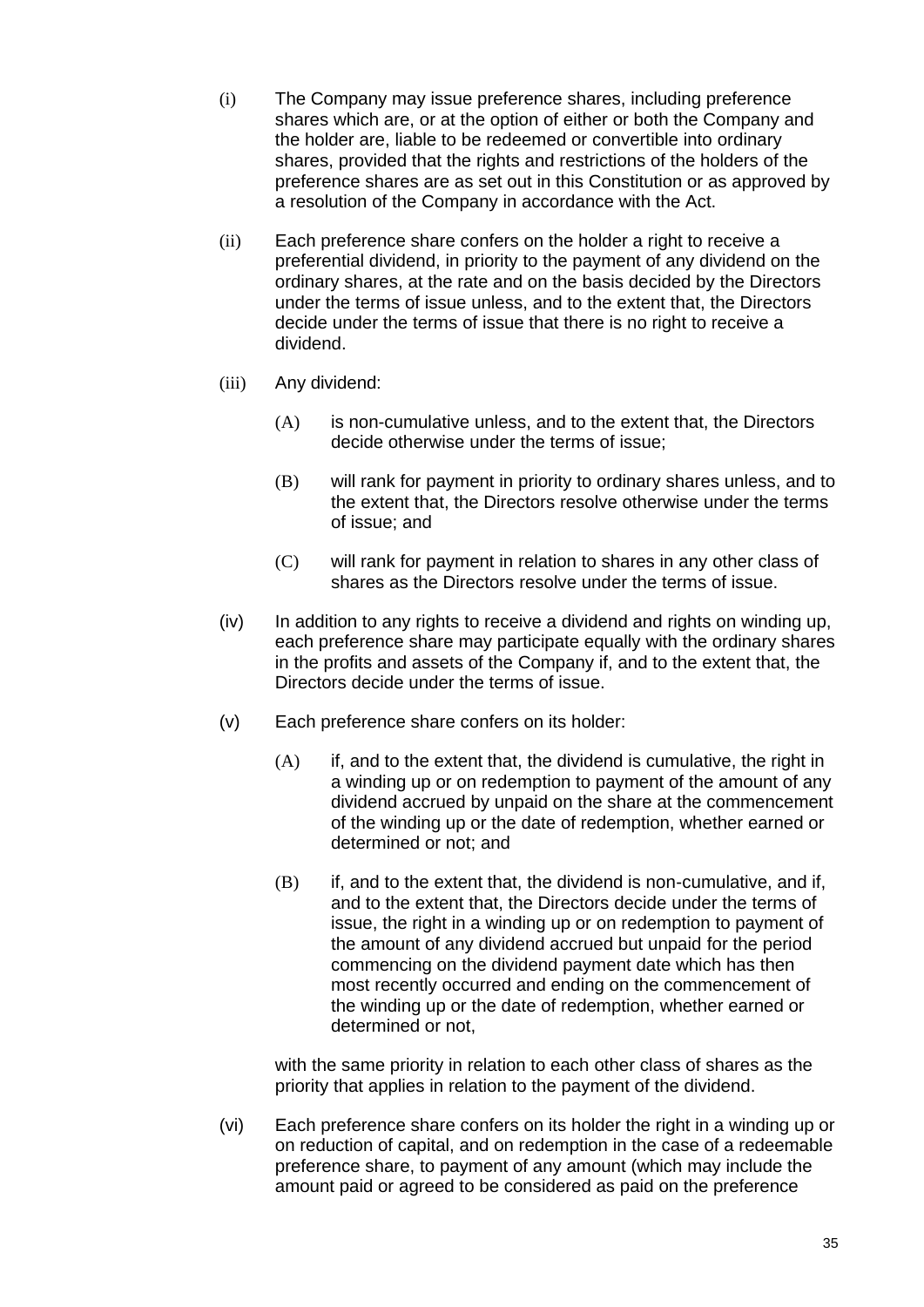share) that the Directors resolve at the time of issue, and payment of such amount:

- (A) will rank for payment in priority to ordinary shares unless, and to the extent that, the Directors resolve otherwise under the terms of issue; and
- (B) will rank for payment in relation to any other class of shares as the Directors resolve under the terms of issue.
- (vii) If, and to the extent that, the Directors decide under the terms of issue, a preference share may confer a right to a bonus issue or capitalisation of profits in favour of holders of those shares only.
- (viii) Unless otherwise decided by the Directors under the terms of issue, a preference share does not confer on its holder any right to participate in the profits or assets of the Company except as set out above.
- (ix) Each preference share confers on its holder the same rights as those conferred by this Constitution upon the holders of ordinary shares in relation to receiving notices (including notices of general meetings), reports, balance sheets and audited accounts and of attending and being heard at all general meetings of the Company.
- (x) A preference shares does not entitle its holder to vote at any general meeting of the Company, except in the circumstances identified by the Directors in the terms of issue, which unless the Directors decide otherwise under the terms of issue, are as follows:
	- (A) a proposal to reduce the share capital of the Company;
	- (B) a proposal that affects the rights attached to a preference share;
	- (C) a proposal to wind up the Company;
	- (D) a proposal for the disposal of the whole of the property, business and undertaking of the Company;
	- (E) a resolution to approve the terms of a buy-back agreement;
	- (F) during a period in which a dividend or a part of a dividend on the share is in arrears;
	- (G) during the winding up of the Company; or
	- (H) while the Company is listed on the Official List, in any other circumstances in which the Listing Rules require holders of preference shares to be entitled to vote.
- (xi) The holder of a preference share who is entitled to vote in respect of that share is, on a poll, entitled to the number of votes specified in, or determined in accordance with, the terms of issue for the preference share, or otherwise one vote per share.
- (xii) In the case of a redeemable preference share, the Company must, if required by the terms of issue for that share but subject to the Act, at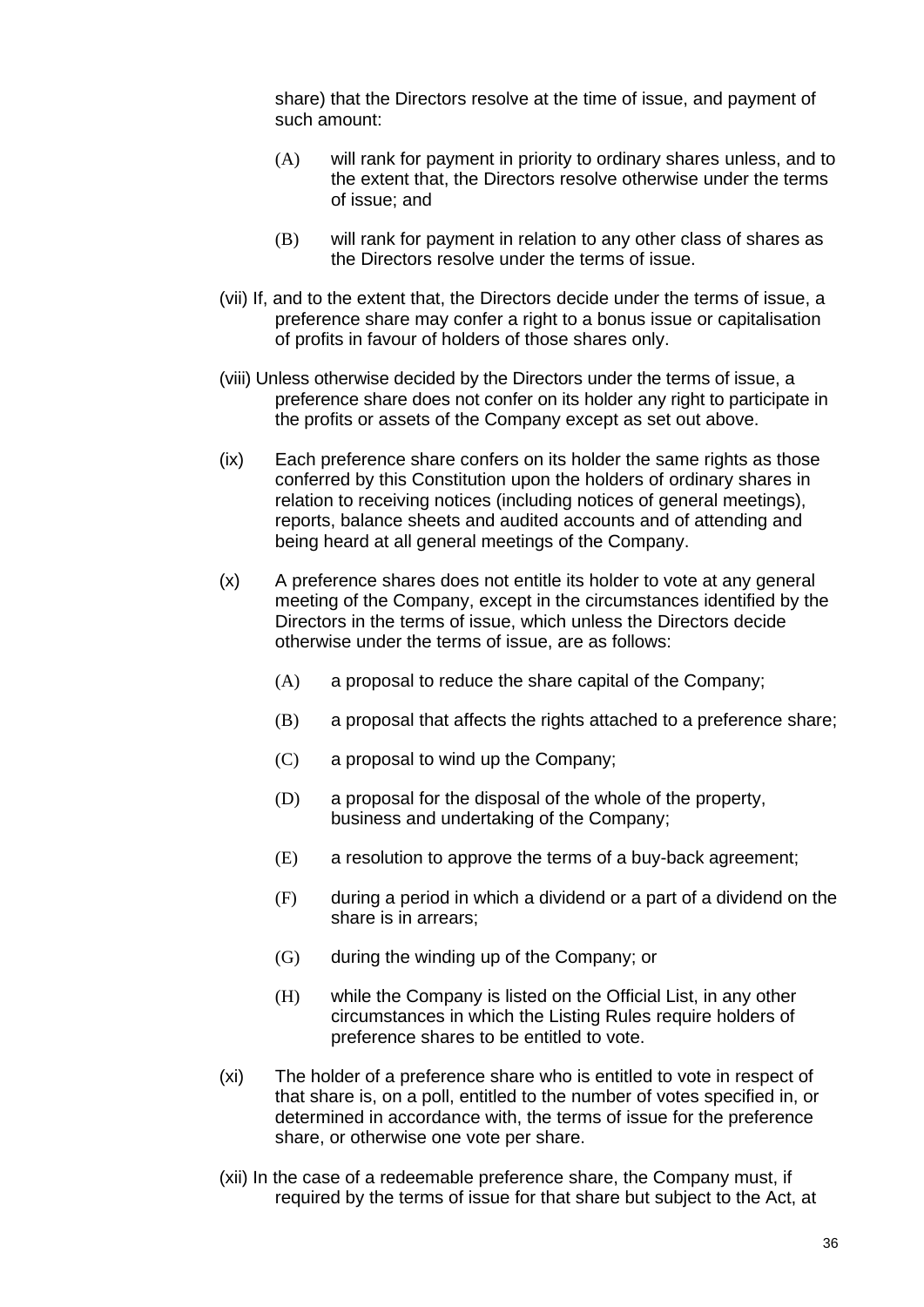the time and place for redemption specified in, or determined in accordance with, those terms of issue, redeem the share and, on receiving a valid redemption notice or other document (if any) required by those terms of issue, pay to or at the direction of the holder the amount payable on redemption of that share.

- (xiii) Subject to the Act, any other applicable laws and the terms of issue of a preference share as determined by the Directors:
	- (A) a preference share which may be converted into an ordinary share in accordance with its terms of issue, at the time of conversion and without any further act:
		- (1) has the same rights as a fully paid ordinary share; and

(2) ranks equally with other fully paid ordinary shares on issue,

however, the terms of issue of the preference share may provide otherwise including the issue of additional ordinary shares on conversion as determined by the Directors; and

- (B) the conversion does not constitute a cancellation, redemption or termination of the preference share or the issue, allotment or creation of new shares, but has the effect of varying the status of, and the rights attaching to, the preference share so that it becomes an ordinary share.
- (xiv) A holder of a preference share must not transfer or purport to transfer, and the Directors, to the extent permitted by the Listing Rules, must not register a transfer of, the share if the transfer would contravene any restrictions on the right to transfer the share set out in the terms of issue for that share.

#### (c) **Brokerage or commission**

- (i) Subject to the Act and the Listing Rules, the Company may pay brokerage or commission to any person in consideration of that person subscribing or agreeing to subscribe (whether absolutely or conditionally) for any shares in the Company or for procuring or agreeing to procure subscriptions (whether absolutely or conditionally) for any shares in the Company.
- (ii) Any brokerage or commission may be paid or satisfied in cash, shares, debentures or other securities of the Company or otherwise as the Directors determine.

#### (d) **Registered holder to be treated as absolute owner**

Unless otherwise required by this Constitution or by law, the Company:

- (i) must treat the registered holder of a share as the absolute owner; and
- (ii) is not obliged to recognise: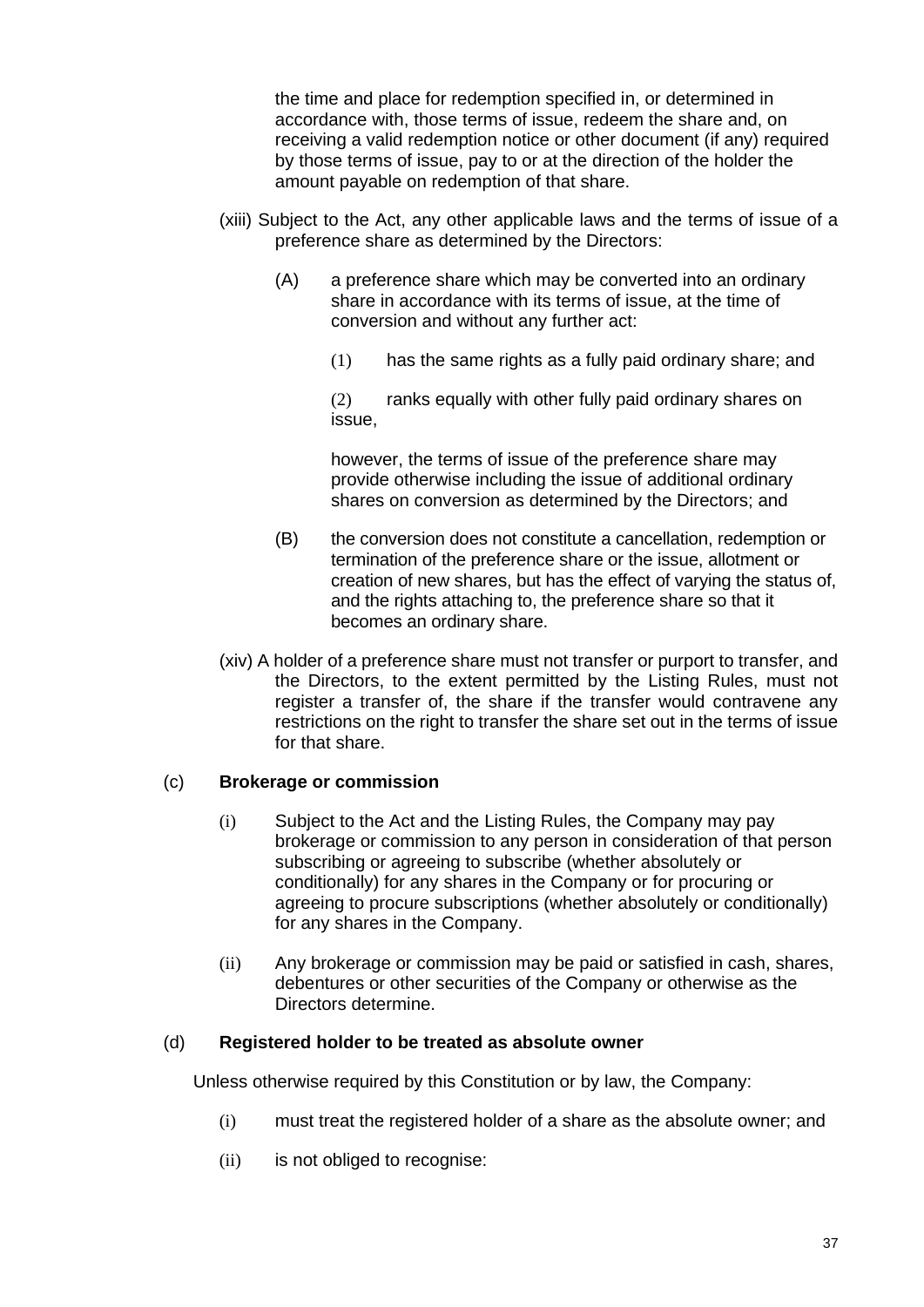- (A) any trust, equitable, contingent, future or partial interest in any share;
- (B) any interest in any fractional part of a share; or
- (C) any other right (other than an absolute right) in respect of any share.

#### (e) **Joint holders of shares**

(i) Where two or more persons are registered as the joint holders of a share:

- (A) they are taken to hold the share as joint tenants with rights of survivorship;
- (B) each Member is jointly and severally liable for any payment in respect of the share;
- (C) the Member whose name first appears in the Register of Members in respect of the share is deemed to be the registered holder of the share for the purposes of this Constitution and any action permitted or required by the Constitution; and
- (D) any one of the joint holders of the share may give an effective receipt for any dividend, bonus or return of share capital payable to the joint holders.
- (ii) The Company is entitled to and in respect of CHESS Holdings, must:
	- (A) record the names of only the first four (4) joint holders of a Share on the Register;
	- (B) regard the four (4) joint holders of a Share appearing first on the Register as the registered holders of that Share to the exclusion of any other holders; and
	- (C) disregard the entitlement of any person to be registered on the Register as a holder if the name of the person would appear on the Register after the first four (4) holders for that Share.

#### **11.2 Changes to shares and share capital**

#### (a) **Changes to shares**

- (i) Subject to the Act and the Listing Rules the Company may:
	- (A) convert one class of shares to another;
	- (B) reclassify any shares into classes of shares;
	- (C) cancel any shares; and
	- (D) buy-back its own shares.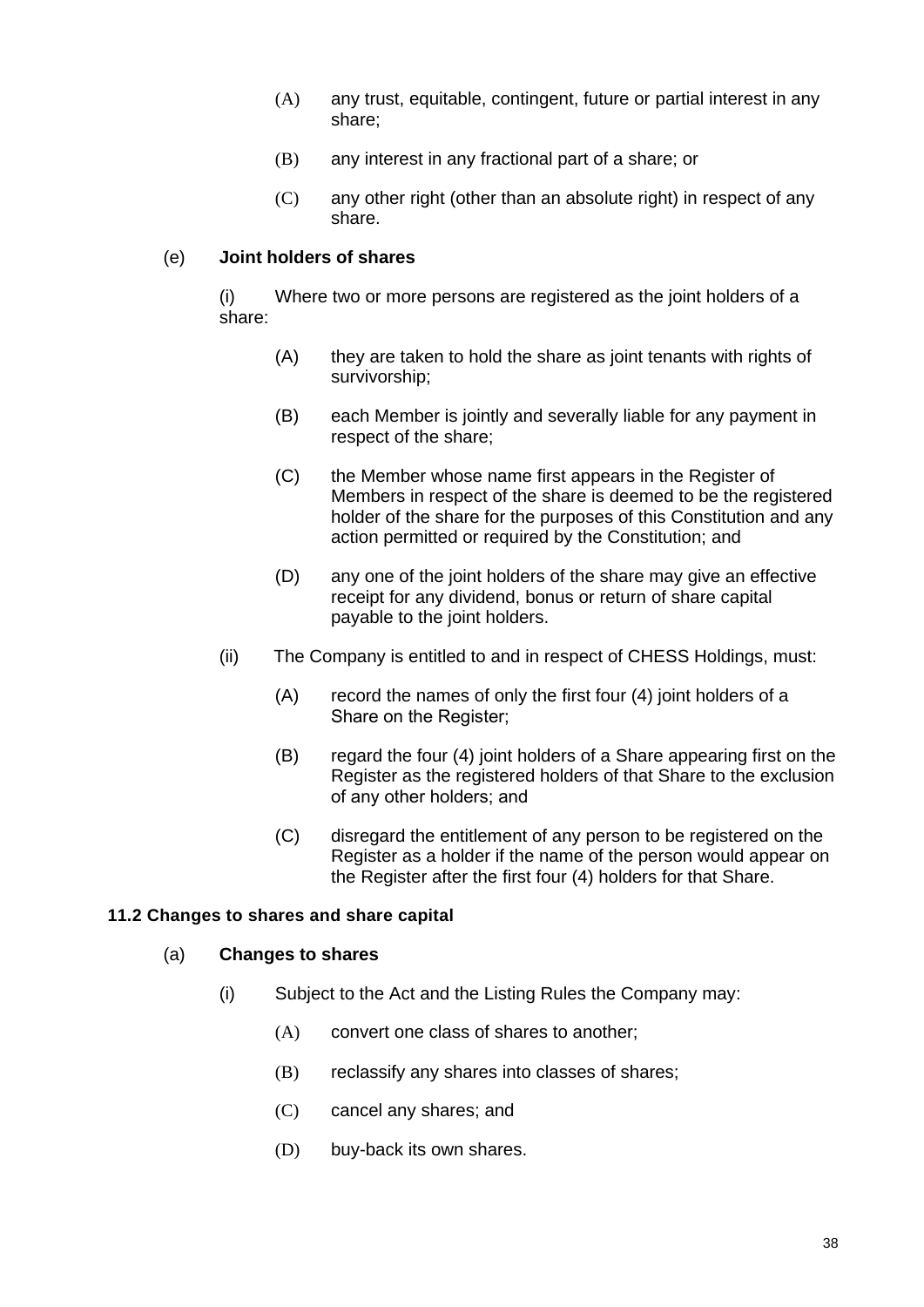- (ii) Subject to the Listing Rules, the Company may convert all or any of its shares into a larger or smaller number of shares by ordinary resolution passed at general meeting.
- (iii) All ordinary shares must have the same rights and obligations attached to them unless otherwise approved by ASX or permitted by the Listing Rules.

# (b) **Varying and cancelling class rights**

- (i) The Company may vary or cancel the rights attaching to any class of shares only if the variation or cancellation is permitted by the Act and is approved by special resolution of each of:
	- (A) the Members; and
	- (B) the Members holding shares of the relevant class.
- (ii) The issue of any new shares ranking equally, or any conversion of existing securities to shares ranking equally, with any existing shares is not a variation of the rights conferred on the holders of the existing shares, unless otherwise provided by the terms of issue of the existing shares.
- (iii) The Directors must give written notice of the variation or cancellation to the Members holding the shares of the relevant class within seven days of the variation or cancellation.

# **11.3 Partly paid shares and calls**

- (a) **Directors to make calls** 
	- The Directors may:
	- (i) make calls on a Member in respect of any money unpaid on the shares of that Member, if the money is not by the terms of issue of those shares made payable at fixed times;
	- (ii) make a call payable by instalments; and
	- (iii) revoke or postpone a call.

# (b) **Prepayment of calls and interest**

The Directors may:

- (i) accept from a Member the whole or a part of the amount unpaid on a share even if no part of that amount has been called; and
- (ii) authorise payment by the Company of interest on the whole or any part of an amount so accepted, until the amount becomes payable and at such rate as is agreed on between the Directors and the Member paying the sum.

#### (c) **Time of call**

A call is taken to be made at the time when the resolution of the Directors authorising the call is passed.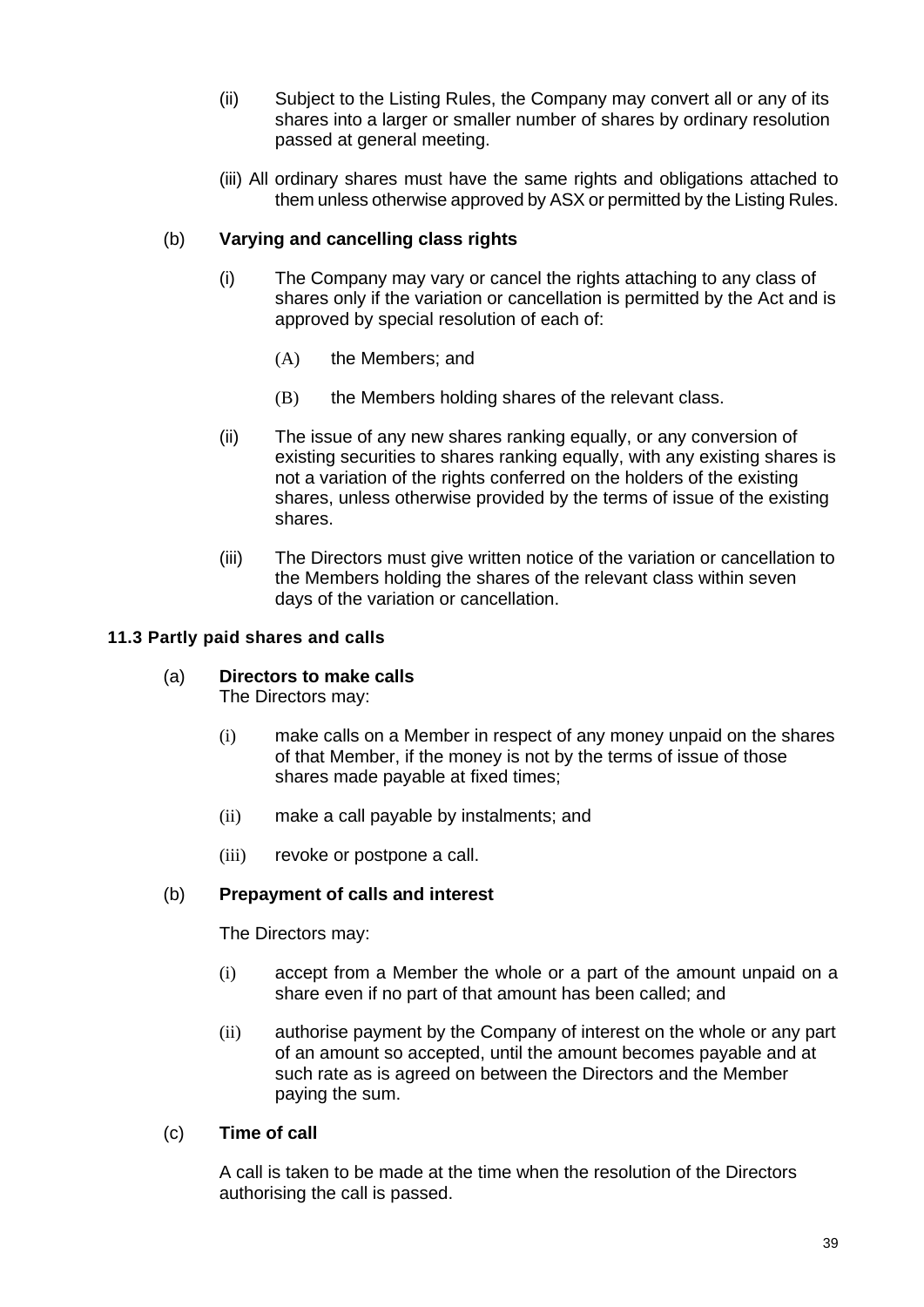# (d) **Notice of call**

- (i) At least 30 business days before the due date for payment of a call, the Directors must cause notices to be sent to all Members on whom the call is made who are on the Register of Members when the call is announced.
- (ii) Notice under sub-paragraph (i) must include the amount and date due for payment, and, if the Company is listed on the Official List, the information required by the Listing Rules.
- (iii) The non-receipt of a notice of any call by, or the accidental omission to give notice of a call to, a Member does not invalidate the call.

# (e) **Members' liability**

Other than in respect of money unpaid on the shares of a Member that are payable at fixed times, each Member must, upon receiving notice under paragraph (d), pay to the Company the amount called on that Member's shares.

# (f) **Joint holders' liability**

The joint holders of a share are jointly and severally liable to pay all calls in respect of the share.

# (g) **Interest payable if non-payment of calls**

- (i) If a call is not paid by the due date, interest is payable on the amount of the call from the due date to the date of payment at the rate set by the Directors.
- (ii) The Directors may waive any interest payable in whole or in part.

# (h) **Notice on non-payment of calls**

If a Member fails to pay any call or instalment of a call when due, the Directors may serve a notice on the Member:

- (i) requiring payment by a stated date of the unpaid amount of the call or instalment together with any interest accruing under paragraph (g) and all costs and expenses that may have been incurred by the Company by reason of the failure to pay; and
- (ii) stating that failure to pay by the stated date will result in the shares being forfeited.

# **11.4 Forfeiture**

#### (a) **Forfeiture for failure to comply with notice**

(i) Subject to the Act and the Listing Rules, if the requirements of the notice issued pursuant to paragraph 11.3(h) are not complied with, any share in respect of which the notice has been given may be forfeited by a resolution of the Directors at any time before the payment required by the notice is received.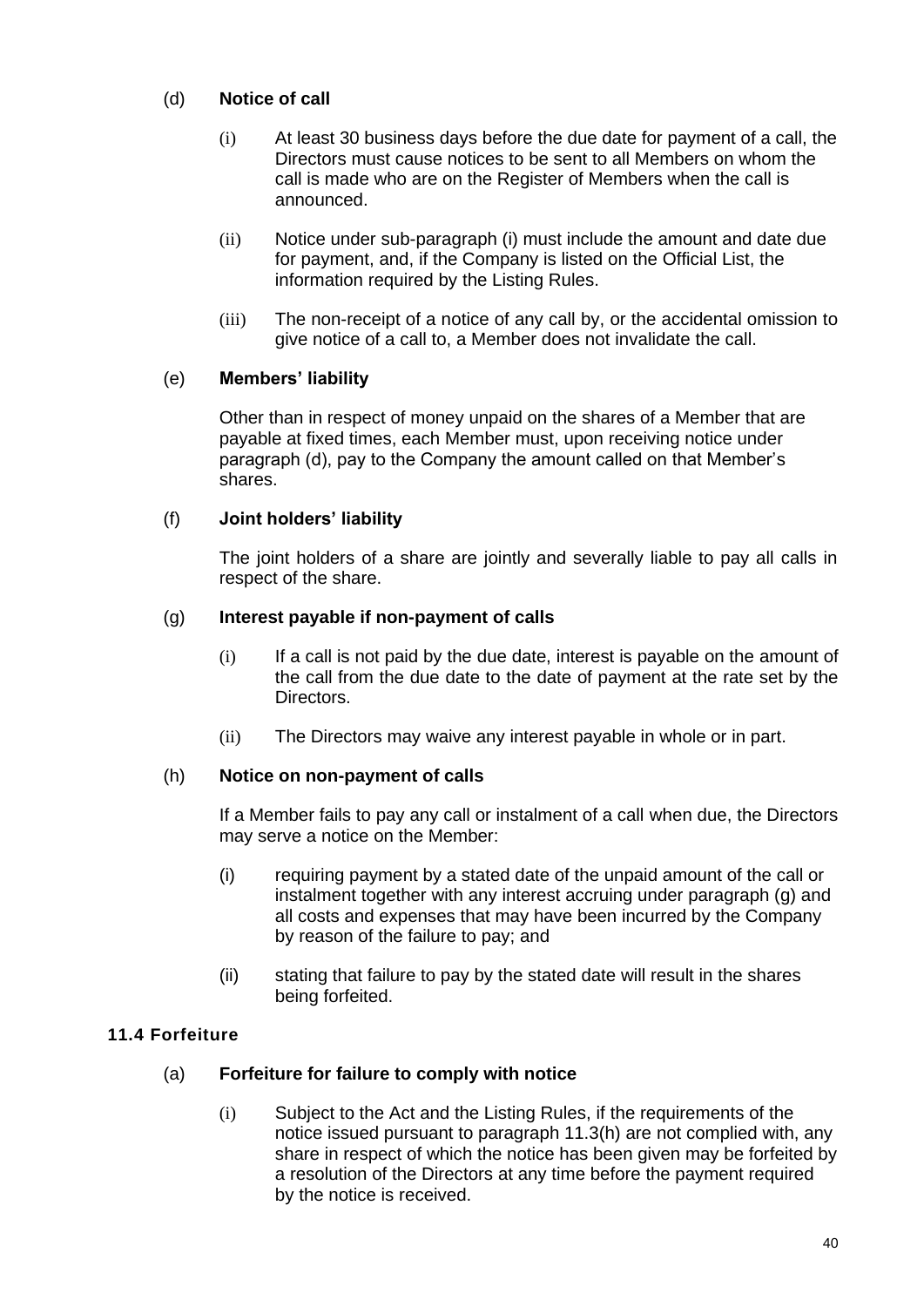- (ii) Forfeiture under sub-paragraph (i) will include any dividend and other distribution declared or to be made in respect of the forfeited share that is not paid or distributed before the forfeiture.
- (iii) The non-receipt of any notice by any Member, or the accidental omission to give notice of forfeiture to any Member, will not invalidate the forfeiture.

# (b) **Notice of forfeiture**

If any share is forfeited under paragraph (a), notice of the forfeiture must be given to the Member holding the share immediately before the forfeiture and an entry of the forfeiture and its date must be made in the Register of Members.

# (c) **Cessation of membership and liability**

- (i) Subject to the Act and the Listing Rules, a Member whose share has been forfeited ceases to be a Member in respect of that share but remains liable to pay to the Company all amounts, including interest and costs and expenses, payable at the date of forfeiture in respect of the share plus interest at the rate set by the Directors from the date of forfeiture and reasonable expenses of sale.
- (ii) Liability under sub-paragraph (i) will cease only when the Company receives payment in full of all outstanding money in respect of the shares.

#### (d) **Action to recover called money**

- (i) On the hearing of any action by the Company for the recovery of money due for any call it is sufficient, as conclusive evidence of the debt, for the Company to prove that:
	- (A) the Member sued was a registered holder of the share in respect of which the call was made at the time the call was made;
	- (B) the resolution making the call is recorded in a minute book; and
	- (C) notice of the call was given to the Member sued in accordance with the provisions of this Constitution.
- (ii) It will not be necessary for the Company to prove the appointment of the Directors who made the call or any other matters.

#### **(e) Disposal of forfeited share**

Subject to the Act and the Listing Rules, the Directors may cause a forfeited share to be sold, transferred or otherwise disposed of on the terms and in the manner the Directors think fit.

#### **(f) Evidence of forfeiture**

A statement in writing declaring that the person making the statement is a Director or a Secretary of the Company, and that a share in the Company has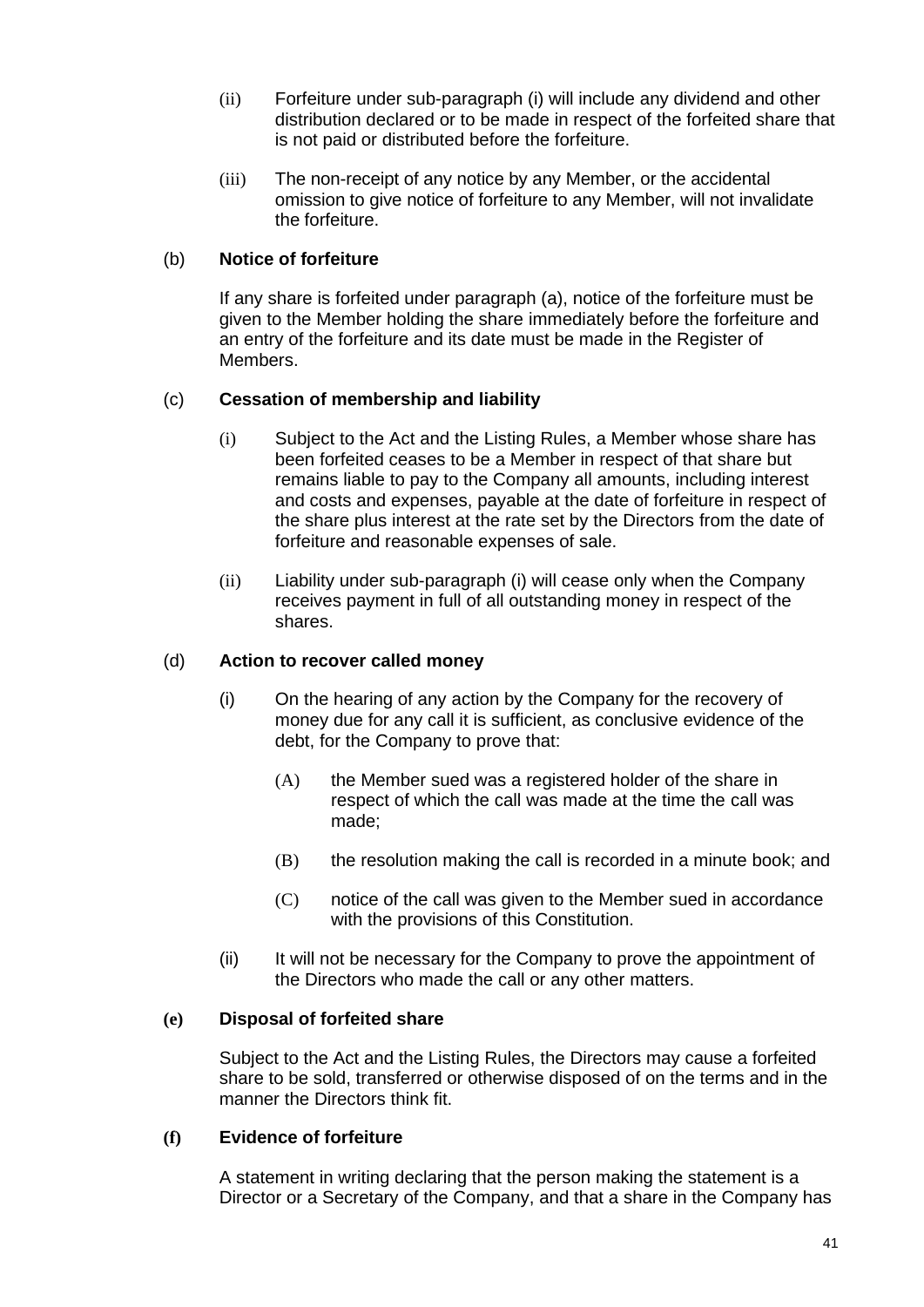been forfeited in accordance with this Constitution on the date stated in the statement, is prima facie evidence of the facts stated in the statement as against all persons claiming to be entitled to the share.

# **(g) Transfer of forfeited share**

- (i) The Company may receive the consideration (if any) given for a forfeited share on any sale or disposition of the share under paragraph (e) and may execute or effect a transfer of the share in favour of the person to whom the share is sold or disposed of.
- (ii) If a forfeited share is sold, the purchaser of the forfeited share must be registered as the holder of the share by the Company and is not bound to see to the application of any money paid as consideration.

# **11.5 Liens**

# (a) **First and paramount lien**

Subject to the Listing Rules, and unless the Directors otherwise resolve, the Company has a first and paramount lien on every share and any dividend payable in respect of the share where there is any amount payable to the Company in respect of the share at any time as a result of:

- $(i)$  a call;
- (ii) if the shares were acquired under an employee incentive scheme, an amount owed to the Company for acquiring them; or
- (iii) any payment made by the Company to any person or authority in any jurisdiction for or on behalf of the Member.

#### (b) **Company's rights to recover payments**

- (i) A Member must reimburse the Company on demand in writing for all payments the Company makes to a government or taxing authority in respect of the Member, the death of a Member or the Member's shares or any distributions on the Member's shares, including dividends, where the Company is either:
	- (A) obliged by law to make the relevant payment; or
	- (B) advised by a lawyer qualified to practice in the jurisdiction of the relevant government or taxing authority that the Company is obliged by law to make the relevant payment.
- (ii) The Company is not obliged to advise the Member in advance of its intention to make the payment.

#### (c) **Reimbursement is a debt due**

(i) The obligation of the Member to reimburse the Company is a debt due to the Company as if it were a call on all the Member's shares, duly made at the time when the written demand for reimbursement is given by the Company to the Member.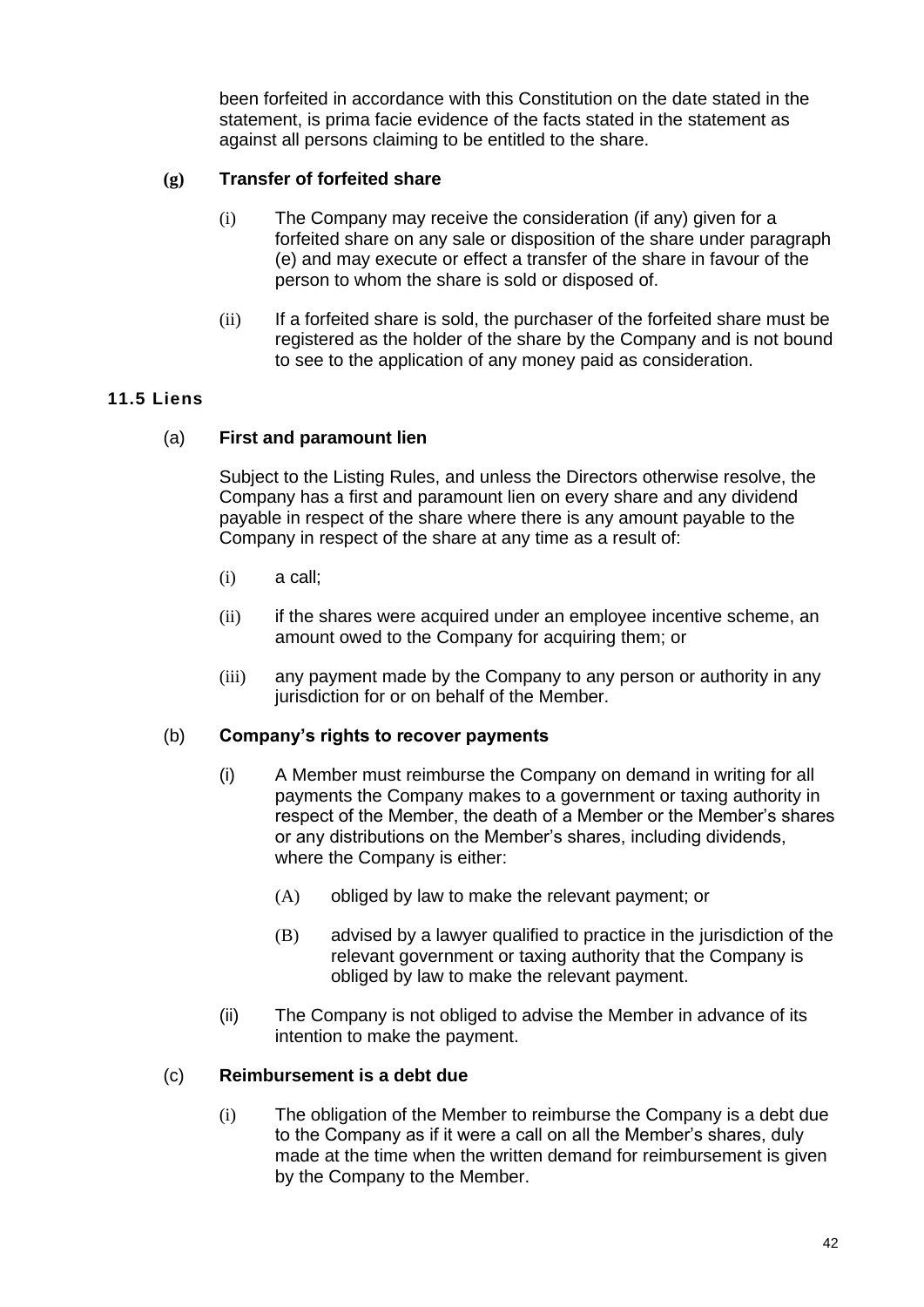(ii) The provisions of this Constitution relating to non-payment of calls, including payment of interest and sale of the Member's shares under lien, apply to the debt.

# (d) **Holding lock to protect lien**

- (i) The Company may do everything necessary or appropriate under the Settlement Rules to protect any lien, charge or other right to which it is entitled under the Act or this Constitution.
- (ii) If the Company has a lien on securities in a CHESS holding, the Company may give notice to ASX Settlement, in the form required by ASX Settlement from time to time requesting ASX Settlement to apply a holding lock to that CHESS holding.

# (e) **Sale of shares**

- (i) Subject to sub-paragraph (ii), the Company may sell any share over which it has a lien.
- (ii) The Company must not sell a share under sub-paragraph (i):
	- (A) unless a sum in respect of which the lien exists is presently payable; and
	- (B) until 14 days has passed after written notice demanding payment of the sum referred to in sub-subparagraph (A) has been given to the Member, or to the person entitled to the share by reason of the Member's death or bankruptcy.

# (f) **Transfer on sale under lien**

- (i) For the purpose of giving effect to a sale under paragraph (e), the Company may receive the consideration, if any, given for the share so sold and may execute a transfer of the share sold in favour of the purchaser of the share, or do all such other things as may be necessary or appropriate for it to do to effect the transfer.
- (ii) The purchaser is not bound to see to the application of the purchase money.

#### (g) **Irregularity or invalidity**

The title of the purchaser to the share is not affected by any irregularity or invalidity in connection with the sale of the share.

#### (h) **Proceeds of sale**

The proceeds of a sale under paragraph (e) must be applied by the Company in payment of the amount in respect of which the lien exists as is presently payable and the residue, if any, must be paid to the person entitled to the share immediately before the sale.

#### **11.6 Certificates**

(a) **Issue of Certificate**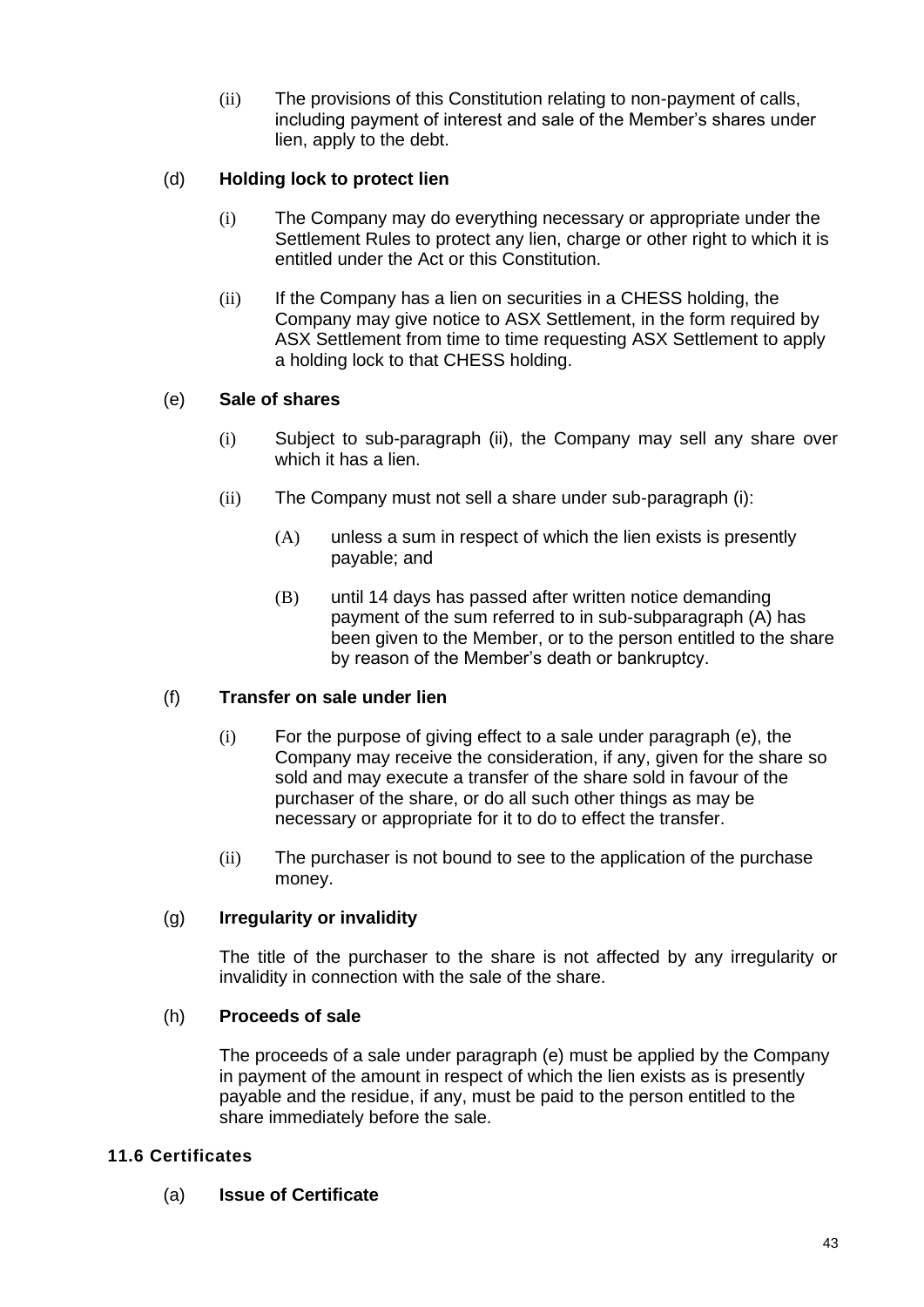- (i) The Company must issue each Member with a Certificate, or a statement of holdings as required by the Settlement Rules, for any shares held by them.
- (ii) The Company may issue a single Certificate for more than one share held by a Member.

# (b) **Form of Certificate**

Every Certificate:

- (i) must include all information required by the Act, the Listing Rules or the Settlement Rules; and
- (ii) must be issued in the form determined by the Directors.

# (c) **Certificate of joint holders**

The delivery of a Certificate or statement of holdings in relation to a share to the registered holder of the share or their agent is effective delivery to all the joint holders of that share.

# (d) **Certificates after reorganisation of capital**

The Company must issue new certificates after a reorganisation of capital of the

Company at the times and in the manner required by the Listing Rules.

#### (e) **Issuer sponsored holding statements**

If a Member on the issuer sponsored sub-register asks, the Company must issue transaction statements in accordance with the Listing Rules and may require reasonable payment for a special transaction statement.

#### (f) **Replacement of Certificates**

If required by the Act, the Listing Rules or the Settlement Rules, the Company must cancel and replace a worn out, defaced, stolen, lost or destroyed Certificate in the manner prescribed by the relevant provision of the Act, the Listing Rules or the Settlement Rules.

# **11.7 CHESS**

#### (a) **Participation in CHESS**

(i) The Board may at any time resolve that the Company participate in CHESS.

(ii) This sub-clause will apply if the Company is granted participation in CHESS.

#### **(b) Compliance with Settlement Rules**

If any of its securities are CHESS approved securities, the Company must comply with the requirements of the Settlement Rules and Listing Rules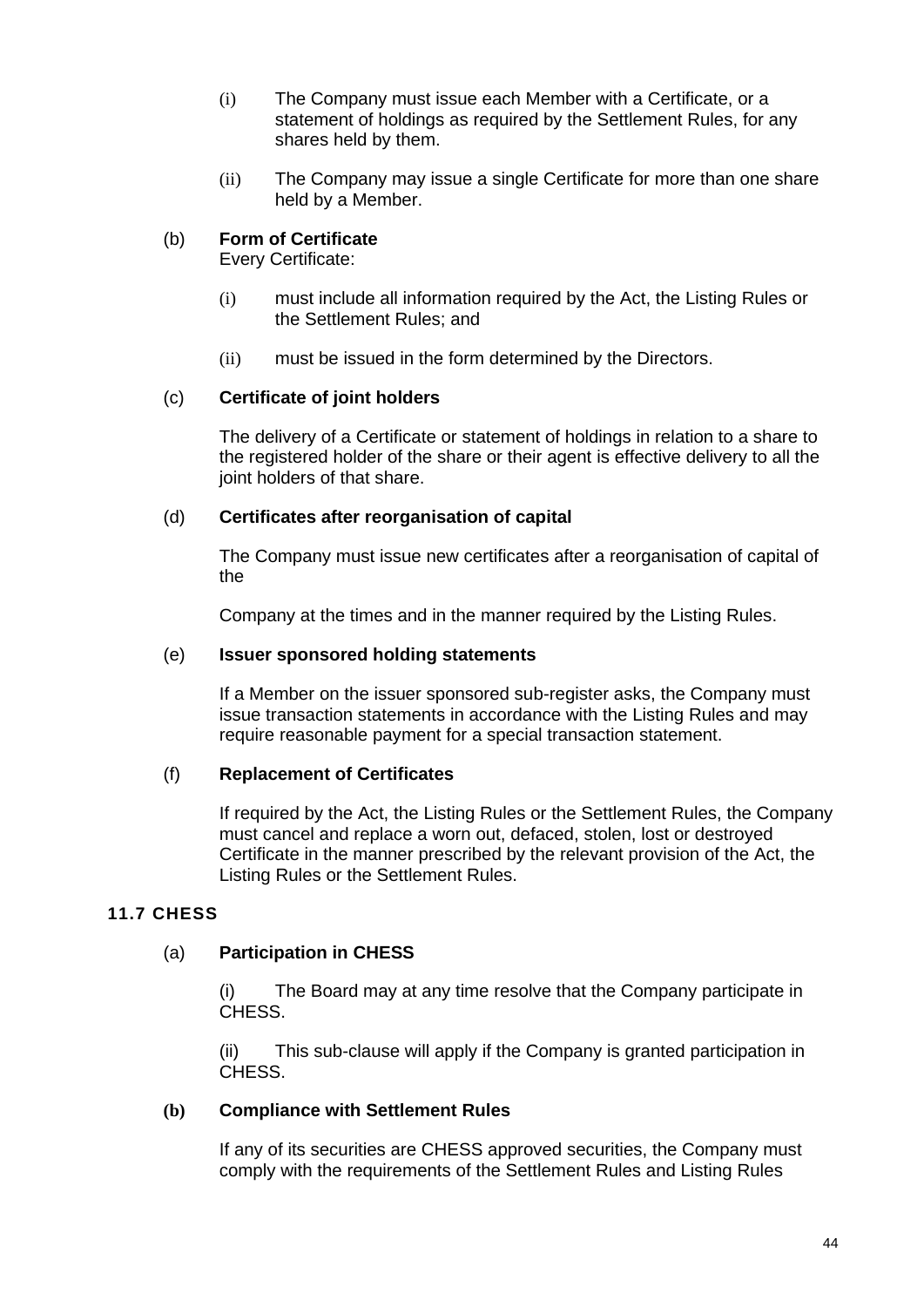including those relating to maintenance of registers, issuing holding statements and transfers in relation to its CHESS approved securities.

# **(c) CHESS registers**

If the Company's securities are CHESS approved securities, in addition to the CHESS sub-register, the Directors must ensure the Company provides for an issuer sponsored sub-register, or a certificated sub-register, or both (at least if the Company has Restricted Securities on issue) managed in compliance with the Listing Rules.

# **(d) ASX Settlement transfer**

The Company must not prevent, delay or interfere with the generation of a proper ASX Settlement transfer or the registration of a paper-based transfer in registrable form except as permitted by paragraph 11.8(e), the Listing Rules or Settlement Rules.

#### **11.8 Transfer of shares**

# (a) **Forms of instrument of transfer**

Subject to this Constitution, shares in the Company are transferable by an instrument of transfer in writing in any usual or common form or in any other form that the Directors approve.

# (b) **Execution and delivery of transfer**

Subject to the Act and the Listing Rules, the Directors must refuse to register the transfer if the transfer referred to in paragraph (a) is not:

- (i) executed by or on behalf of both the transferor and the transferee; and
- (ii) left for registration at the Registered Office, accompanied by the Certificate (if any) of the share to be transferred and any other information the Directors properly require to show the right of the transferor to make the transfer.

#### (c) **Registration of transfers**

A person transferring a share remains the holder of the shares until the transfer is registered and the name of the person to whom the share is transferred is entered in the Register of Members in respect of the share and a transfer of a share does not pass the right to any dividends declared on the share until registration.

#### (d) **Company to register transfer without charge**

Any transfer registered, or Certificate issued by the Company must be registered or issued without charge except where the issue of a Certificate is to replace a lost or destroyed Certificate.

#### (e) **Power to refuse to register**

(i) Subject to sub-paragraph (ii), the Act and the Listing Rules, the Directors may refuse to register any paper-based transfer of shares, or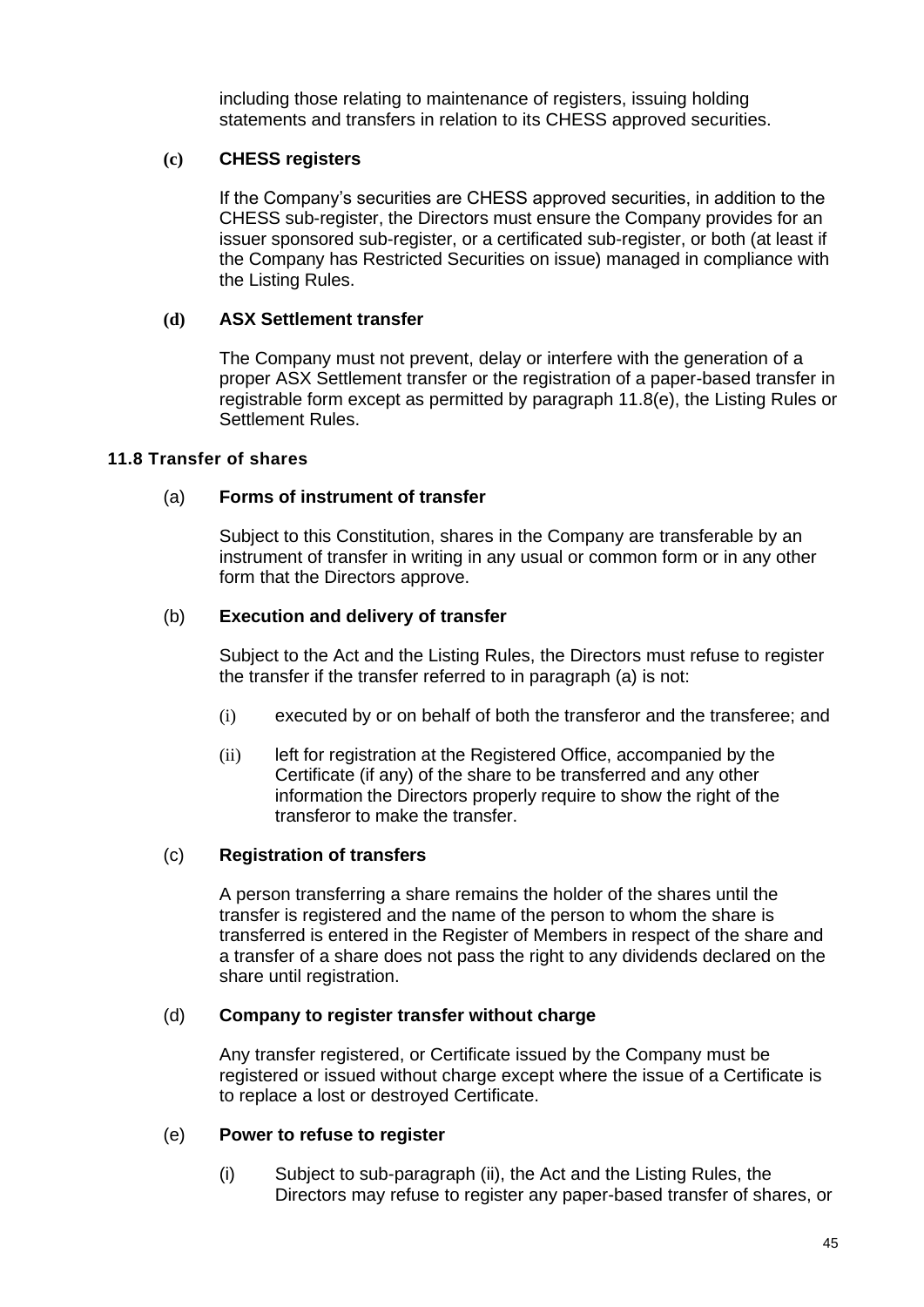request ASX Settlement to apply a holding lock to prevent a proper ASX Settlement transfer, for any of the following reasons:

- $(A)$  pursuant to paragraph  $(a)$  or  $(b)$ ;
- $(B)$  the Company has a lien on the shares the subject of the transfer;
- (C) a court order restricts a Member's capacity to transfer the shares;
- (D) registration of the transfer would be contrary to Australian law and ASX agrees in writing to the refusal or the application of a holding lock (which must not breach the Settlement Rules);
- (E) if the transfer does not comply with the terms of any employee incentive scheme of the Company;
- (F) if the transfer is paper-based, registration of the transfer will create a new holding which at the time the transfer is lodged is less than a marketable parcel as defined in the Listing Rules;
- (G) the relevant Member has agreed in writing to the application of a holding lock (which must not breach the Settlement Rules) or that the Company may refuse to register a transfer;
- (H) if required by the Listing Rules during any escrow period of Restricted Securities; or
- (I) if otherwise permitted under the Listing Rules.
- (ii) Neither the Directors nor the Company may refuse to register a transfer of shares made pursuant to a valid exercise of an enforcement power under a mortgage of the shares the subject of the transfer.
- (iii) The Directors must notify the person who deposited the instrument of transfer of any refusal to transfer the shares under sub-paragraph (i) within five business days from the date the instrument of transfer is lodged.
- (iv) If the Company asks ASX Settlement to apply a holding lock under subparagraph (i) it must tell the holder of the shares in writing of the holding lock and reason for it, within five business days after the date on which it asked for the holding lock.

#### (f) **Company to retain instrument of transfer**

The Directors must retain every instrument of transfer that is registered for such period as the Directors determine.

#### (g) **Return of instrument of transfer**

If the Directors refuse registration of a transfer, and if requested by the person who deposited the instrument of transfer, the instrument of transfer must be returned to the person who deposited it within 12 months of the giving of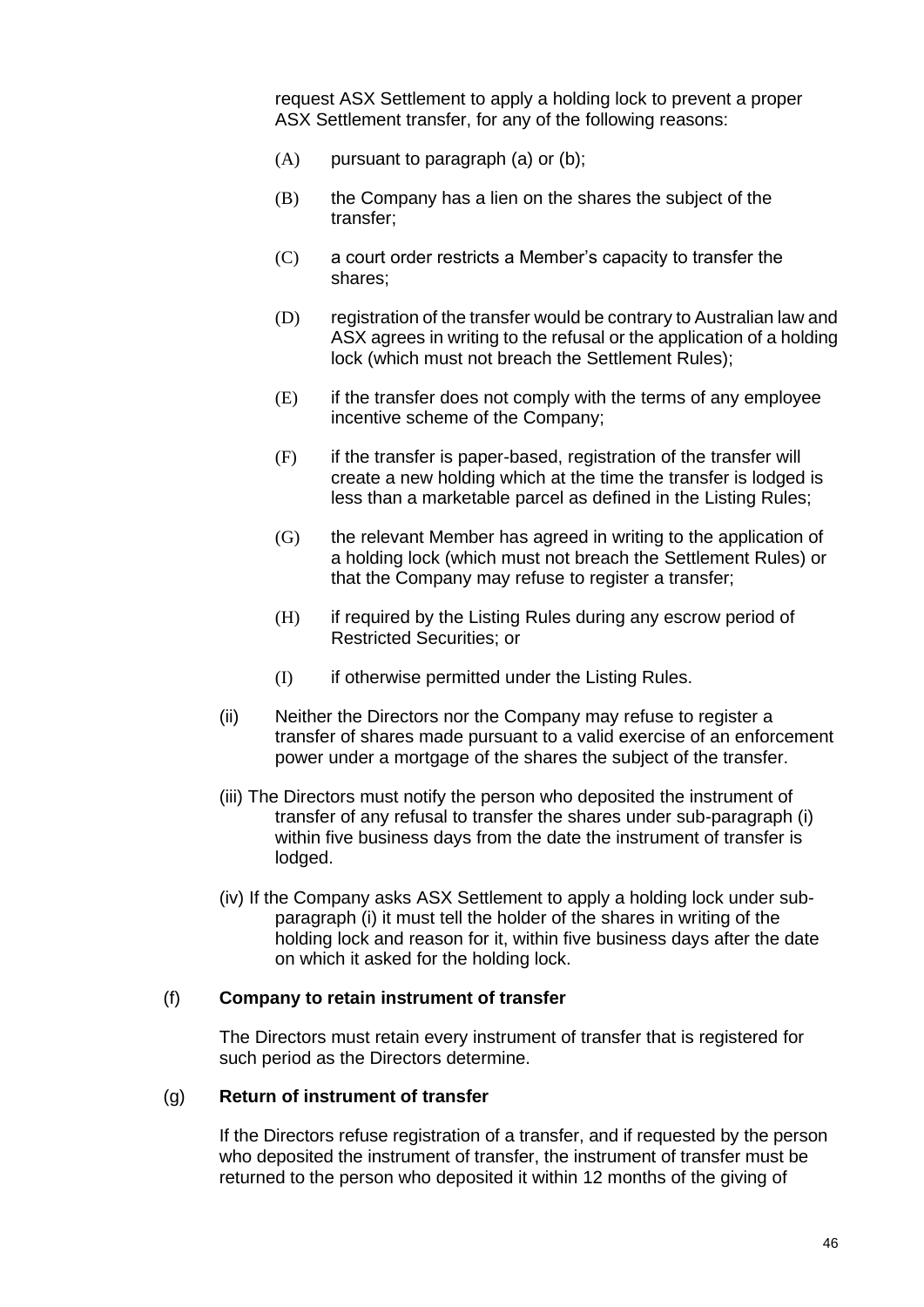notice of refusal to register unless there has been an allegation of fraud concerning the transfer or the transaction to which it relates.

# **11.9 Transmission of shares – death, bankruptcy or lack of mental capacity**

# (a) **Death of sole holder of share**

- (i) In respect of a share owned by a Member (and not owned by several holders jointly), if that Member dies the Company will recognise only the personal representative of the deceased Member as being entitled to the deceased Member's interest in the share.
- (ii) If the personal representative gives the Directors the information they reasonably require to establish the personal representative's entitlement to be registered as holder of the share, the personal representative:
	- $(A)$  may:
		- (1) by giving a written and signed notice to the Company, elect to be registered as the holder of the share; or
		- (2) by giving a completed transfer form to the Company, transfer the share to another person; and
	- (B) is entitled, whether or not registered as the holder of the share, to the same rights as the deceased Member.
- (iii) On receiving an election under sub-subparagraph (3), the Company must register the personal representative as the holder of the share.
- (iv) A transfer under sub-subparagraph (4) is subject to all provisions of this Constitution relating to transfers of shares generally.

#### (b) **Death of joint holder of share**

- (i) If one of the registered joint holders of a share dies, the surviving holder or holders of the share are entitled to be registered as the holders of the share.
- (ii) The survivor of the joint holder or holders named first in the Register of Members will for the purposes of this Constitution be treated as the first named holder of the share.

#### (c) **Liability of estate**

The estate of the deceased Member is not released from any liability in respect of the shares.

#### (d) **Transmission of shares on bankruptcy**

(i) If a person entitled to a share because of the bankruptcy of a Member gives the Directors the information they reasonably require to establish the person's entitlement to be registered as holder of the share, the person may: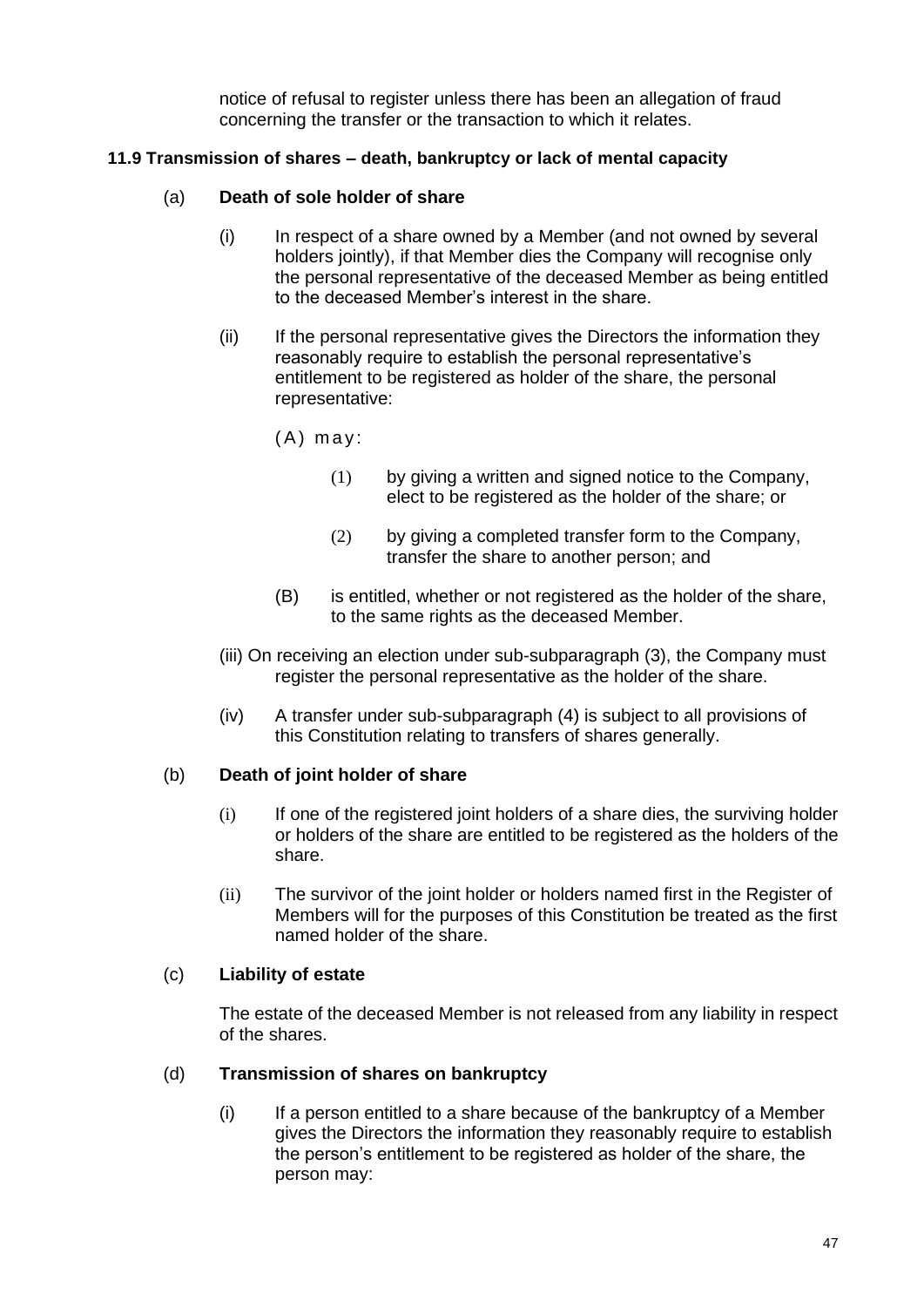- (A) by giving a written notice to the Company, elect to be registered as the holder of the shares; or
- (B) by giving a completed transfer form to the Company, transfer the shares to another person.
- (ii) On receiving an election under sub-subparagraph (i)(A), the Company must register the person as the holder of the shares.
- (iii) A transfer under sub-subparagraph (i)(B) is subject to all provisions of this Constitution relating to transfers of shares generally.

#### (e) **Transmission of shares on mental incapacity**

- (i) If a person entitled to shares because of the mental incapacity of a Member gives the Directors the information they reasonably require to establish the person's entitlement to be registered as holder of the shares the person:
	- $(A)$  may:
		- (1) by giving a written and signed notice to the Company, elect to be registered as the holder of the share; or
		- (2) by giving a completed transfer form to the Company, transfer the share to another person; and
	- (B) is entitled, whether or not registered as the holder of the shares, to the same rights as the Member.
- (ii) On receiving an election under sub-subparagraph (1), the Company must register the person as the holder of the shares.
- (iii) A transfer under sub-subparagraph (2) is subject to the same rules as apply to transfers of shares generally.

#### **11.10 Restricted securities**

- (a) If, at any time, any of the share capital of the Company are Restricted Securities then despite any other provision of this Constitution:
	- (i) A holder of Restricted Securities must not dispose of, or agree or offer to dispose of, the securities during the escrow period applicable to those securities except as permitted by the Listing Rules or ASX.
	- (ii) If the Restricted Securities are in the same class as quoted securities, the holder will be taken to have agreed in writing that the Restricted Securities are to be kept on the Company's issuer sponsored subregister and are to have a holding lock applied for the duration of the escrow period applicable to those securities.
	- (iii) The Company will refuse to acknowledge any disposal (including, without limitation, to register any transfer) of Restricted Securities during the escrow period applicable to those securities except as permitted by the Listing Rules or ASX.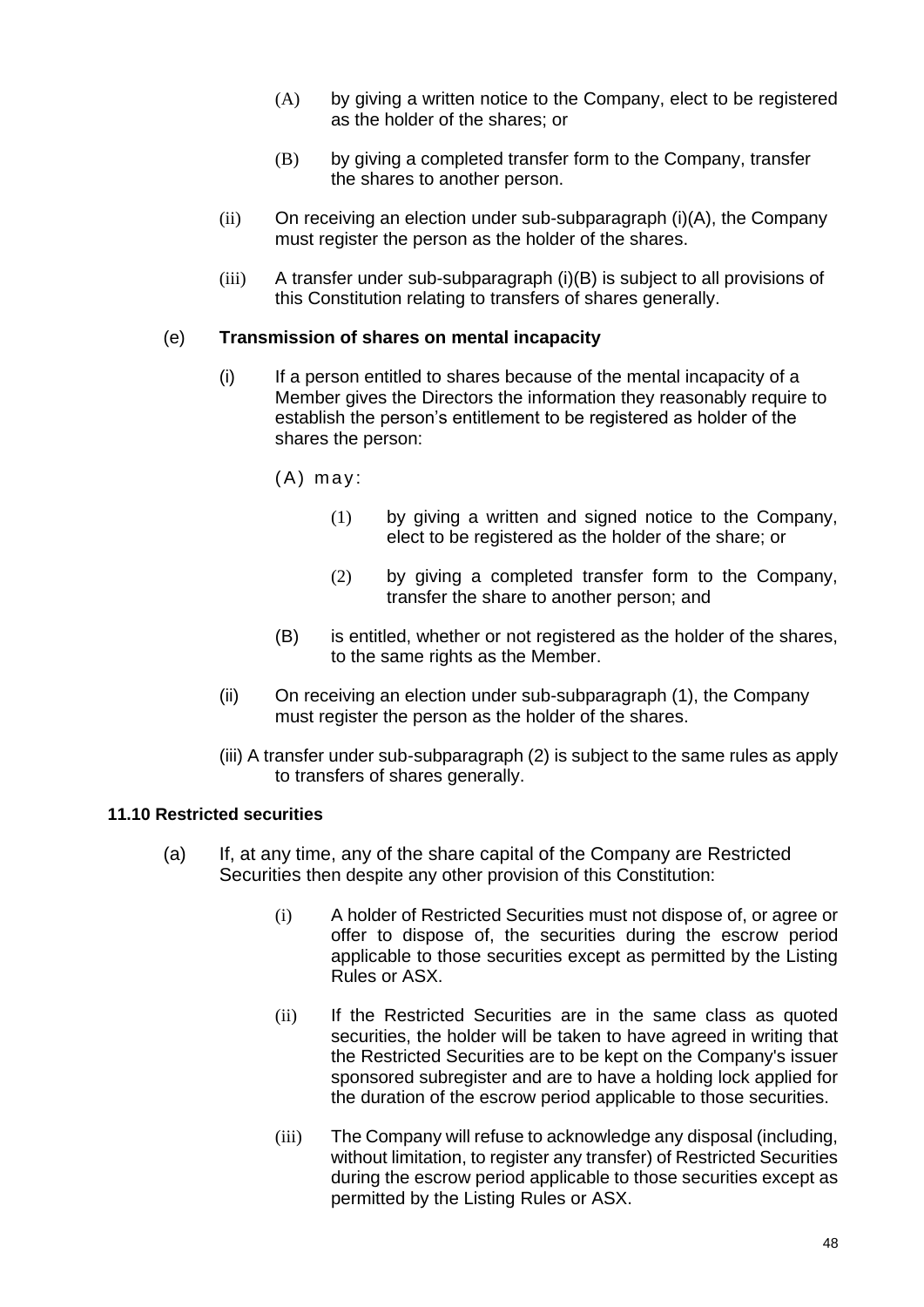- (iv) A holder of Restricted Securities will not be entitled to participate in any return of capital on those securities during the escrow period applicable to those securities except as permitted by the Listing Rules or ASX.
- (v) If a holder of Restricted Securities breaches a restriction deed or a provision of this Constitution restricting a disposal of those securities, the holder will not be entitled to any dividend or distribution, or to exercise any voting rights, in respect of those securities for so long as the breach continues.
- (b) For the purpose of this clause 11.10, "Dispose" has the meaning given to it in the Listing Rules and "Disposal" has a corresponding meaning.

#### **11.11 Non-marketable parcels**

# (a) **Procedure for sale of non-marketable parcels**

The Directors may cause the Company to sell a Member's shares if they hold less than a marketable parcel of shares and the following procedures are observed:

- (i) The Directors send a Member who on the date of the notice holds less than a marketable parcel of shares, a notice which:
	- (A) explains the effect of this paragraph;
	- (B) allows the Member to elect to be exempt from this paragraph, (a form of election for that purpose must be sent with the notice); and
	- (C) specifies a date at least six weeks from the date the notice is sent by which the Member may make the election in subsubparagraph (B).
- (ii) The Member is taken to irrevocably appoint the Company as agent to do anything in sub-paragraph (iii) if on the date specified in the notice:
	- (A) the Company has not received a notice from the Member electing to be exempt from the provisions of this paragraph; and
	- (B) the Member has not increased his or her parcel to a marketable parcel.
- (iii) The Company may sell the shares which make up the less than marketable parcel as soon as practicable at a price which the Directors consider to be the best price reasonably obtainable for the shares at the time they are sold.
- (iv) The proceeds of sale must not be applied in payment of the expenses of the sale and must be paid to the former holder on the former holder delivering to the Company proof of title to the shares acceptable to the Directors.
- (v) The purchaser of the shares under this paragraph need not take any steps to investigate the regularity or validity of the sale, or to see how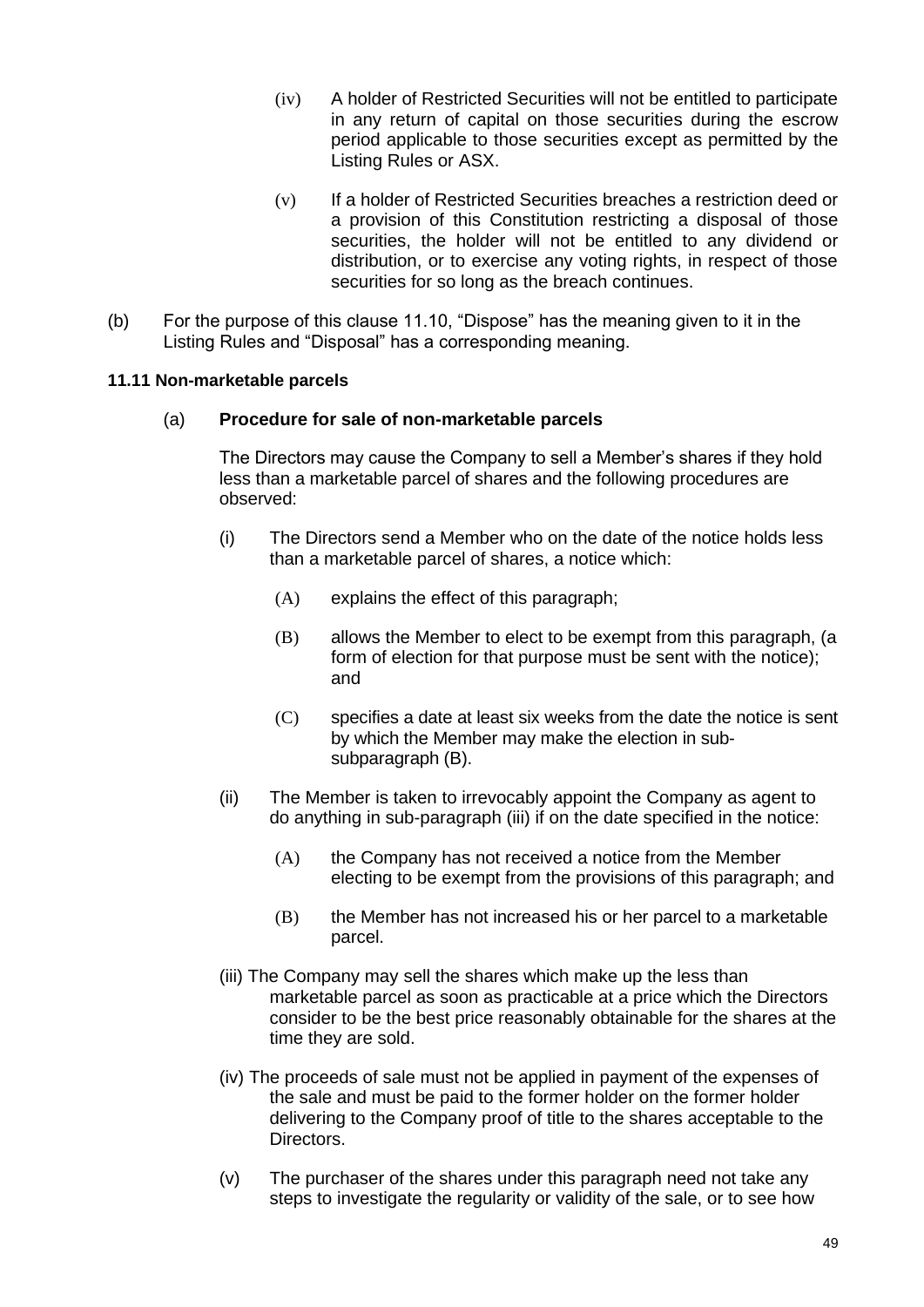the purchase money or consideration on the sale is applied and their title to the shares is not affected by any irregularity by the Company in relation to the sale.

- (vi) The costs and expenses of a sale under this paragraph, including brokerage and stamp duty, if any, are payable by the purchaser, or if the Act permits, by the Company.
- (vii) A notice to a Member under sub-paragraph (i) may only be given once in a 12 month period and may not be given during the offer period of a takeover bid for the Company.
- (viii) If a takeover bid for the Company is announced after a notice is given but before an agreement for sale of the shares is entered into:
	- (A) this paragraph ceases to operate for those shares; and
	- (B) despite sub-paragraph (vii), after the offer period of the takeover bid closes, a new notice may be given.
- (ix) If a Member's holding becomes a marketable parcel after notice is given but before an agreement for sale of the shares is entered into, the Directors may decide that this paragraph no longer applies to that Member.

# (b) **Other sale of non-marketable parcels of shares**

In addition to the powers of the Directors provided by paragraph (a), the Directors may cause the company to sell a Member's shares if they hold less than a marketable parcel of shares without complying with the procedures in that paragraph and may determine that a Member's right to vote or receive dividends in respect of those shares is removed or changed if the following conditions are observed:

- $(i)$  if the shares are shares in a new holding created by the transfer of a parcel of shares that was less than a marketable parcel at the time the transfer document was initiated or, in the case of a paper based transfer, at the time the transfer was lodged with the Company;
- (ii) the proceeds of a sale under this paragraph, less the cost of the sale, are sent to the Member; and
- (iii) any dividends that have been withheld under this paragraph are sent to the Member after the sale, subject to the former Member delivering to the Company proof of title acceptable to the Directors.

# **12 Dividends and capital reserves**

# **Dividends**

# **12.1 Payment of dividend**

Subject to the Act, this Constitution and to the terms on which shares are on issue, the Board may determine that a dividend is or will be payable.

#### **12.2 Determination of dividend particulars**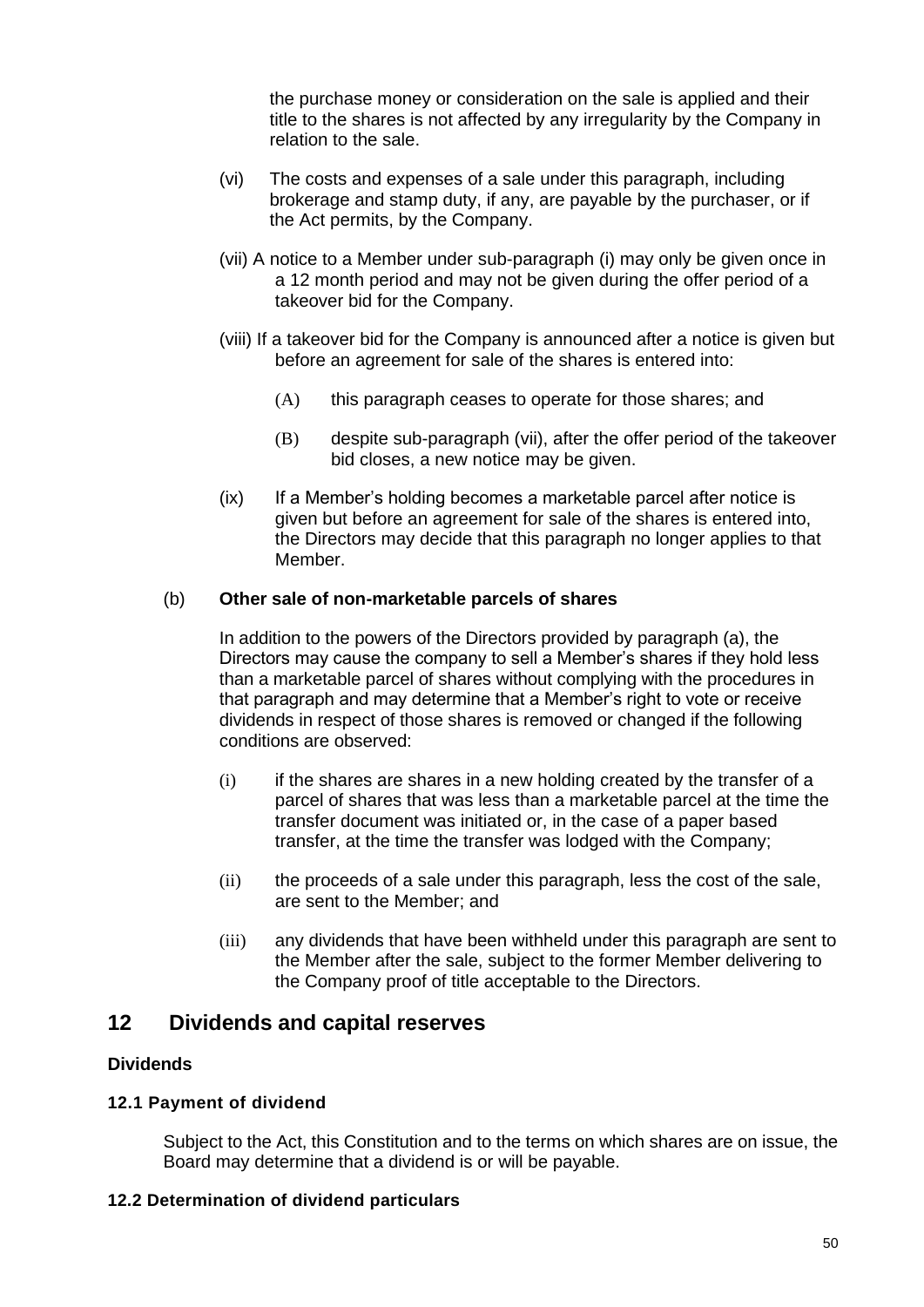Without limiting the Board's discretion under clause 12.1, the Board may:

- (a) fix:
	- (i) the amount of the dividend;
	- (ii) whether or not the dividend is franked, the franking percentage and franking class;
	- (iii) the time for determining entitlements to the dividend;
	- (iv) the time for payment of the dividend; and
	- (v) the method of payment of the dividend;
- (b) determine that the dividend be paid by the Company:
	- (i) paying cash;
	- (ii) issuing shares;
	- (iii) granting options; or
	- (iv) transferring assets;
- (c) determine that the dividend be paid:
	- (i) on shares of one class but not another class; or
	- (ii) at different rates for different classes of shares; and
- (d) set aside or carry forward profits of the Company before paying the dividend.

#### **12.3 Board's discretion**

Without limiting the Board's discretion under clause 12.1, the Board may resolve to:

- (a) determine that an interim dividend be paid on a stated future date;
- (b) determine that, unless revoked, a dividend will be payable on a stated future date but not before; or
- (c) declare that a dividend is payable, whether immediately or on a stated future date.

#### **12.4 No confirmation at general meeting**

Paying a dividend does not require confirmation at a general meeting.

#### **12.5 Interest not payable**

Interest is not payable on a dividend.

#### **12.6 Entitlement to receive dividends**

A dividend in respect of a share must be paid to the person who is entitled to have his or her name entered in the Register of Members as the holder of that share: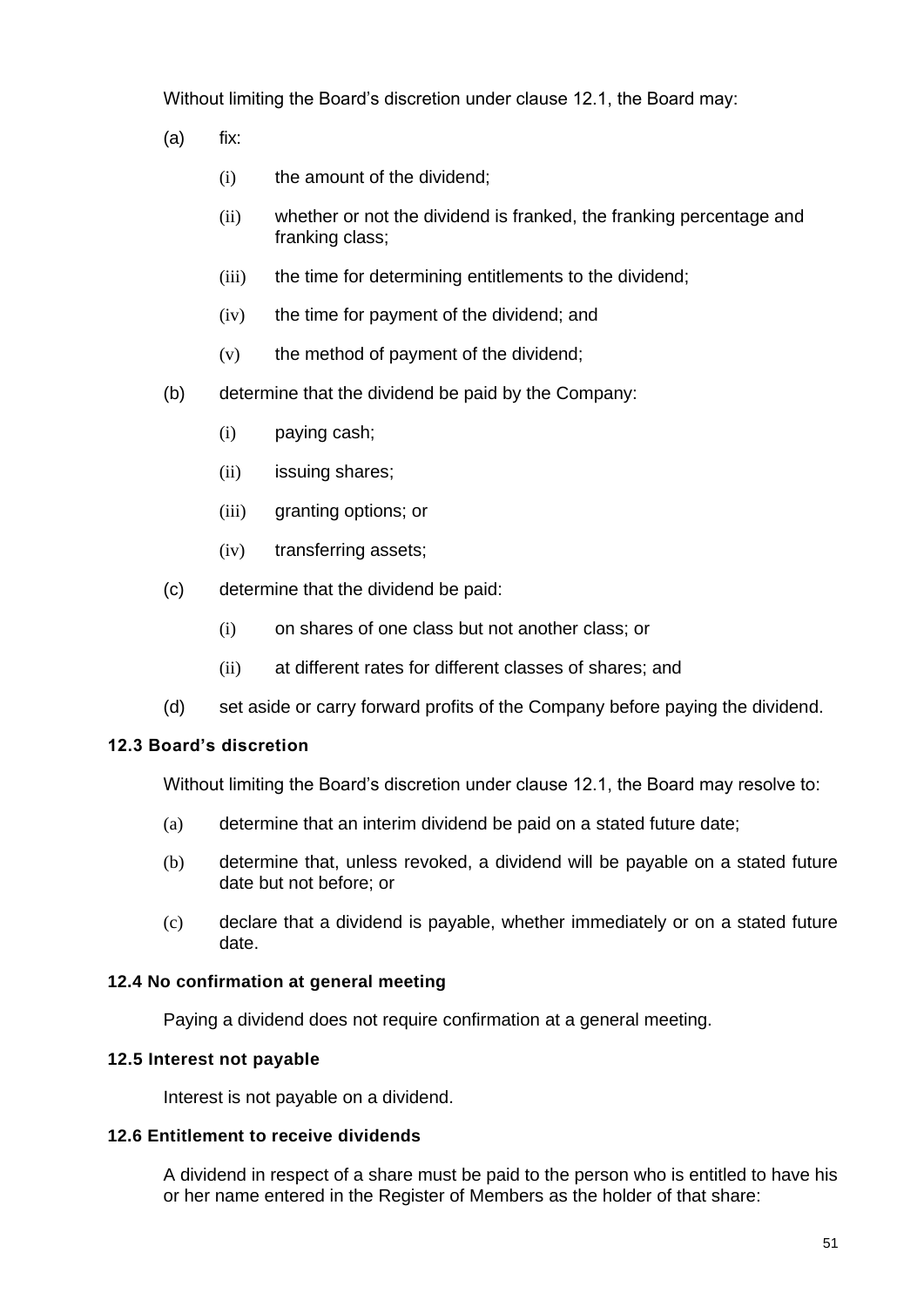- (a) where the Board has set a date under clause 12.2(a)(iii), on that date; or
- (b) where the Board has not set a date under clause 12.2(a)(iii):
	- (i) if the Board has determined that a dividend is to be paid under clause 12.3(a) or clause 12.3(b), on the date the dividend is paid; or
	- (ii) if the Board has declared that a dividend is payable under clause 12.3(c), on the date of the declaration.

#### **12.7 Date dividend is payable**

A dividend in respect of a share must be paid to the person entitled to receive the dividend under clause 12.4:

- (a) where the Board has fixed a time under clause 12.2(a)(iv), at that time; or
- (b) in any other case, on the date the dividend is paid.

# **12.8 Dividends proportional to paid up capital**

- (a) Subject to the Act, this constitution and any rights or restrictions attached to a class of shares, the person entitled to a dividend on a share is entitled to:
	- $(i)$  if the share is fully paid, the entire dividend; or
	- (ii) if the share is partly paid, a proportion of that dividend equal to the proportion which the amount paid on that share is of the total amounts paid or payable on that share.
- (b) Amounts paid in advance of a call on a share are ignored when calculating the proportion under clause 12.8(a)(ii).

# **12.9 Deductions from dividends**

The Board may deduct from any dividend payable to, or at the direction of, a Member all money (if any) presently payable by that Member to the Company whether on account of calls or otherwise in relation to shares in the Company or otherwise.

#### **12.10 Unclaimed dividends**

The Board may invest unclaimed dividends as they think fit for the benefit of the Company until claimed or until required to be dealt with under any law relating to unclaimed money.

#### **12.11 Dividend plans**

- (a) The Board may establish a dividend selection plan or bonus share plan on any terms, under which participants may elect in respect of all or some of their shares:
	- (i) to receive a dividend from the Company paid in whole or in part out of a particular fund or reserve or out of profits derived from a particular source; or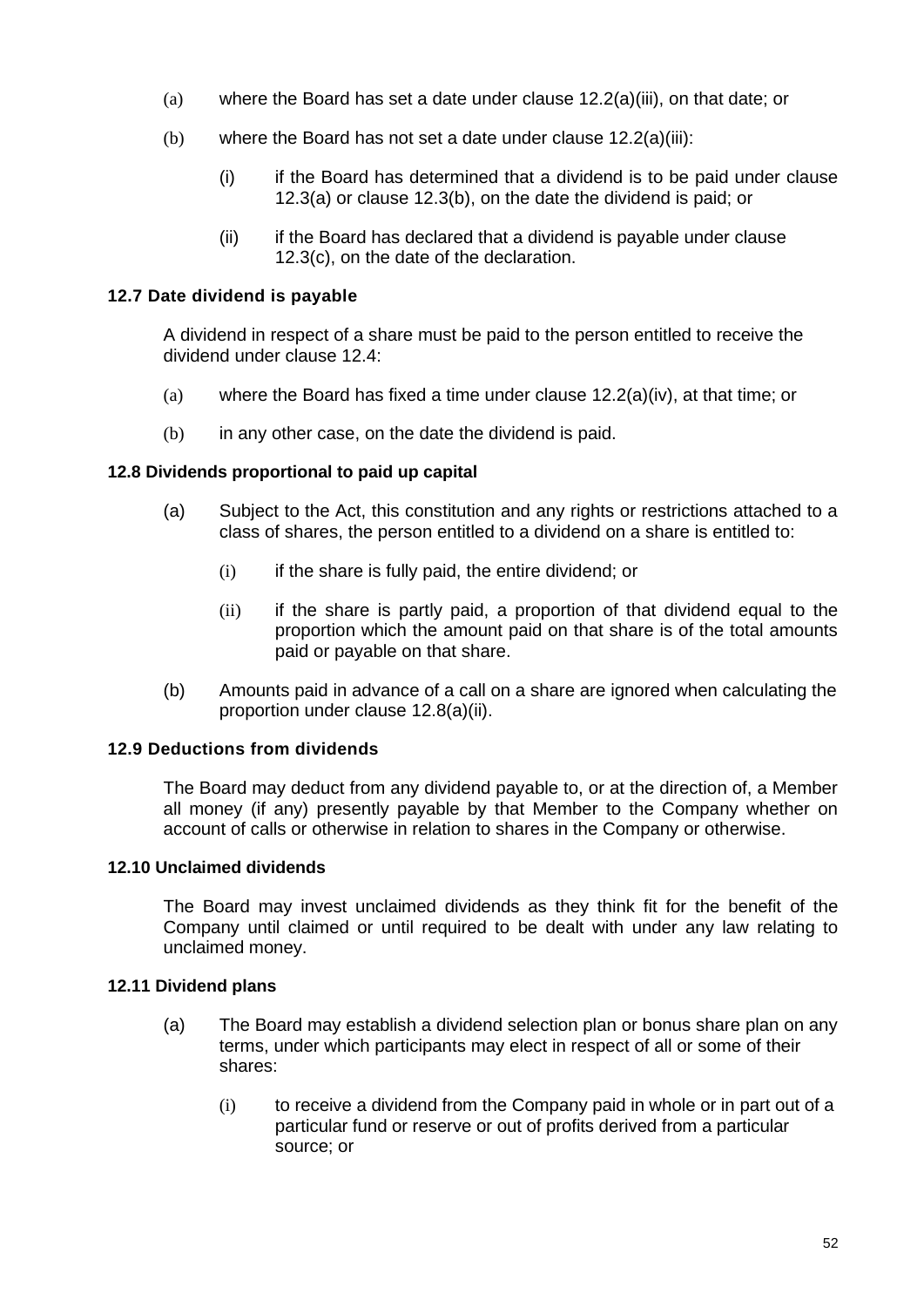- (ii) to forego a dividend from the Company and receive some other form of distribution or entitlement (including securities) from the Company or another body corporate or a trust.
- (b) The Board may establish a dividend reinvestment plan on any terms, under which participants may elect in respect of all or some of their shares to apply the whole or any part of a dividend from the Company in subscribing for securities of the Company or a related body corporate of the Company.
- (c) The Board may implement, amend, suspend or terminate a plan established under this clause 12.11.

# **12.12 Payment of dividends using assets or securities**

- (a) Without limiting clause 12.2(b), the Board may resolve when determining or declaring a dividend that the dividend is to be paid wholly or in part by the distribution of specific assets, including paid up shares, debentures or other securities of the Company or of any other body corporate, and the Directors must give effect to that resolution.
- (b) If the Company is required to distribute to its Members, by way of dividend, shares in another body corporate:
	- (i) the Members shall be deemed to have agreed to become members of that body corporate; and
	- (ii) each of the Members appoints the Company or any of the Directors as its agent to execute any transfer of shares or other document required to give effect to the distribution of shares to the Member.

(c) If a dispute arises in relation to a distribution under this clause 12.12, the Board may:

- (i) settle the matter as they consider (acting reasonably) expedient;
- (ii) fix the value for distribution of the specific assets or any part of those assets;
- (iii) determine that cash payments must be made to any Members on the basis of the value so fixed in order to adjust the rights of all parties; and
- (iv) vest any specific assets in trustees as the Board considers expedient.
- (d) If the distribution of specific assets to a particular Member is illegal or, in the Board's reasonable opinion, impracticable, the Board may make a cash distribution to that Member equal to the cash value of the proposed distribution of specific assets.

#### **Capitalisation of reserves and profits**

#### **12.13 Capitalisation of reserves and profits**

The Board may: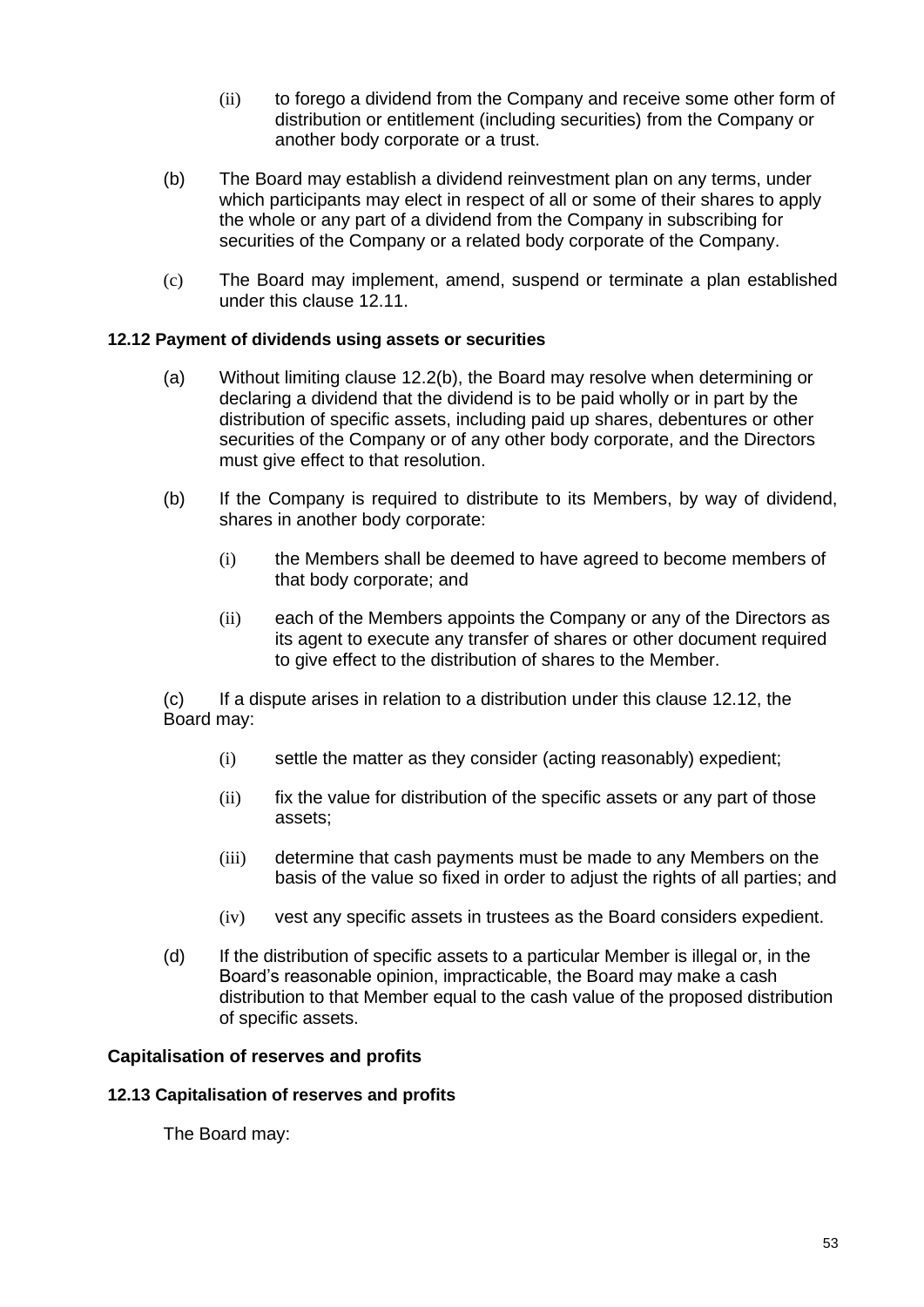- (a) resolve to capitalise any sum, being the whole or a part of the amount for the time being standing to the credit of any reserve account or the profit and loss account or otherwise available for distribution to Members; and
- (b) resolve to apply the sum in any of the ways mentioned in clause 12.14 for the benefit of Members in the proportions to which those Members would have been entitled in a distribution of that sum by way of dividend.

# **12.14 Applying a sum for the benefit of Members**

The ways in which a sum may be applied for the benefit of Members under clause 12.13 are:

- (a) in paying up any amounts unpaid on shares held by Members;
- (b) in paying up in full unissued shares or debentures to be issued to Members as fully paid; or
- (c) partly as mentioned in clause 12.14(a) and partly as mentioned in clause 12.14(b).

#### **12.15 Implementing the resolution**

The Board may do all things necessary to give effect to a resolution made under clause 12.13 and, in particular, to the extent necessary to adjust the rights of the Members among themselves, may:

- (a) make cash payments in cases where shares or debentures become issuable in fractions; and
- (b) authorise any person to make, on behalf of all or any of the Members entitled to any further shares or debentures on the capitalisation, an agreement with the Company providing for:
	- (i) the issue to them, credited as fully paid up, of any further shares or debentures; or
	- (ii) the payment by the Company on their behalf of the amounts or any part of the amounts remaining unpaid on their existing shares by the application of their respective proportions of the sum resolved to be capitalised,

and any agreement made is effective and binding on all the Members concerned;

- (c) fix the value of specific assets; and
- (d) vest property in trustees.

# **13 Company books**

#### **13.1 Registers**

(a) **Registers**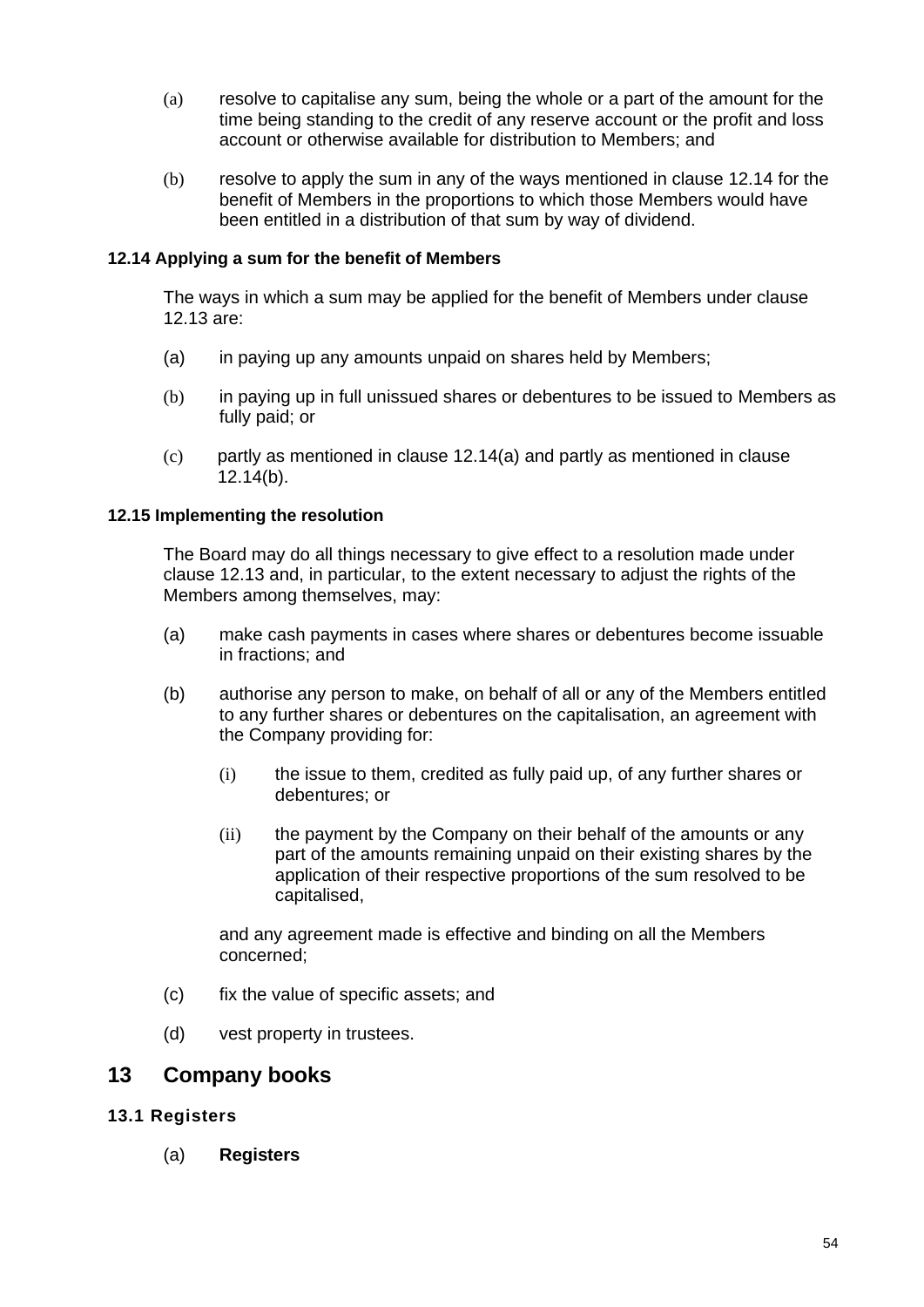In accordance with the provisions of the Act and the Listing Rules, the Directors must cause the Company to keep:

- (i) a register of the holders of any debentures issued by the Company;
- (ii) a register of charges; and
- (iii) any other registers or subregisters required by the Listing Rules or Settlement Rules.

#### (b) **Branch registers**

- (i) The Company may cause a branch register of Members to be kept at any place outside Australia.
- (ii) Subject to the Act, the Directors may make any provisions or arrangements they think fit for the keeping of any branch register, the transfer of shares to, on or from any branch register and to ensure compliance with the requirements of any local law.

#### **13.2 Financial records and statements**

#### (a) **Financial records**

- (i) The Directors must cause financial and other records to be kept to correctly record and explain the transactions and financial position of the Company, to enable true and fair statement of financial performance accounts and statements of financial position to be prepared to permit preparation of any other documents required by the Act, the Listing Rules or this Constitution.
- (ii) The records must be kept:
	- (A) in a manner which will to enable them to be conveniently and properly audited;
	- (B) for seven years after the completion of the transactions or operations to which they relate; and
	- (C) at the Registered Office or at any other place as the Directors think fit and at all times be open to inspection by the Directors.

#### (b) **Financial, Directors' and Auditor's reports**

At each annual general meeting, the Directors must lay before the Company a financial report, a Directors' report and an Auditor's report for the last financial year of the Company that ended before that annual general meeting which comply with all applicable provisions of the Act and the Listing Rules.

#### (c) **Financial statements and reports**

The Company must cause copies of the Company's financial statements and other reports to be lodged with ASIC and ASX (if applicable) and sent to holders of its securities as required by the Act and the Listing Rules.

#### **13.3 Inspection**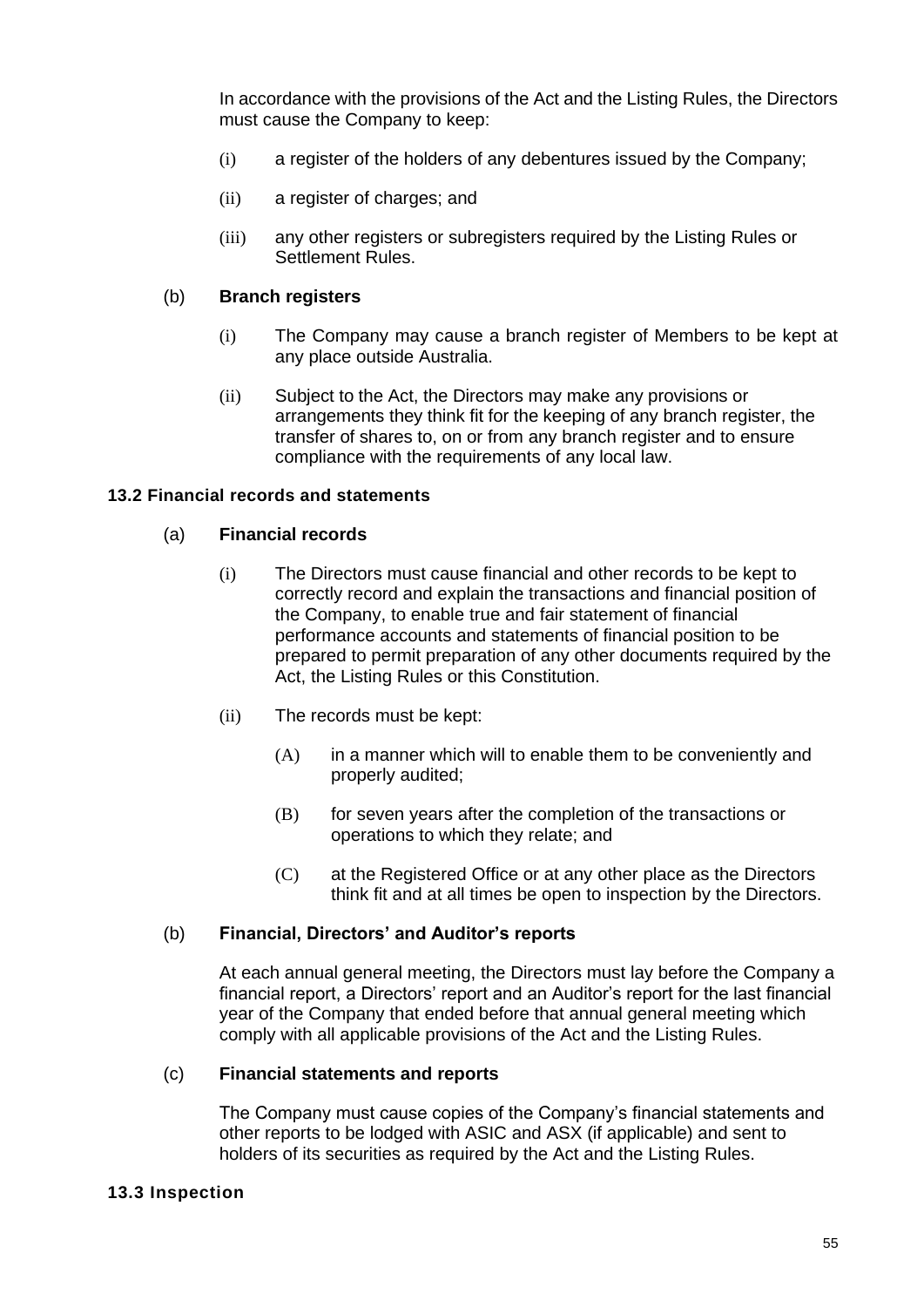# (a) **Inspection of financial records**

- (i) A request by a Member to inspect the financial records of the Company must be in writing and must be delivered to the Company at its Registered Office.
- (ii) Subject to the Act, a majority of the Directors or the Members by special resolution may decide whether and to what extent and at what times and places and under what conditions a Member may inspect the financial records and other books of the Company.
- (iii) This paragraph does not limit the rights of a Director or former Director to inspect the books of the Company under the law.

# (b) **Copying financial records**

- (i) After inspecting the financial records a Member may request permission to copy them.
- (ii) The request under sub-paragraph (i) must be in writing, must specify the records the Member wishes to copy and must be delivered to the Company at its Registered Office.
- (iii) Subject to the Act, the Directors must consider the request at their next meeting and may (but need not) consent to the request or any part of the request on such terms as they think fit.

# **13.4 Audit**

# (a) **Financial statements to be audited**

The financial statements of the Company for each financial year must be audited by the auditors in accordance with the Act.

# (b) **Approval of financial statements**

- (i) The financial statements of the Company when approved by a general meeting will be conclusive except as regards any error identified within three months after the date of approval.
- (ii) If any error is identified within the period referred to in sub-paragraph (i), the financial statements must then be corrected and are then conclusive.

# (c) **Register of Members to be audited**

The Register of Members, including any subregisters kept under the Listing Rules or Settlement Rules, and any branch register of Members of the Company must be audited at least annually or whenever ASX or ASX Settlement asks.

# **14 Service and payments**

# **14.1 Service**

**(a) Document includes notice**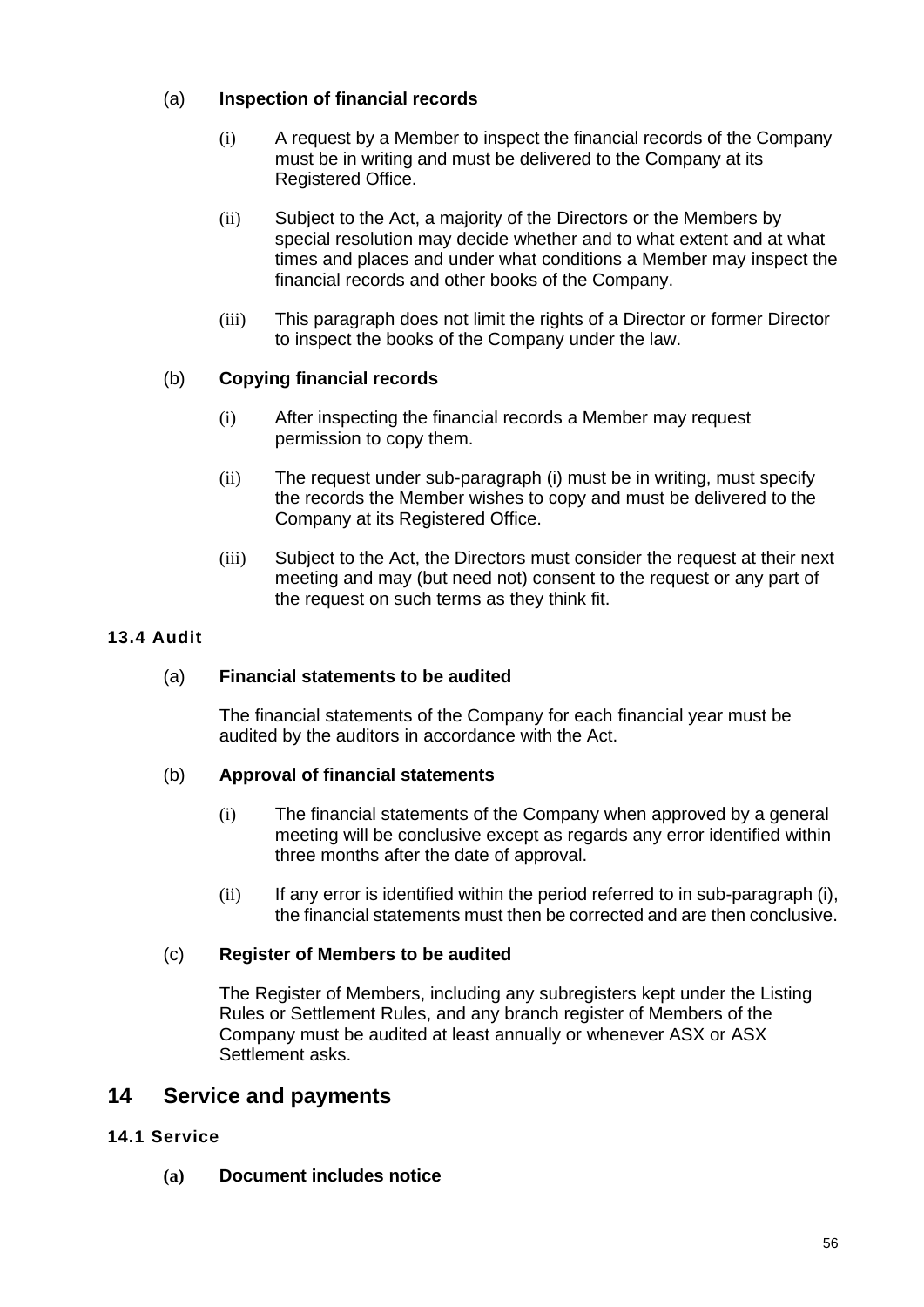In paragraph (b) to (h), a reference to a document includes a notice.

# **(b) Giving a document to Members**

- (i) The Company may give a document to a Member:
	- (A) in person;
	- (B) by sending it by post to the address of the Member in the Register of Members or the alternative address (if any) nominated by that Member;
	- (C) by sending it to the fax number or electronic address (if any) nominated by that Member;
	- (D) by sending it to the Member by other electronic means (if any) nominated by the Member; or
	- (E) by notifying the Member in accordance with section 249J(3A) of the Act.
- (ii) If the address of a Member in the Register of Members is not within Australia, the Company must send all documents to that Member by airmail, air courier or by fax.
- (iii) The Company must give any document to Members who are joint holders of a share to the person named first in the Register of Members in respect of that share, and that document is deemed received by all holders of that share.

#### (c) **Giving a document to a person entitled to shares**

A person who by operation of law, transfer or other means whatsoever becomes entitled to any share is absolutely bound by every document given in accordance with paragraph (b) to the person from whom that person derives title prior to registration of that person's title in the Register of Members.

#### (d) **Evidence of service of a document on a Member**

A certificate in writing signed by a Director or Secretary stating that a document was sent is prima facie evidence of service.

#### (e) **Giving a document to a Director**

The Company may give a document to a Director:

- (i) in person;
- (ii) by sending it by post to the usual residential address of that person or the alternative address (if any) nominated by that person;
- (iii) by sending it to the fax number or electronic address (if any) nominated by that person; or
- (iv) by any other means agreed between the Company and that person.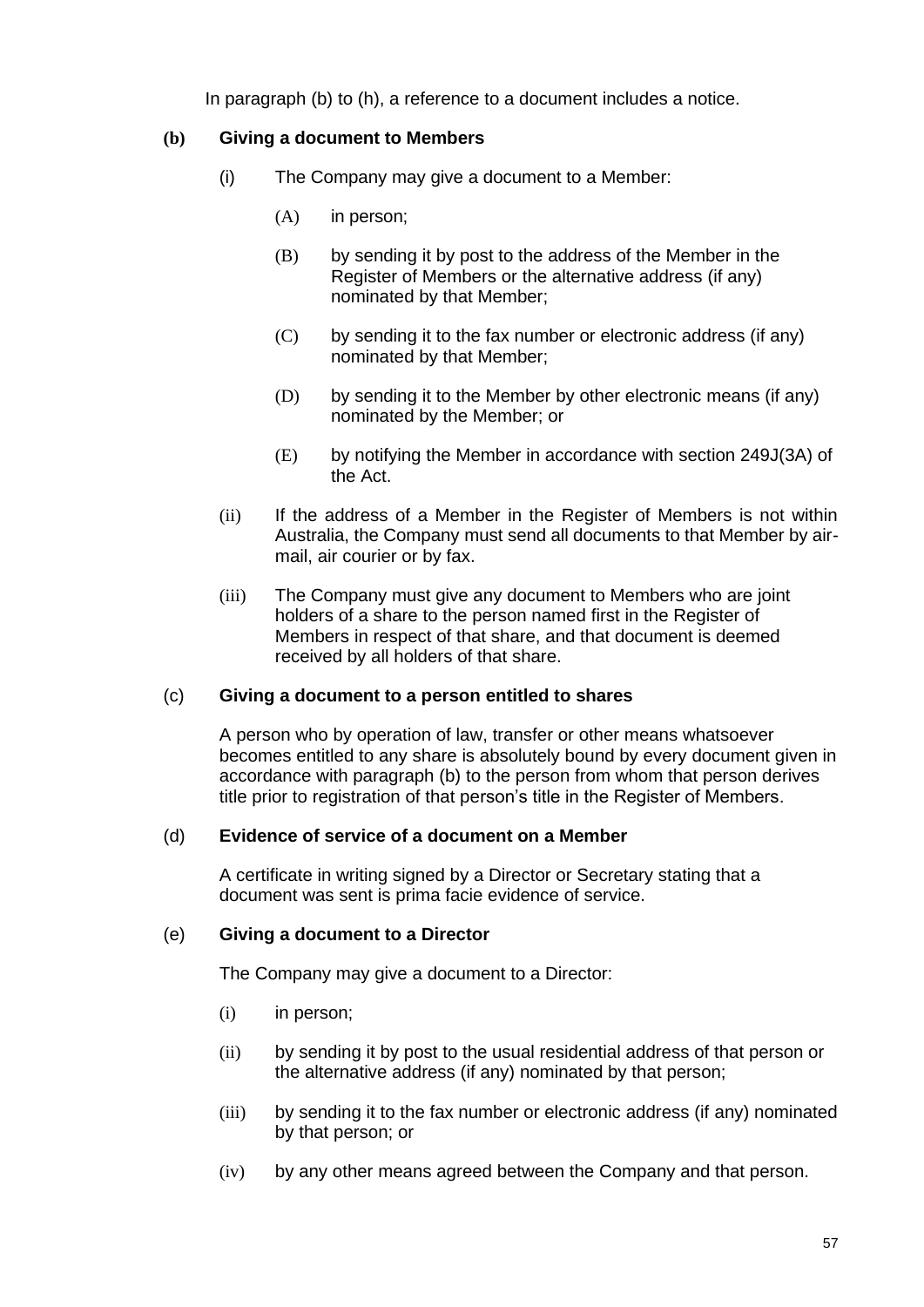# (f) **Giving a document to the Company**

A person may give a document to the Company:

- (i) by leaving it at the Registered Office;
- (ii) by sending it by post to the Registered Office;
- (iii) by sending it to the fax number at the Registered Office;
- (iv) by sending it to the electronic address (if any) nominated by the Company for that purpose; or
- (v) by any other means prescribed by the Act.

# (g) **Time of service of a document**

(i) A document sent by post to an address within Australia is taken to be given:

- $(A)$  in the case of a notice of meeting, one business day after it is posted; or
- $(B)$  in any other case, three business days after it is posted.
- (ii) A document sent by post or air-mail to an address outside Australia is taken to be given:
	- (A) in the case of a notice of meeting, three business days after it is posted; or
	- $(B)$  in any other case, five business days after it is posted.
- (iii) A document sent by air courier to a place outside Australia is taken to be given three business days after delivery to the air courier.
- (iv) A document sent by fax or to an electronic address, or by other electronic means, is taken to be given on the business day it is sent, provided that the sender's transmission report shows that the whole document was sent to the correct fax number or electronic address.
- (v) A document given to a Member under sub-subparagraph  $(b)(i)(E)$  is taken to be given on the day on which the Member is notified that the document is available.

# (h) **Signatures**

Where, by a provision of this Constitution, a document is required to be signed, that requirement may be satisfied in relation to an electronic communication of the document in any manner permitted by the Act relating to electronic transmissions or in any other manner approved by the Directors.

# **14.2 Payments**

(a) **Form of payments**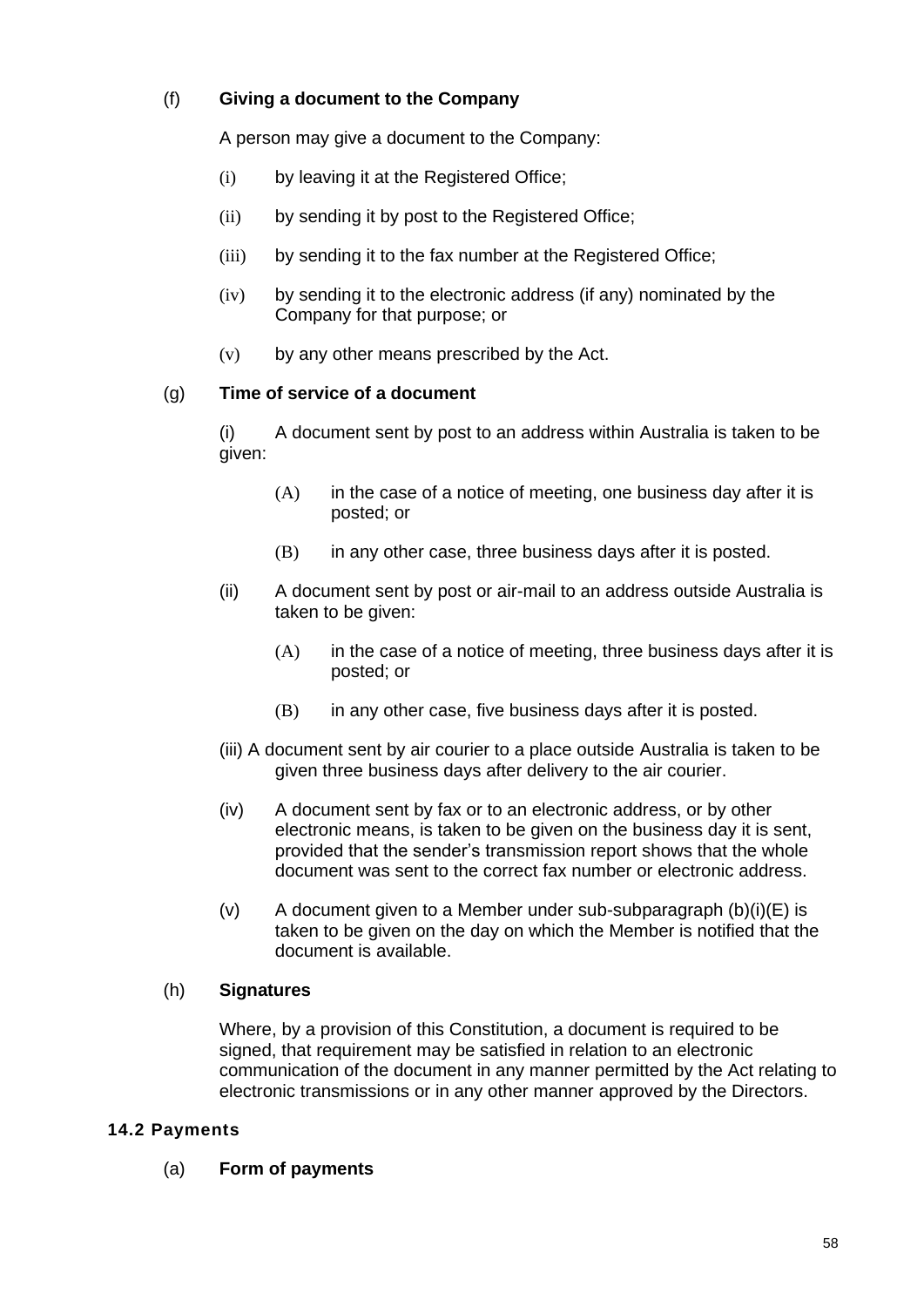The Company may pay a person entitled to an amount payable in respect of a share (including a dividend) by:

- (i) crediting an account nominated in writing by that person;
- (ii) cheque made payable to bearer, to the person entitled to the amount or any other person the person entitled directs in writing; or
- (iii) any other manner as the Directors resolve.

# (b) **Payment by cheque**

The Company may post a cheque referred to in sub-paragraph (a)(ii) to:

- (i) the address in the Register of Members of the Member of the share;
- (ii) if that share is jointly held, the address in the Register of Members of the Member named first in respect of the share; or
- (iii) any other address which that person directs in writing.

# (c) **Receipt**

Any joint holder of a share may give effective receipt for an amount (including a dividend) paid in respect of the share.

# **15 Proceedings involving officers**

# **15.1 Indemnity**

# (a) **Company to indemnify officers**

- (i) Subject to sub-paragraph (ii), the Company must indemnify any current or former Director, Secretary or executive officer of the Company or of a related body corporate of the Company out of the property of the Company against:
	- (A) every liability incurred by the person in that capacity (except a liability for legal costs); and
	- (B) all legal costs incurred in defending or resisting (or otherwise in connection with) proceedings, whether civil or criminal or of an administrative or investigatory nature, in which the person becomes involved because of that capacity.
- (ii) Sub-paragraph (i) does not apply to the extent that:
	- (A) the Company is forbidden by the Act or other statute to indemnify the person against the liability or legal costs; or
	- (B) an indemnity by the Company of the person against the liability or legal costs would, if given, be made void by the Act or other statute.

#### (b) **Company may indemnify employee**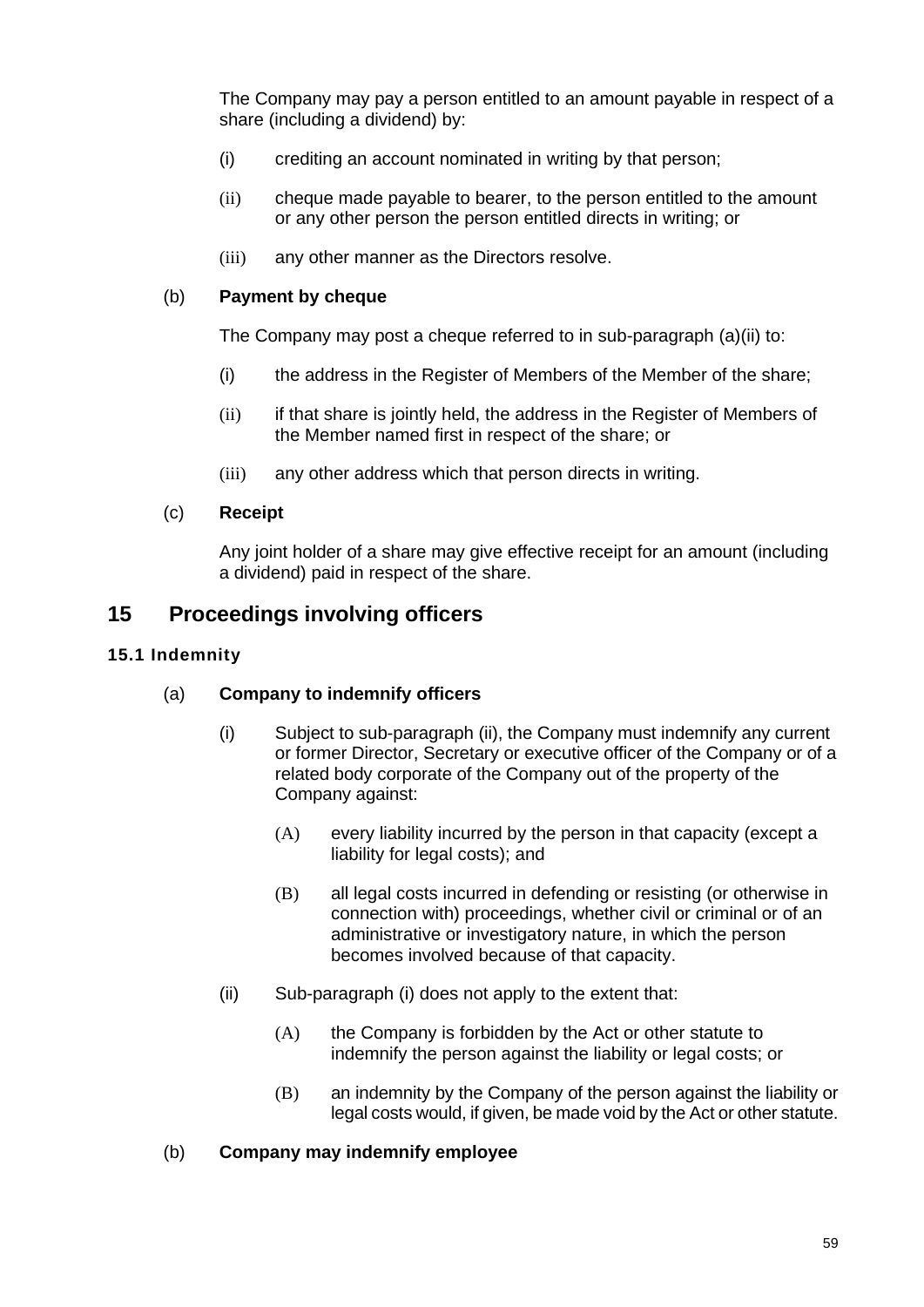The Company may indemnify any employee of the Company or of a related body corporate of the Company at the discretion of Directors.

# **15.2 Payments and advances to officer**

# **(a) Payment of costs, losses and expenses**

Subject to this Constitution and to the Act, the Company may pay all costs, losses and expenses which any officer might incur or become liable to pay by reason of any contract entered into or act or thing done by them as such an officer or in any way in discharge of their duties.

# **(b) Advances on account of costs, losses and expenses**

- (i) Subject to the Act, the Company may make an advance, on account of anticipated costs, losses and expenses, to an officer to assist the officer in defending any proceeding brought against the officer in that capacity.
- (ii) If the Company makes an advance to an officer under sub-paragraph (i) the officer must repay that advance if:
	- $(A)$  judgment is not given in the officer's favour;
	- (B) the officer is not acquitted; or
	- (C) a court subsequently determines that the indemnification is not permitted.

#### **15.3 Insurance**

#### **(a) Company may pay premium**

Subject to paragraph (b), the Company may pay or agree to pay, whether directly or through an interposed entity, a premium for a contract insuring a person who is or has been a Director or Secretary or executive officer of the Company or of a related body corporate of the Company against liability incurred by the person in that capacity, including a liability for legal costs.

- **(b) Payment of premium prohibited in certain circumstances** Paragraph (a) does not apply if:
	- (i) the Company is forbidden by the Act or other statute to pay or agree to pay the premium; or
	- (ii) the contract would, if the Company paid the premium, be made void by the Act or other statute.

# **16 Winding up**

# (a) **Rights of Members on winding up**

Subject to paragraph (b), on a winding up of the Company:

(i) the holders of shares other than preference shares: